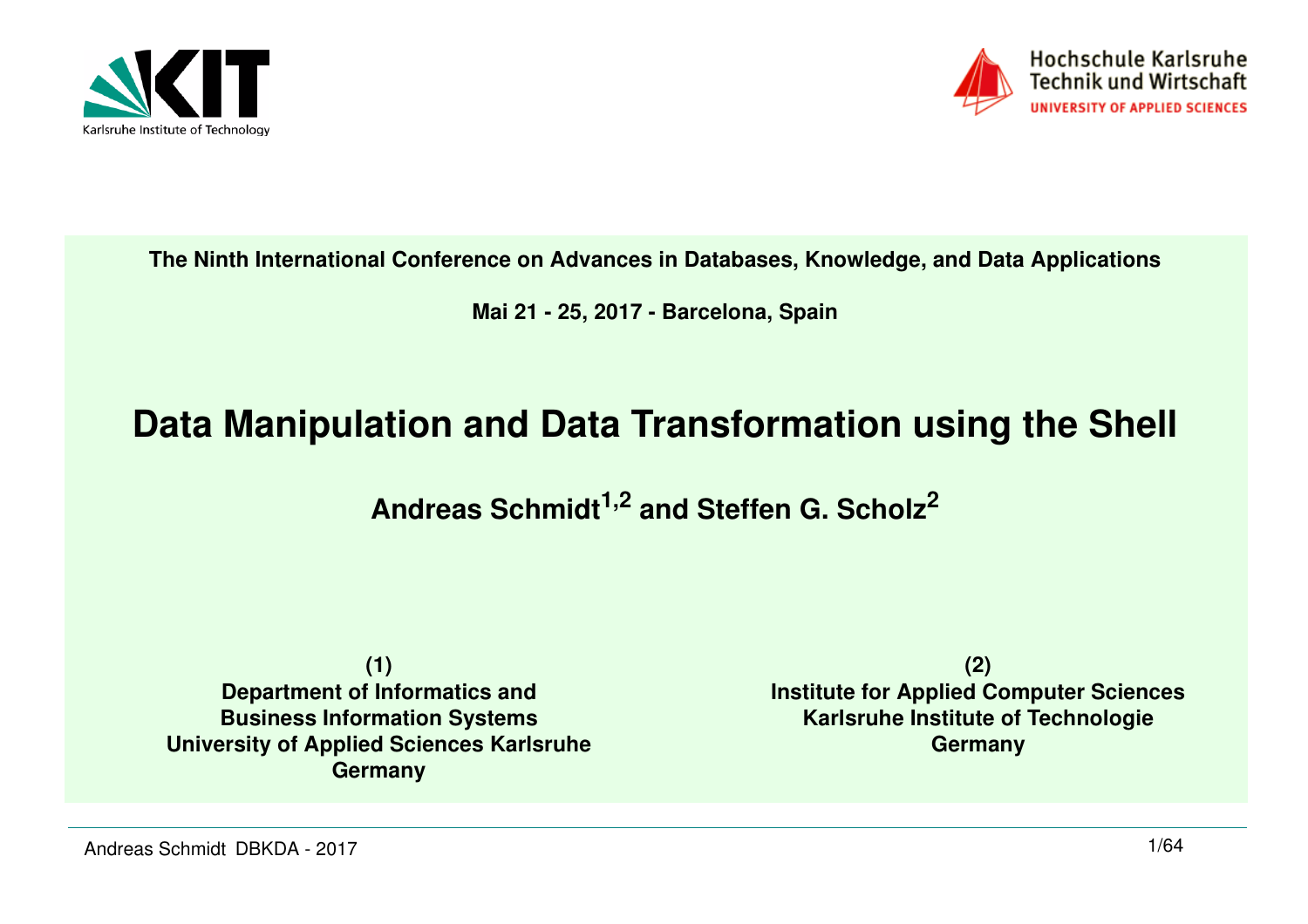



#### **Resources available**

#### http://www.smiffy.de/dbkda-2017/ 1

- •Slideset
- •**Exercises**
- •Command refcard
- •Example datasets

<sup>1.</sup> all materials copyright, 2017 by andreas schmidt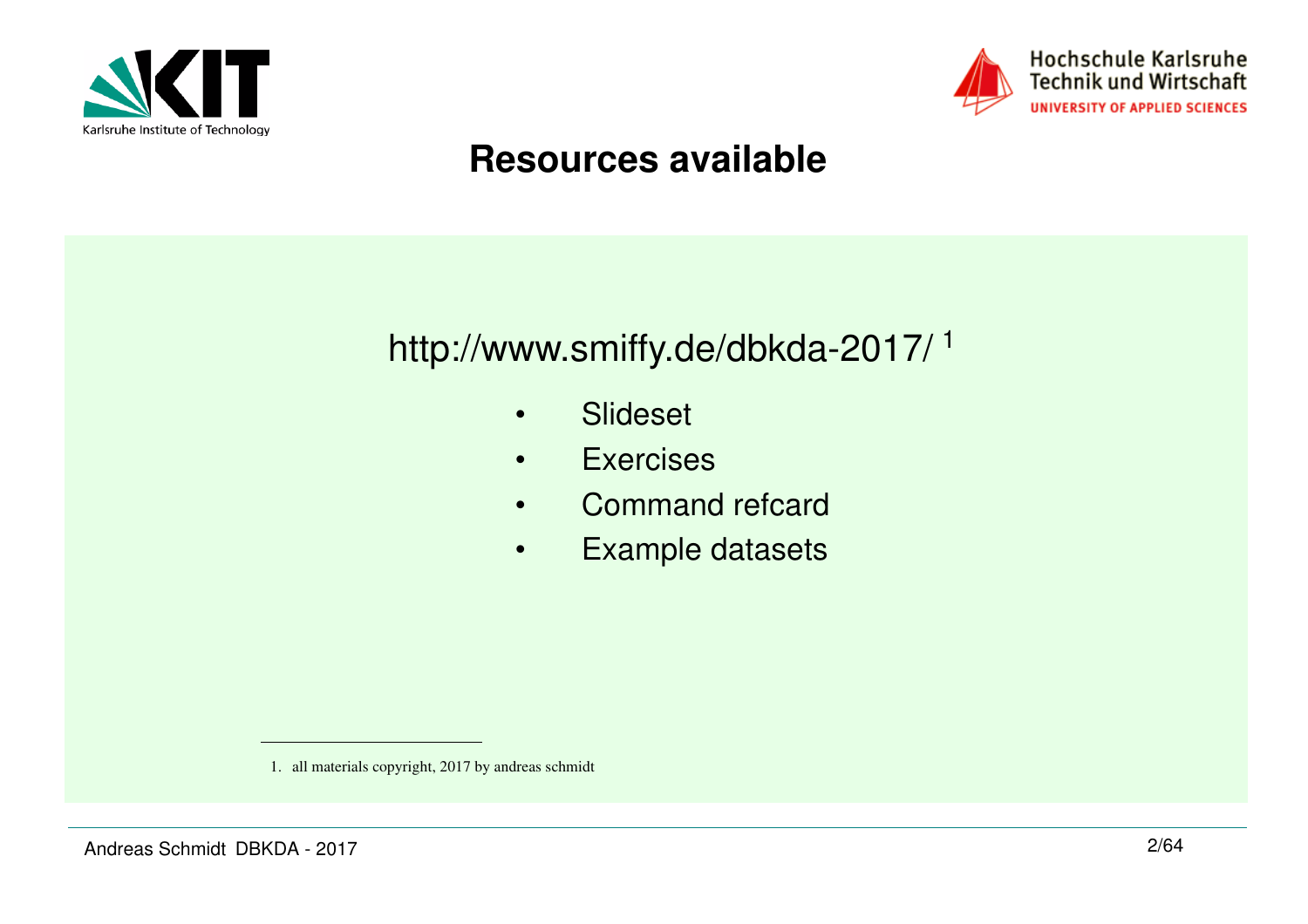



#### **Outlook**

- Overview
- Search and Inspect
- File operations
- Excursus Regular Expressions
- sed & awk
- Emulating SQL with the Shell
- Summary
- + 3 hands on exercices
- First contact
- •Analyzing text
- sed & awk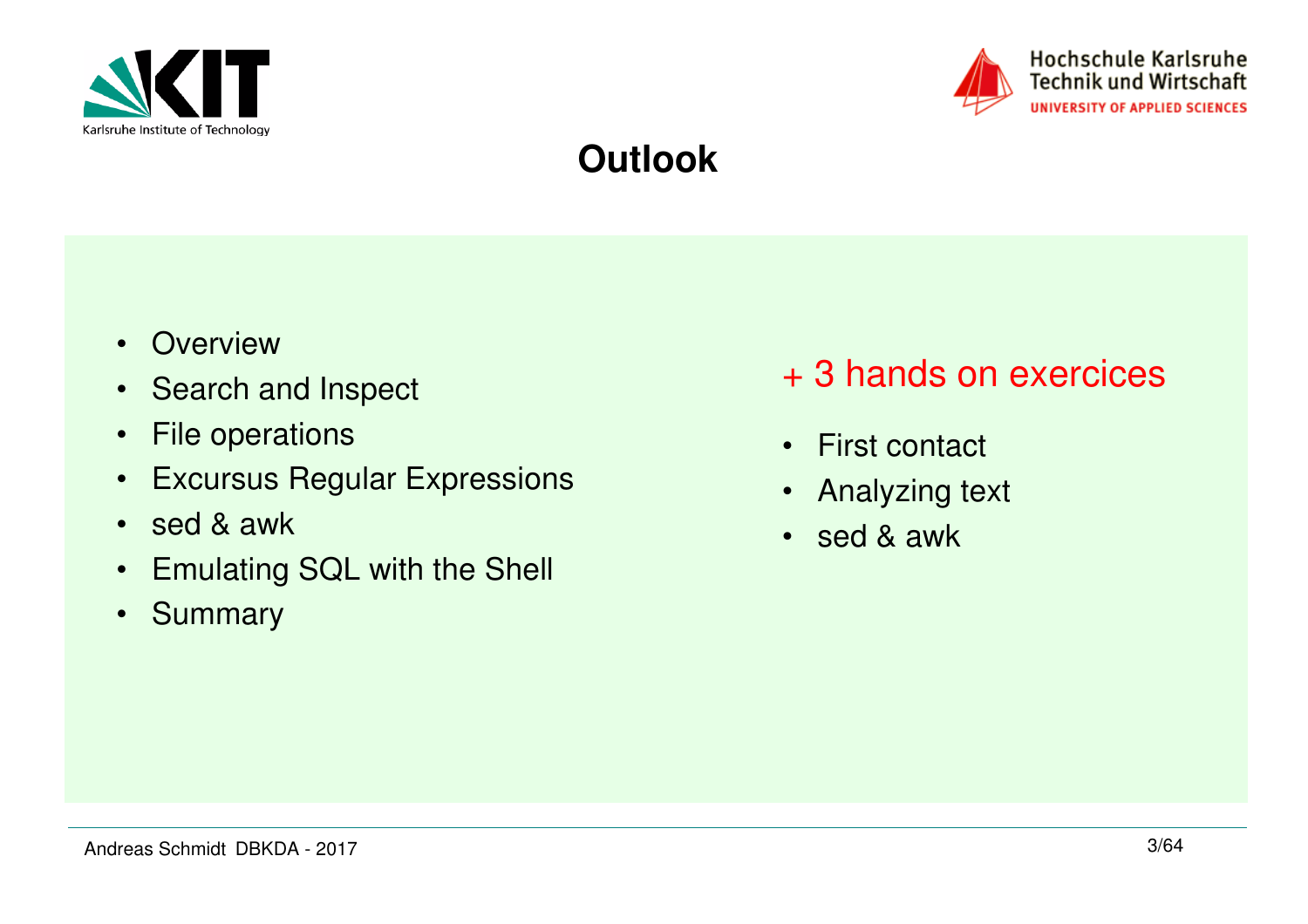



#### **Data Processing with the Shell**

- $\bullet$ Architectural Pattern: Pipes and Filters (Douglas McIlroy, 1973)
- $\bullet$ Data exchange between processes
- •Loose coupling
- •POSIX Standard
- $\bullet$ Filter represent data-sources and data-sinks

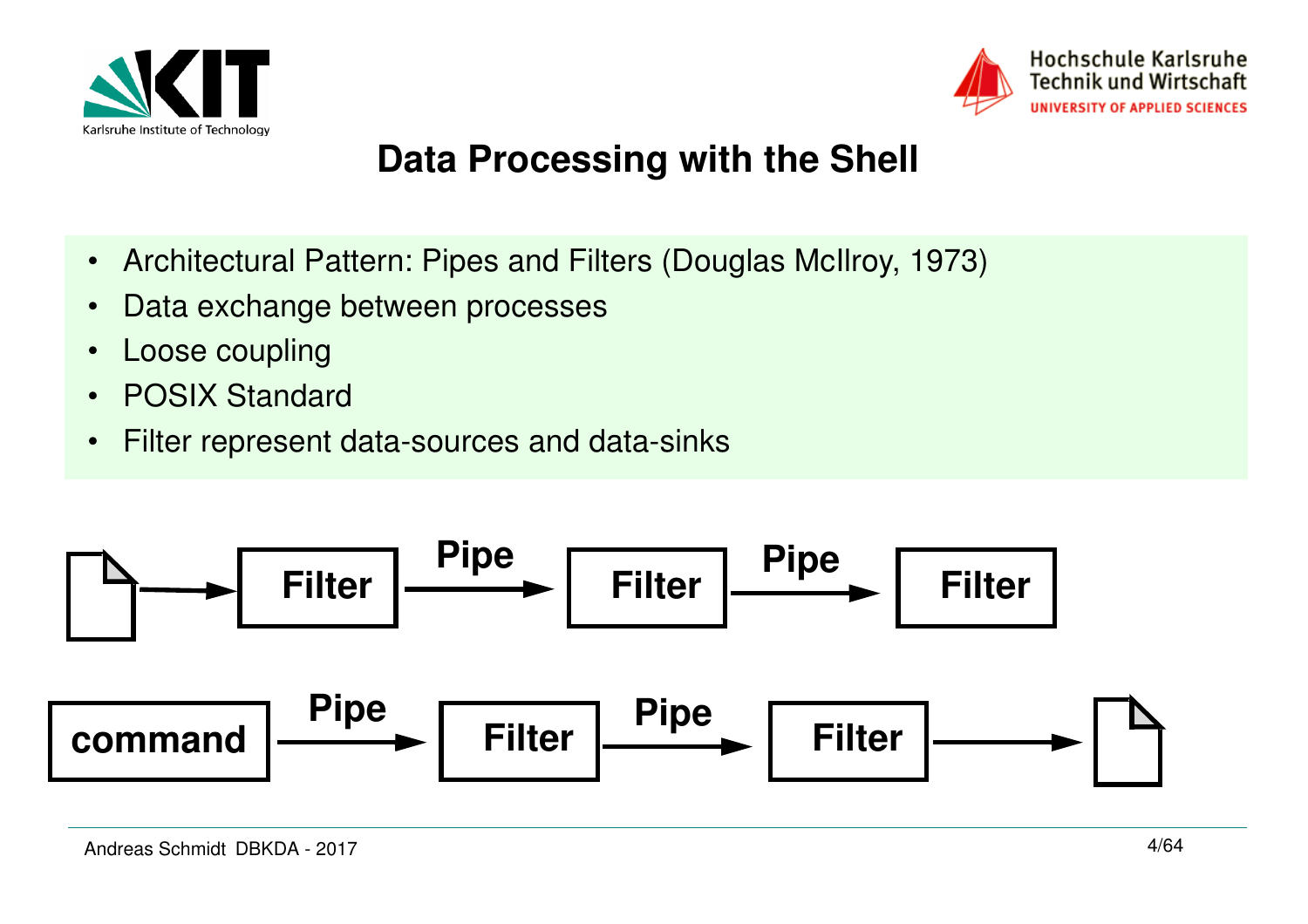



#### **Shell commandos in the Linux/Unix/Cygwin Environment**

- • Input-/Output channels
	- •Standardinput (STDIN)
	- $\bullet$ Standardouput (STDOUT)
	- •Standarderror (STDERR)
- • In-/Output Redirection
	- •> : Redirect Standardoutput (into file)
	- < : Redirect Standardinput (from file)
	- 2> : Redirect Standarderror (into file)
	- •>> : Redirect Standardoutput (append into file)
	- • | : Pipe operator: Connect Standardoutput of a command with Standardinput of the next command
- •Example:

**cut -d, -f1 city.csv|sort|uniq -c|sort -nr|awk '\$1>1'>result.txt**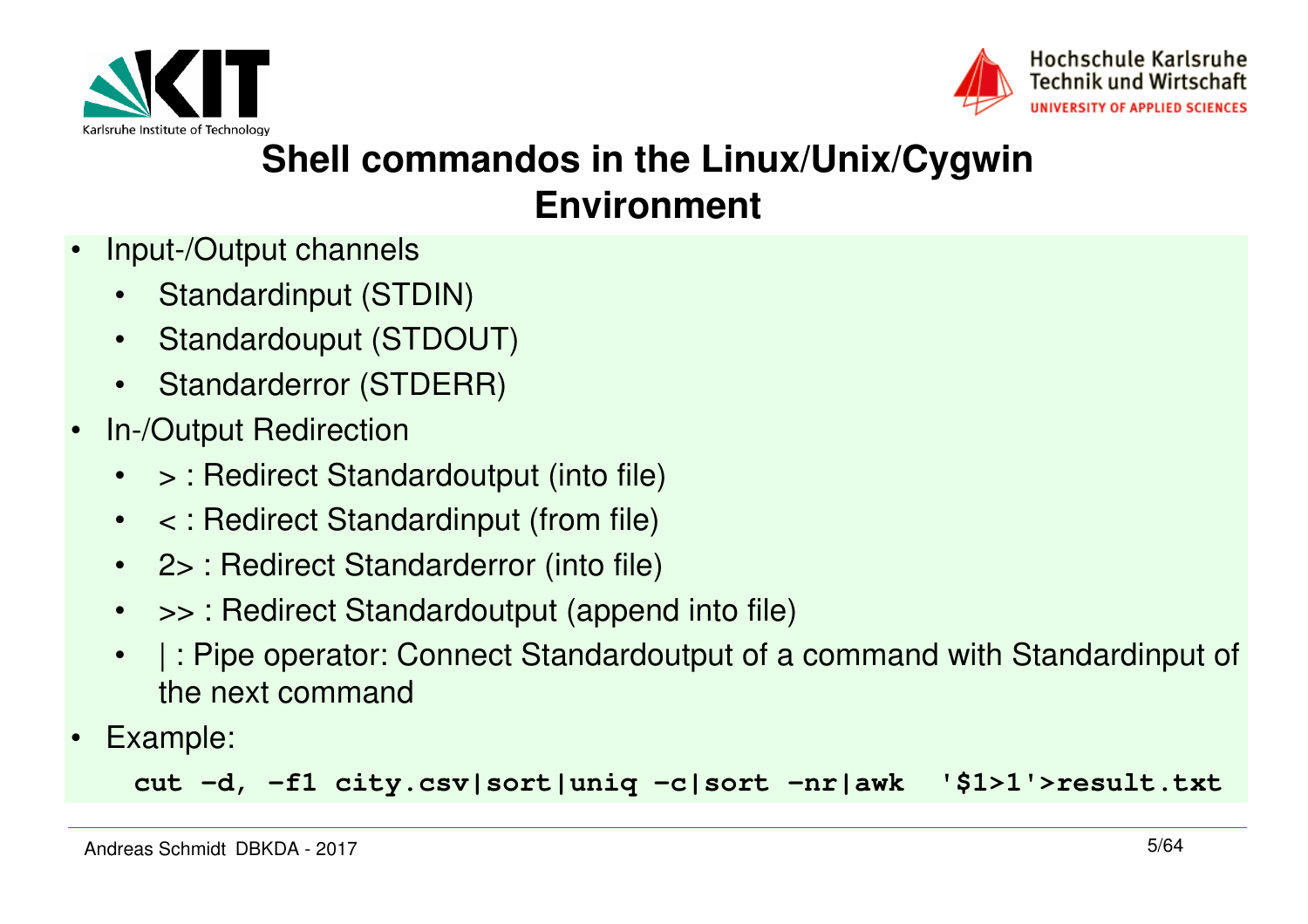



#### **Overview over Operations**

- •File inspection
- Column/Row extraction•
- $\bullet$ **Filtering**
- $\bullet$ Searching
- $\bullet$ String substitution
- $\bullet$ Splitting and Merging files
- $\bullet$ **Sorting**
- Counting
- •Insert/Append/Delete lines
- $\bullet$ Join-Operations
- $\bullet$ Aggregation
- $\bullet$ **Set Operations**
- $\bullet$ **Compression**
- $\bullet$ Operations on compressed data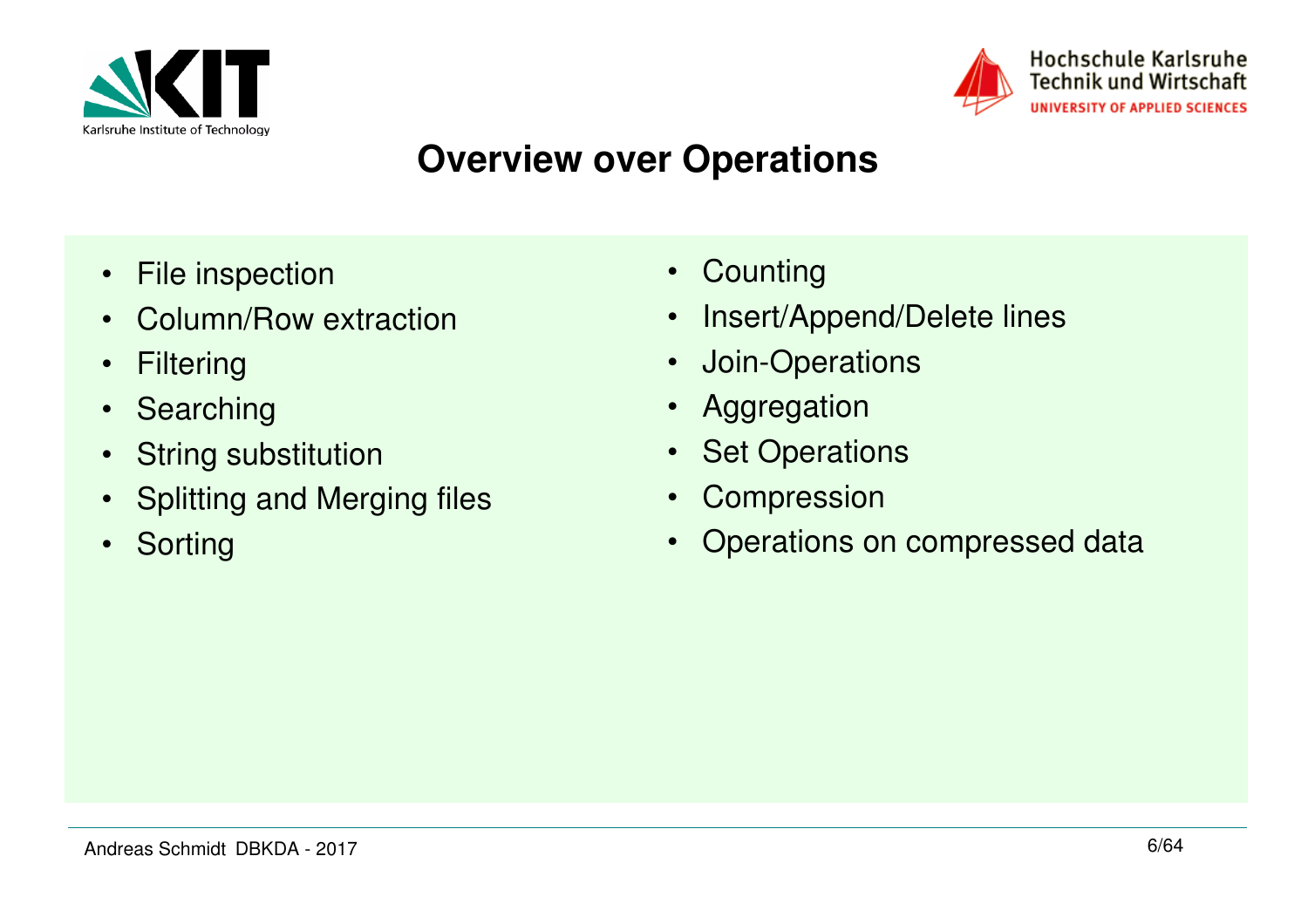



#### **Example File city.csv**

**Aachen,D,"Nordrhein Westfalen",247113,NULL,NULLAalborg,DK,Denmark,113865,10,57Aarau,CH,AG,NULL,NULL,NULL Aarhus,DK,Denmark,194345,10.1,56.1 Aarri,WAN,Nigeria,111000,NULL,NULLAba,WAN,Nigeria,264000,NULL,NULL Abakan,R,"Rep. of Khakassiya",161000,NULL,NULLAbancay,PE,Apurimac,NULL,NULL,NULL Abeokuta,WAN,Nigeria,377000,NULL,NULL Aberdeen,GB,Grampian,219100,NULL,NULL Aberystwyth,GB,Ceredigion,NULL,NULL,NULL Abidjan,CI,"Cote dIvoire",NULL,-3.6,5.3 Abilene,USA,Texas,108476,-99.6833,32.4167 "Abu Dhabi",UAE,"United Arab Emirates",363432,54.36,24.27Abuja,WAN,Nigeria,NULL,NULL,NULLAcapulco,MEX,Guerrero,515374,NULL,NULL**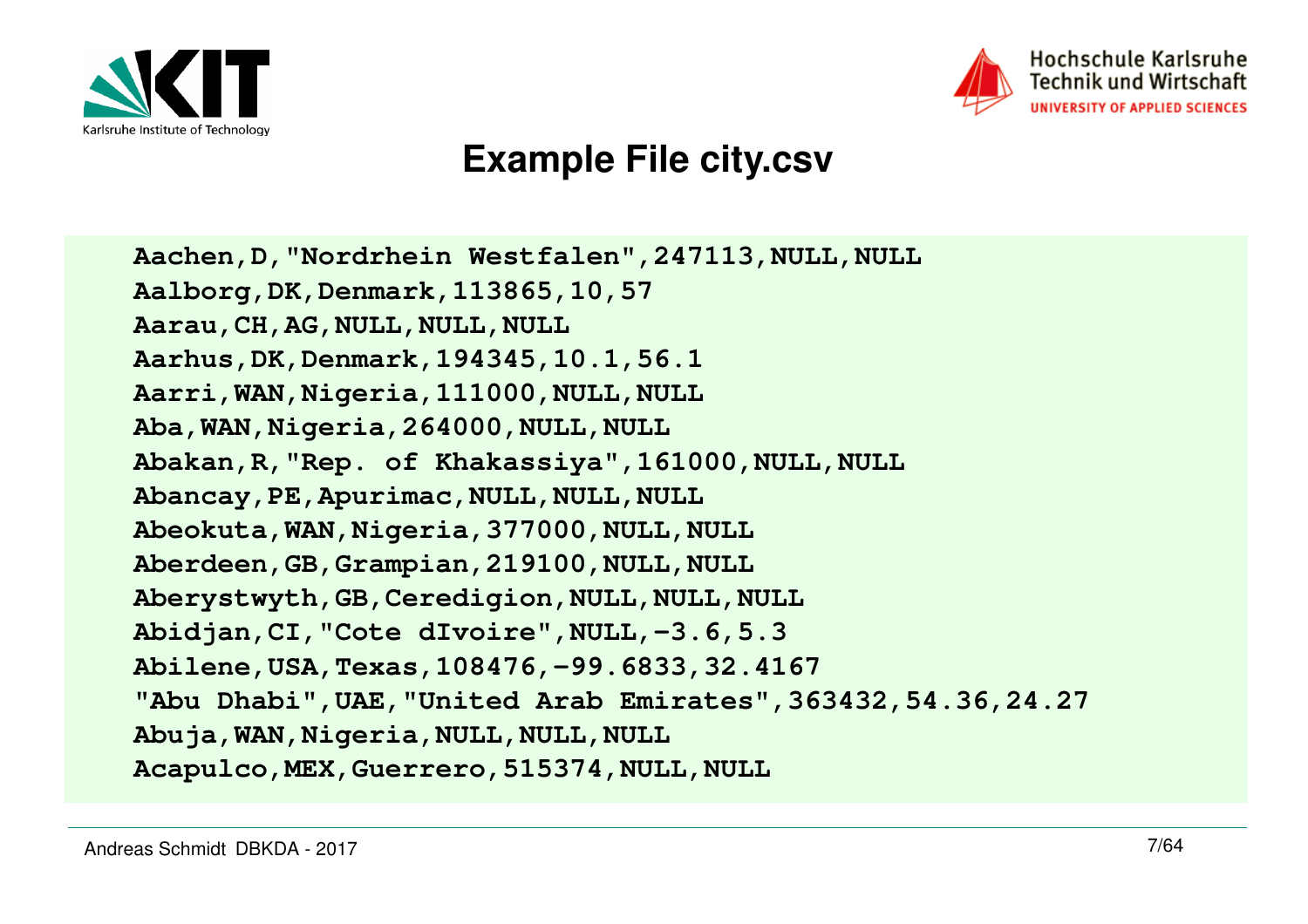



#### **Example File country.csv**

**Austria,A,Vienna,Vienna,83850,8023244 Afghanistan,AFG,Kabul,Afghanistan,647500,22664136 "Antigua and Barbuda",AG,"Saint Johns","Antigua and Barbuda",440,65647Albania,AL,Tirane,Albania,28750,3249136 Andorra,AND,"Andorra la Vella",Andorra,450,72766Angola,ANG,Luanda,Luanda,1246700,10342899 Armenia,ARM,Yerevan,Armenia,29800,3463574 Australia,AUS,Canberra,"Australia Capital Territory",7686850,18260863Azerbaijan,AZ,Baku,Azerbaijan,86600,7676953Belgium,B,Brussels,Brabant,30510,10170241 Bangladesh,BD,Dhaka,Bangladesh,144000,123062800Barbados,BDS,Bridgetown,Barbados,430,257030Benin,BEN,Porto-Novo,Benin,112620,5709529 "Burkina Faso",BF,Ouagadougou,"Burkina Faso",274200,10623323Bulgaria,BG,Sofia,Bulgaria,110910,8612757Bhutan,BHT,Thimphu,Bhutan,47000,1822625**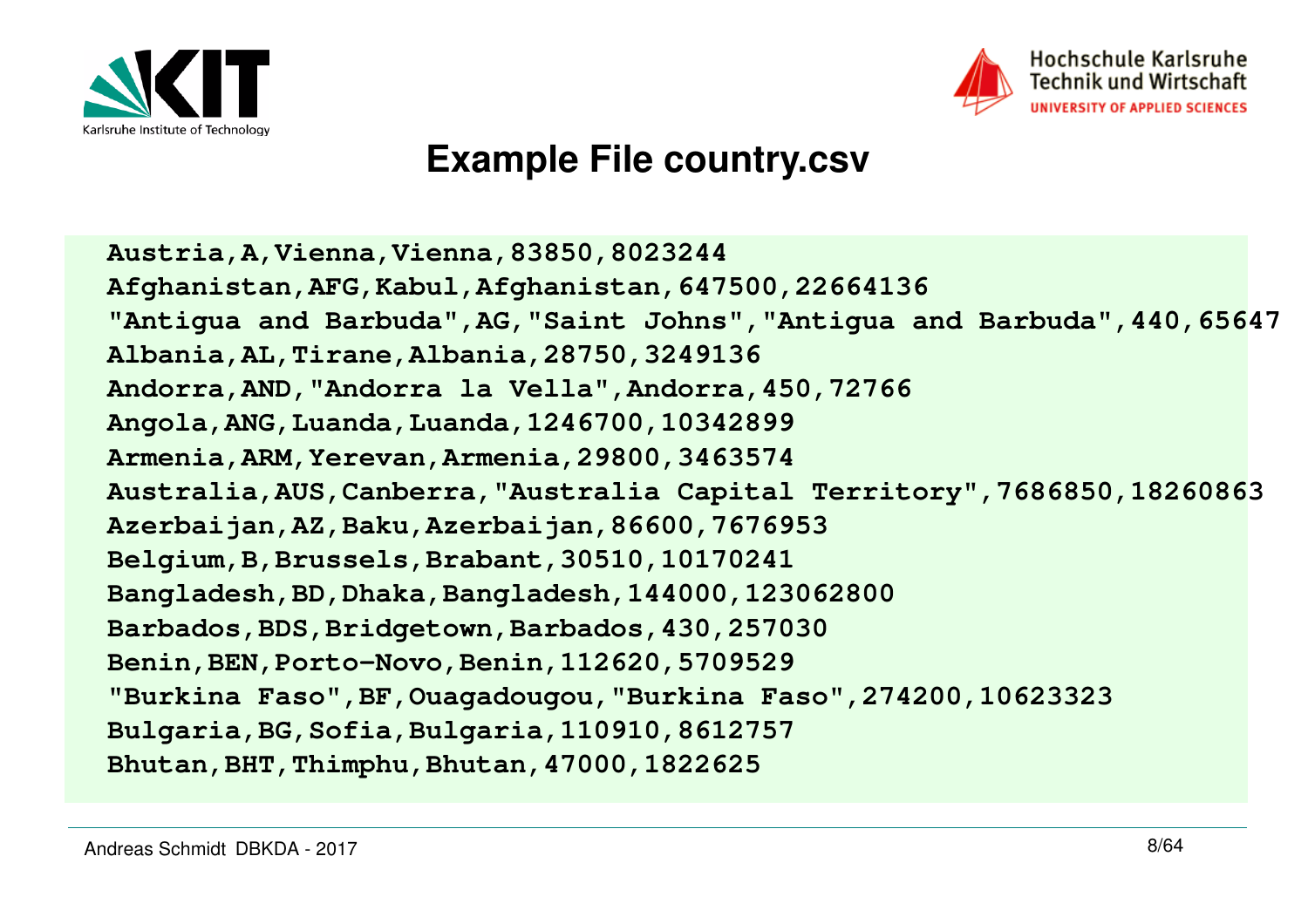



#### **General comment**

- $\bullet$  Most of the commands accept the input from file or from STDIN. If no (or not enough) input files are given, it is expected that the input comes from STDIN**head -n4 my-file.txt cat -n my-file.txt | head -n4**
- $\bullet$  Most of the commands have a lot of options which couldn't be explained in detail. To get an overview of the possibilities of a command, simple type

**man command**

 $\bullet$ Example:

**man head**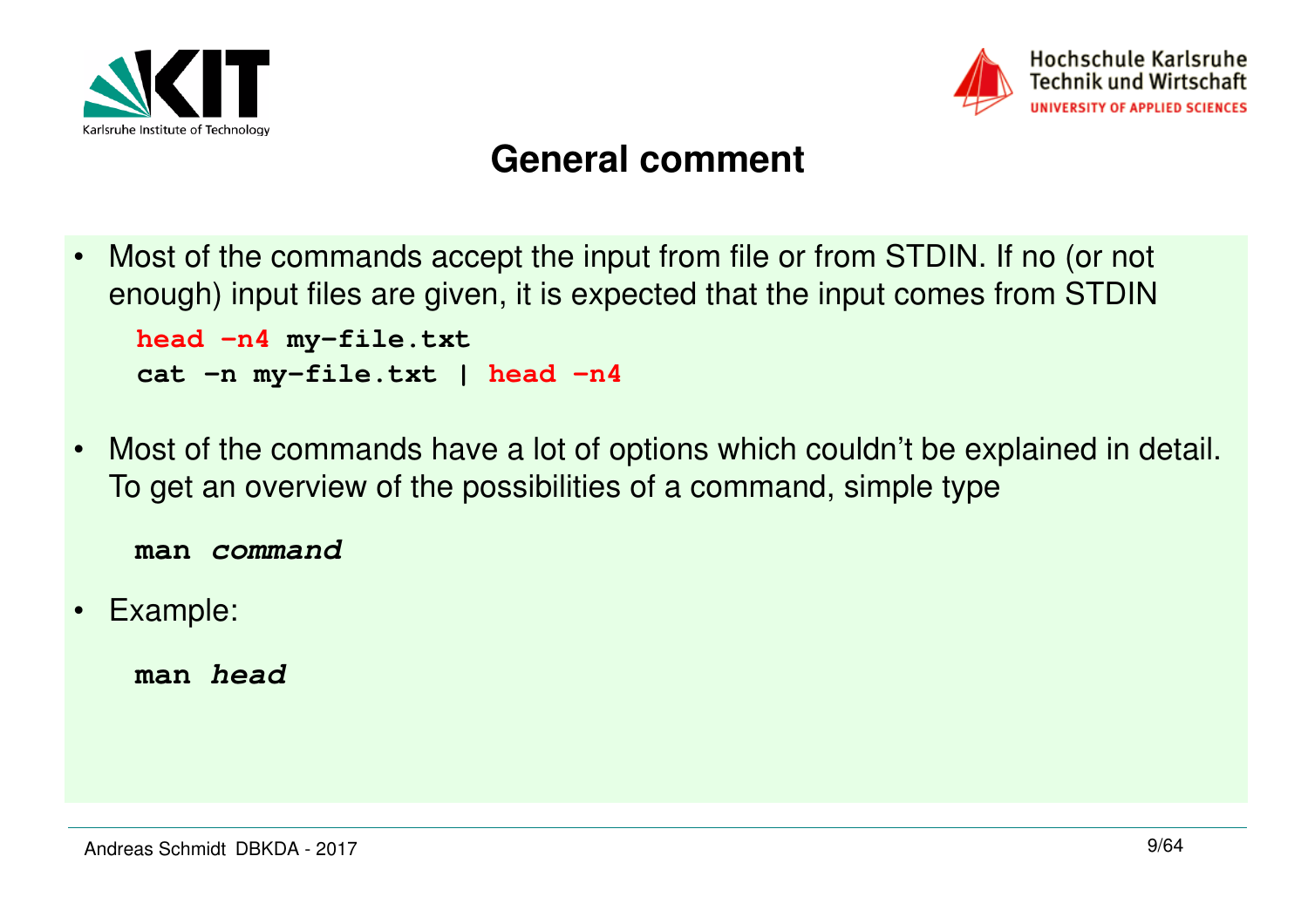



|                     | $ \Box$ $\times$<br>CV / cygdrive/c/Users/scan0004/Dropbox/dbkda-2017/tutorial                                                                              |  |
|---------------------|-------------------------------------------------------------------------------------------------------------------------------------------------------------|--|
| HEAD(1)             | HEAD(1)<br>User Commands                                                                                                                                    |  |
| <b>NAME</b>         | head – output the first part of files                                                                                                                       |  |
| <b>ISYNOPSIS</b>    | head [OPTION] [FILE]                                                                                                                                        |  |
| <b>IDESCRIPTION</b> | Print<br>the first 10 lines of each FILE to standard output. With more<br>than one FILE, precede each with a header giving the file name.                   |  |
|                     | With no FILE, or when FILE is $-$ , read standard input.                                                                                                    |  |
|                     | Mandatory arguments to long options are mandatory for short options<br>too.                                                                                 |  |
|                     | $-c$ , $-$ bytes=[-]NUM<br>print the first NUM bytes of each file; with the leading '-',<br>print all but the last NUM bytes of each file                   |  |
|                     | $-n.$ $-1ines = [-]$ NUM<br>print the first NUM lines instead of the first 10; with<br>the<br>leading $'$ -', print all but the last NUM lines of each file |  |
|                     | $-q$ , $-q$ uiet, $-s$ ilent<br>never print headers giving file names                                                                                       |  |
|                     | $-vr$ --verbose<br>always print headers giving file names                                                                                                   |  |
|                     | $-z$ . $-z$ ero-terminated<br>line delimiter is NUL, not newline                                                                                            |  |
|                     | --help display this help and exit                                                                                                                           |  |
|                     | $-\vee$ ersion<br>output version information and exit<br>Manual page bead(1) line 1 (press h for belp or $\alpha$ to quit)                                  |  |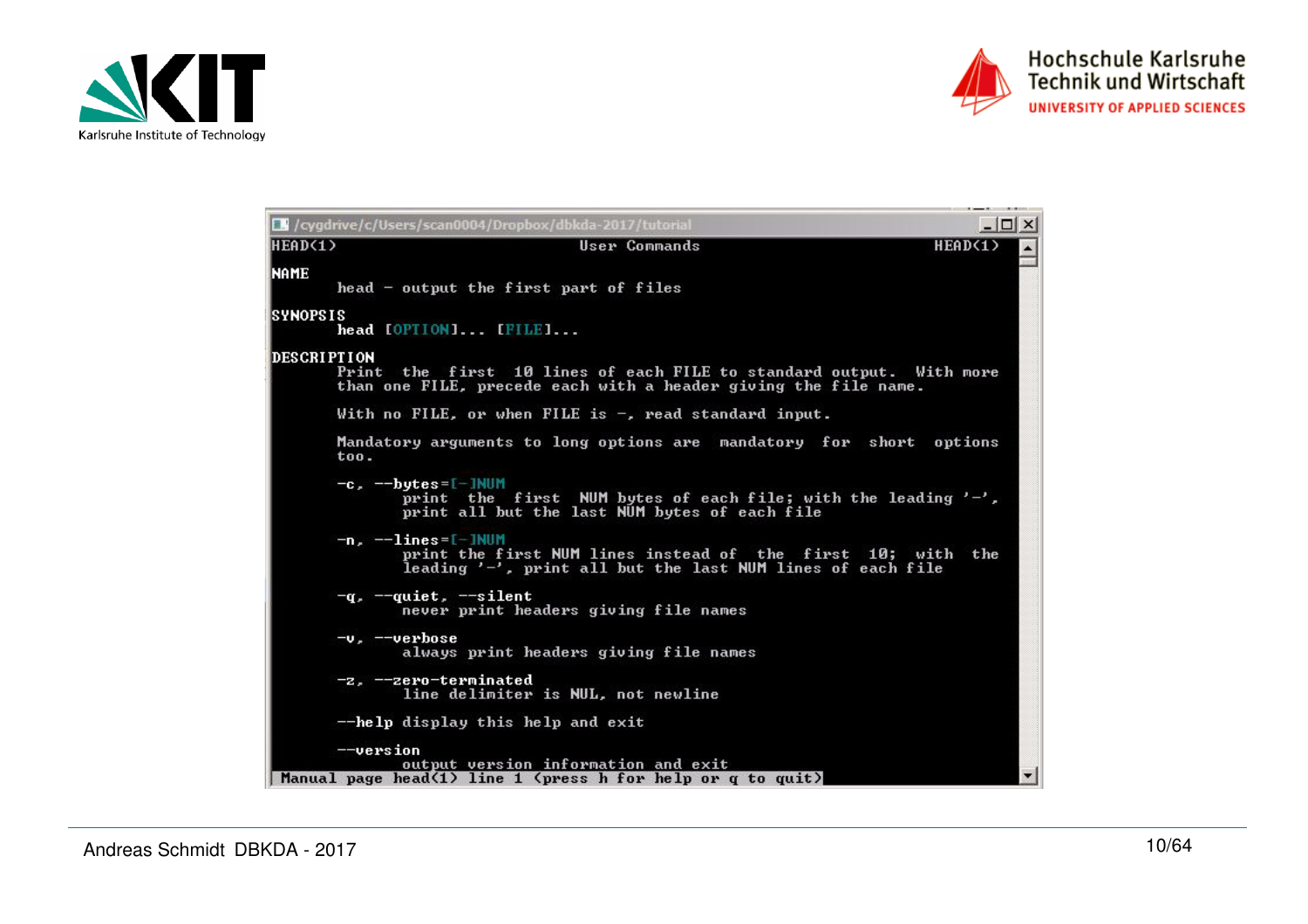



#### **File Inspection**

- Show content of a file
	- **cat HelloWorld.java**
- Concatenate files and print them to STDOUT

```
cat german_cities.csv french_cities.csv > cities.csvcat *_cities.csv > cities.csv
```
• Add line numbers to each line in file(s)

```
cat -n city.csv
```
• Create a file with input from STDIN:

```
cat > grep-strings.txtObama
Climate
```
**CTRL-D**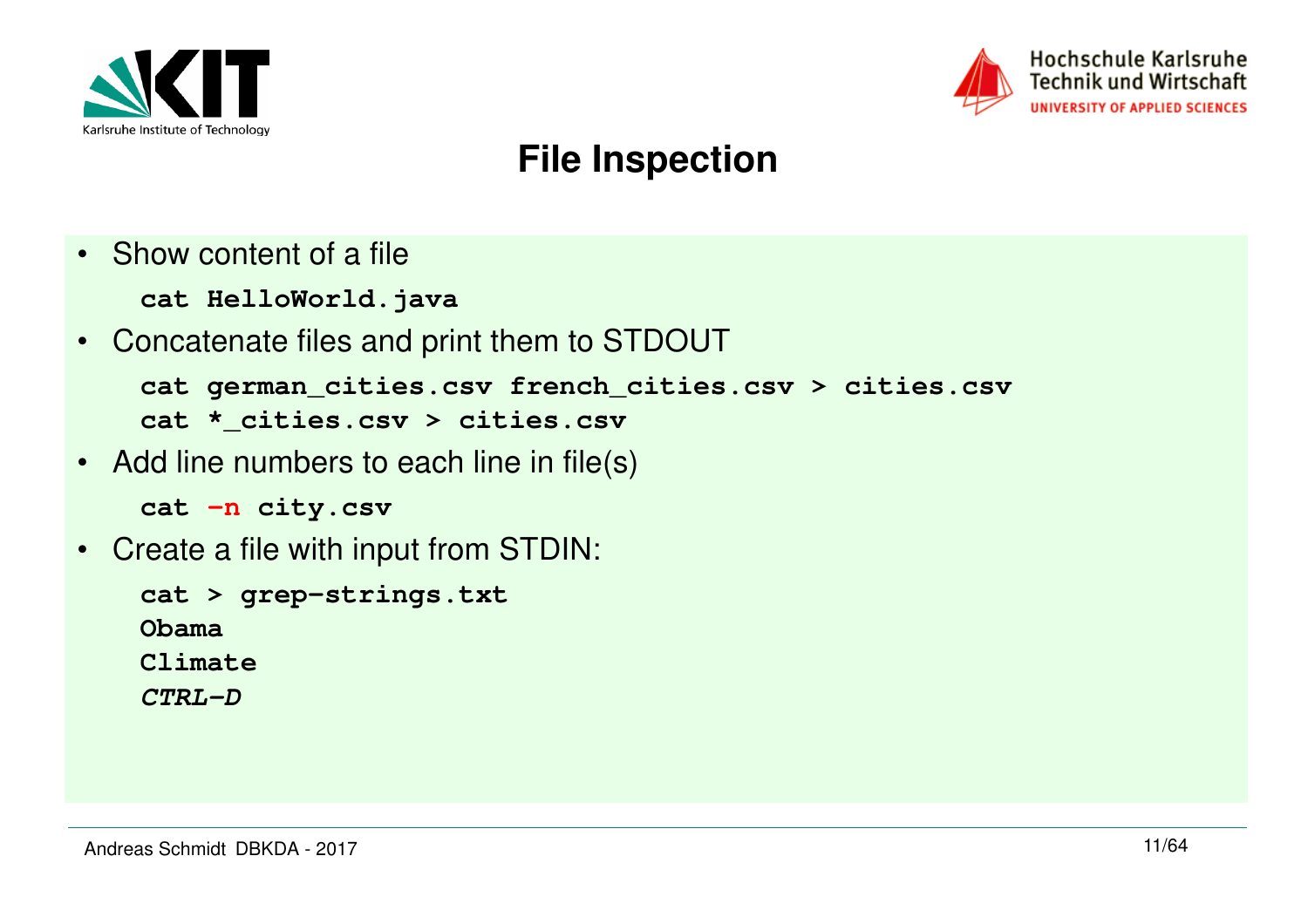



#### **File Inspection**

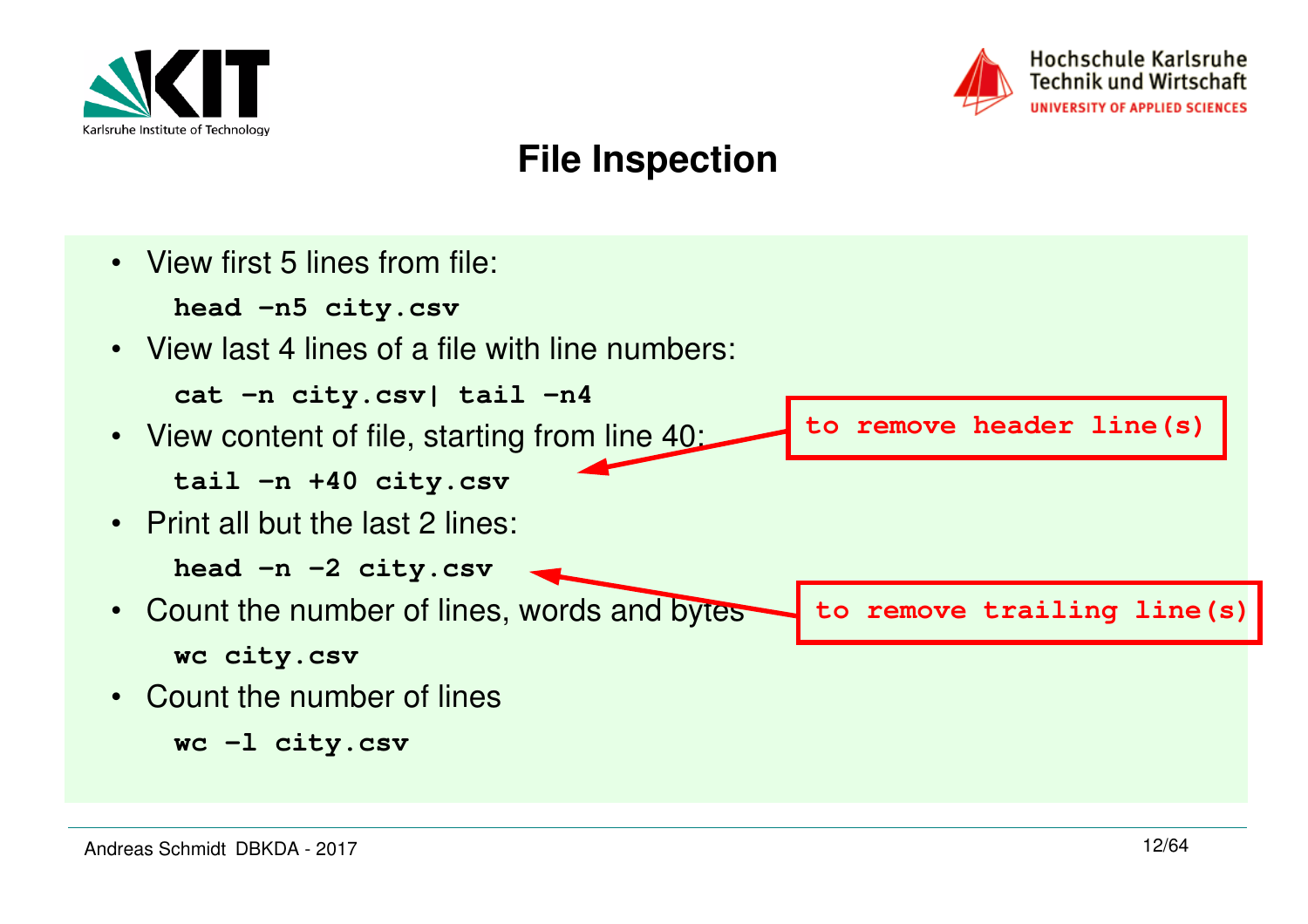



#### **less command**

- •Page by page scrolling of a file or STDIN (also with search capability)
- •Examples:

```
less city.csv
ls -l | less
```
**man head # inspection of man-pages with less !!**

- Commands:
	- q : quit less
	- > : Goto end of file
	- < : Goto begin of file
	- f: Scroll forward one page
	- b: scroll backwards on page
- e, ret, $\blacklozenge$  : scroll forward one line
- $\bullet$  $y, \uparrow$ : scroll backwards one line
- •nd : scroll forward n lines (i.e. 20n)
- mb : scroll backwards m lines
- •ng: Goto line <n>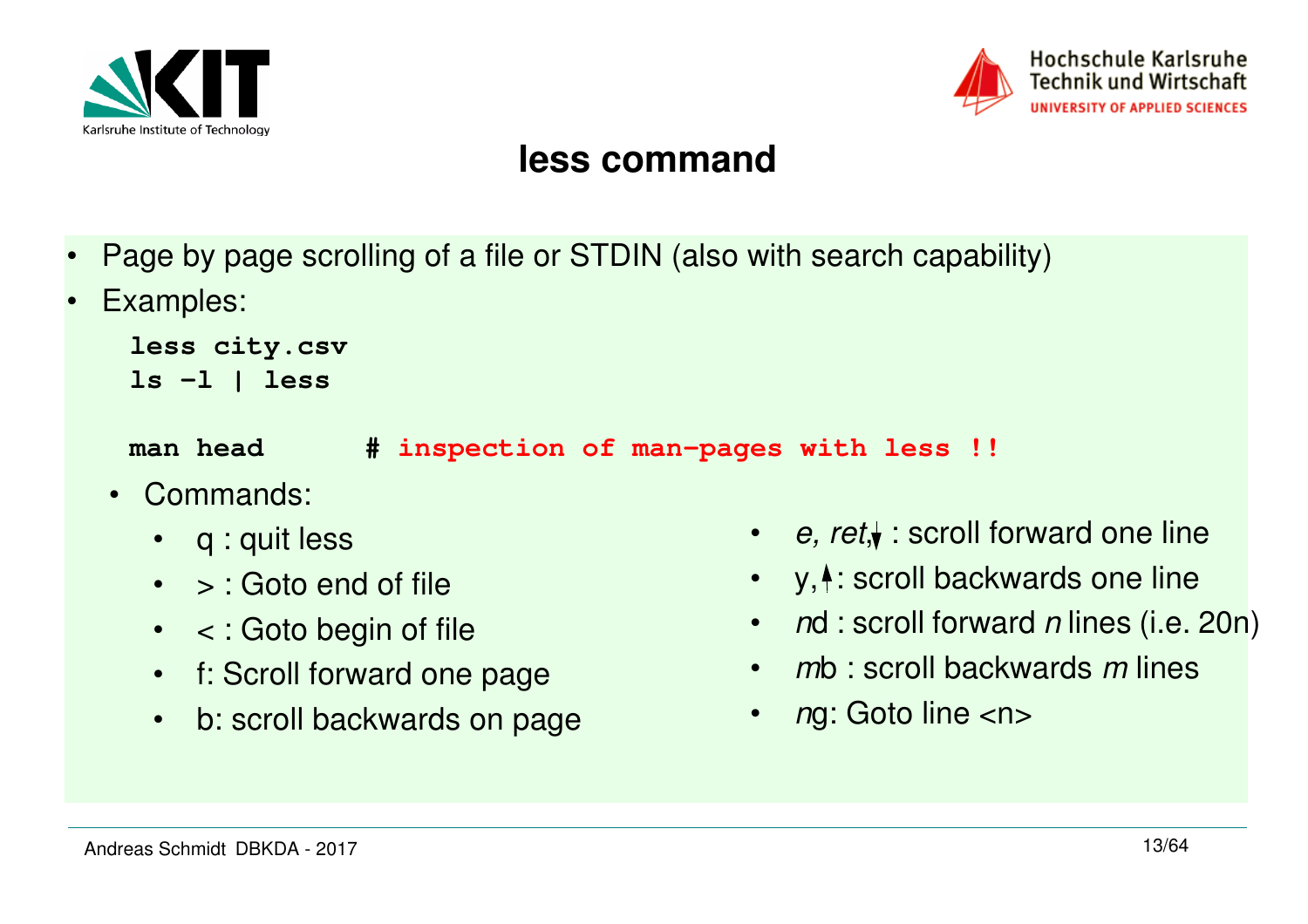



#### **less commands (2)**

- $\bullet$ *I pattern* : Search forward the next line with *pattern*
- •? pattern : Search backward the previous line with pattern
- •n : repeat previous search
- $\bullet$ N : repeat previous search in reverse direction
- •& *Battern* : Display only lines containing the *pattern* (type & *<ret* > to quit)
- •!command : executes shell command
- v : invokes standard editor for file (at current position, if supported)

#### type **man less** for complete reference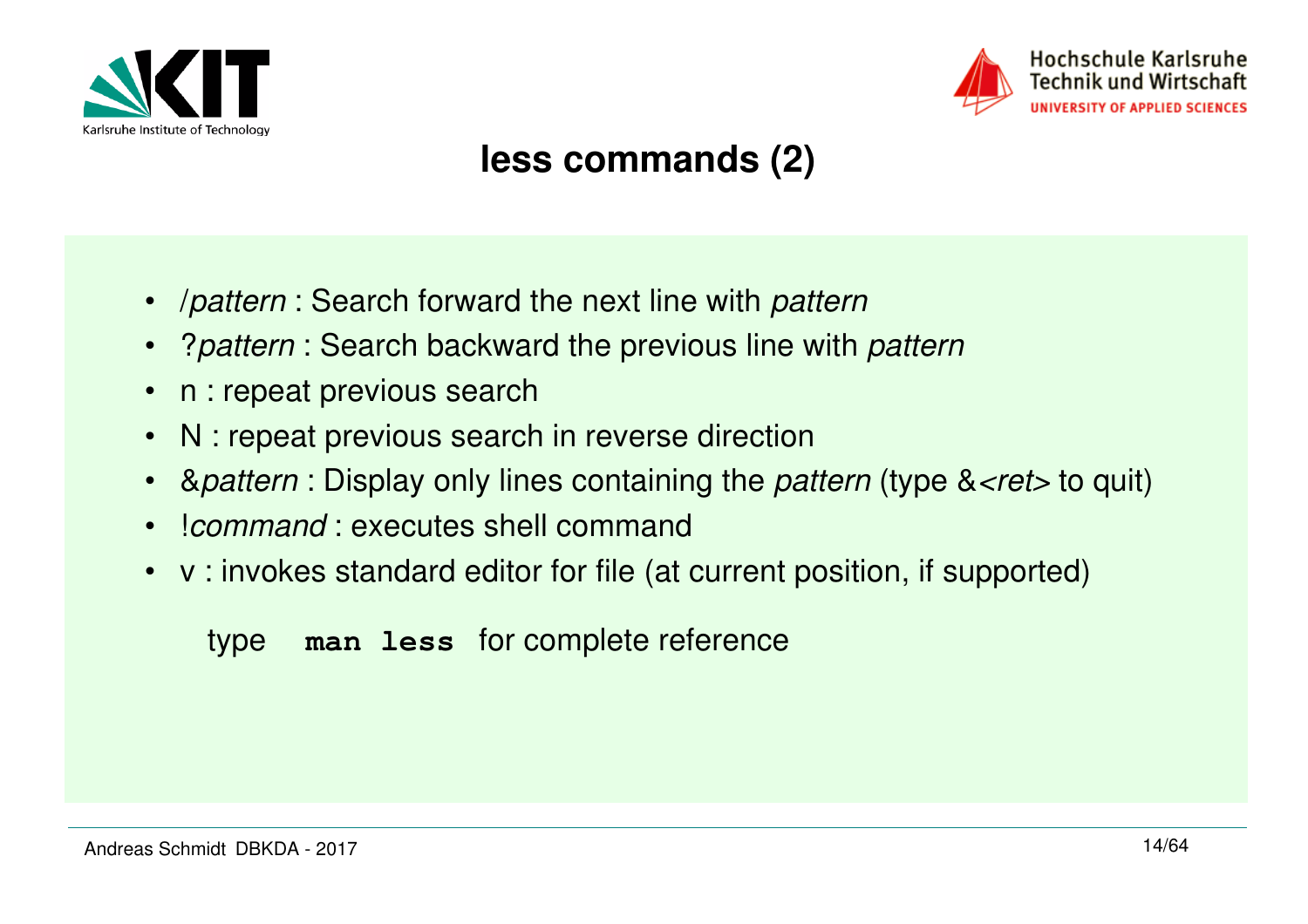



#### **Search**

- • Print lines matching pattern (case sensitive)**grep USA city.csv**
- Print matching lines in a binary file

```
grep -a USA kddNuggests.data
```
• Print lines matching pattern (case insensitive)

**grep -i town city.csv**

• Print lines containing the regular expression (City starting with 'S', ending with 'g')

**grep -E 'S[a-z]+g,' city.csv # same as egrep** 

- 
- •Print only lines, not containing the String NULL

**grep -v NULL city.csv**

• Prefix each line of output with the line number

```
grep -n NULL city.csv
```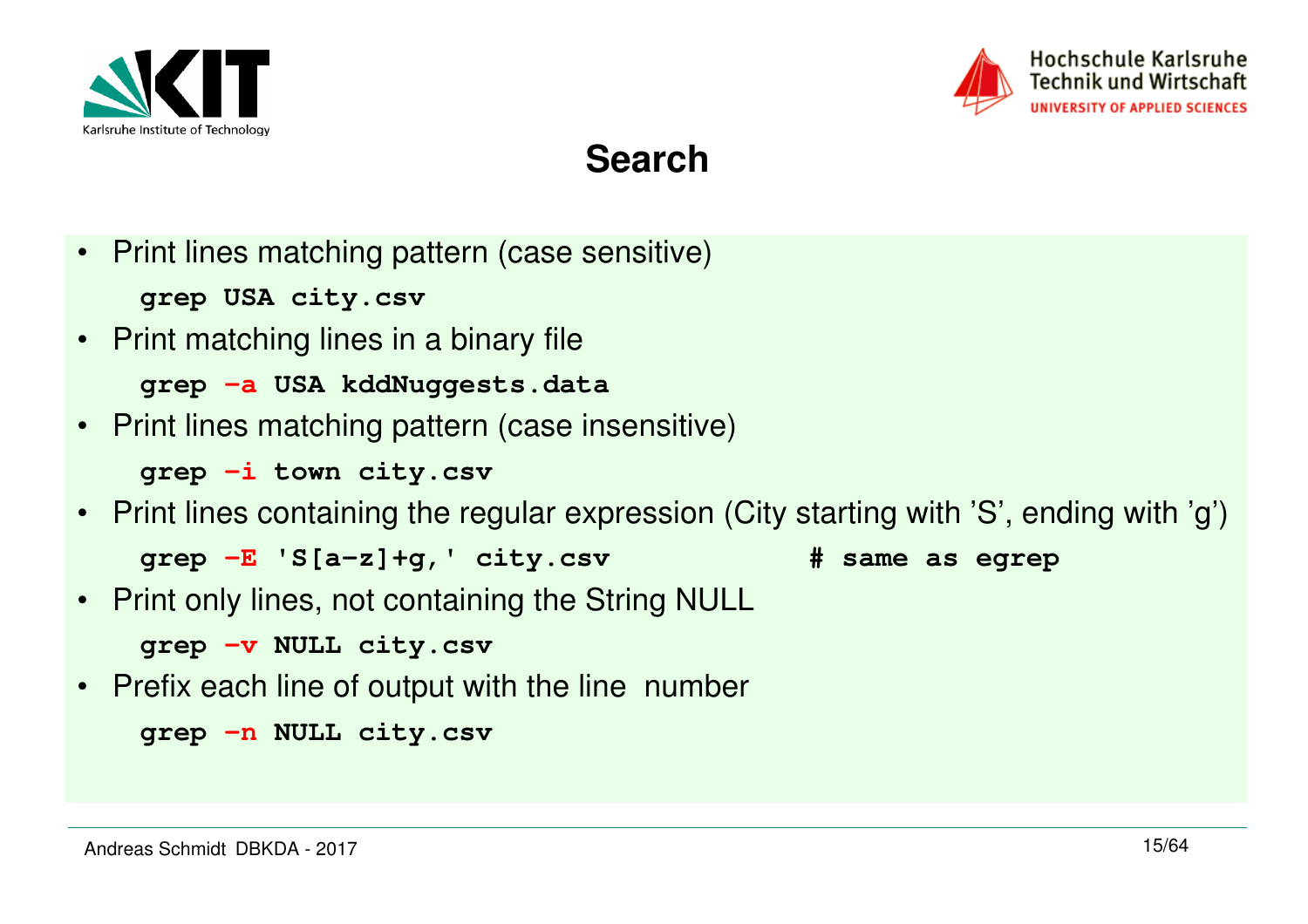



#### **Search**

- $\bullet$  Print all numbers between 1000 and 9999 which have two consequtive 5 in it **seq 1000 9999| grep 55**
- Print only matching part (i.e. 'Salzburg' instead of whole line)**grep -E -o 'S[a-z]+g' city.csv**
- Count the number of times, the word "Karlsruhe" appears

**grep -c Karlsruhe famous-cities.txt**

• Look for lines containing words from file

**grep -f grep-strings.txt -E newsCorpora.csv**

 $\bullet$ file: grep-strings.txt

**Obama**

**Climate**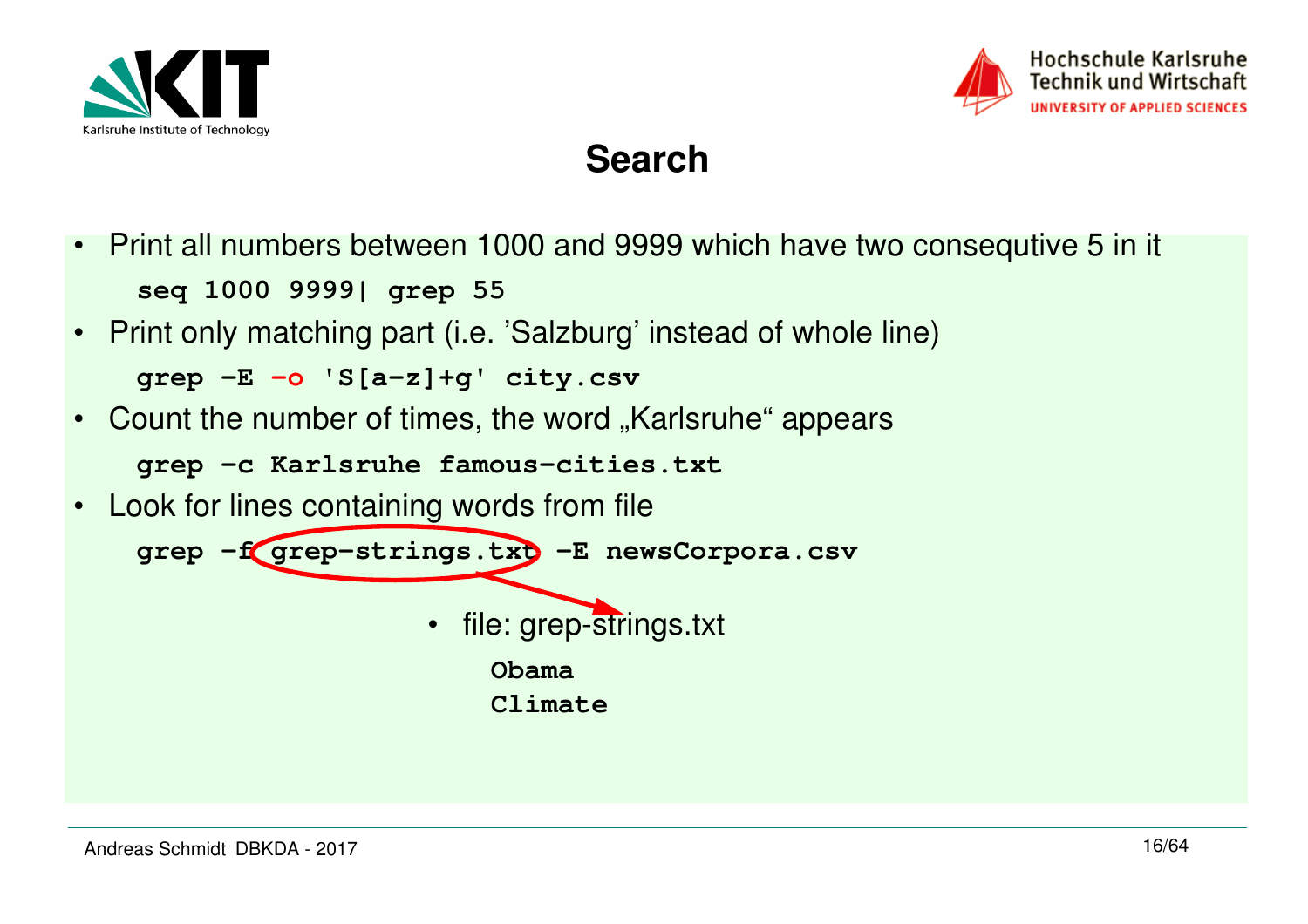



#### **Compression**

- •gzip compresse files based on LZ77-coding (typ. 60%-70% reduction in size)
- •bzip2 compress files based on Huffman coding
- •zcat, bzcat, zgrep, bzgrep work on compressed files
- $\bullet$  Example:
	- Size:

```
big.txt: 8,9 GB
big.txt.gz: 2.4 GB (gzip -c big.txt > big.txt.gz)
big.txt.bz2: 2.0 GB (bzip2 -c big.txt > big.txt.bz2)
```
• Runtime:

```
qrep something big.txt | wc -1 \# ~ 20sec.
                                           # \sim 80 sec.
zgrep something big.txt.gz | wc -1
                                           # \sim 380 \text{ sec.}bzgrep something big.txt.bz2 | wc -1
```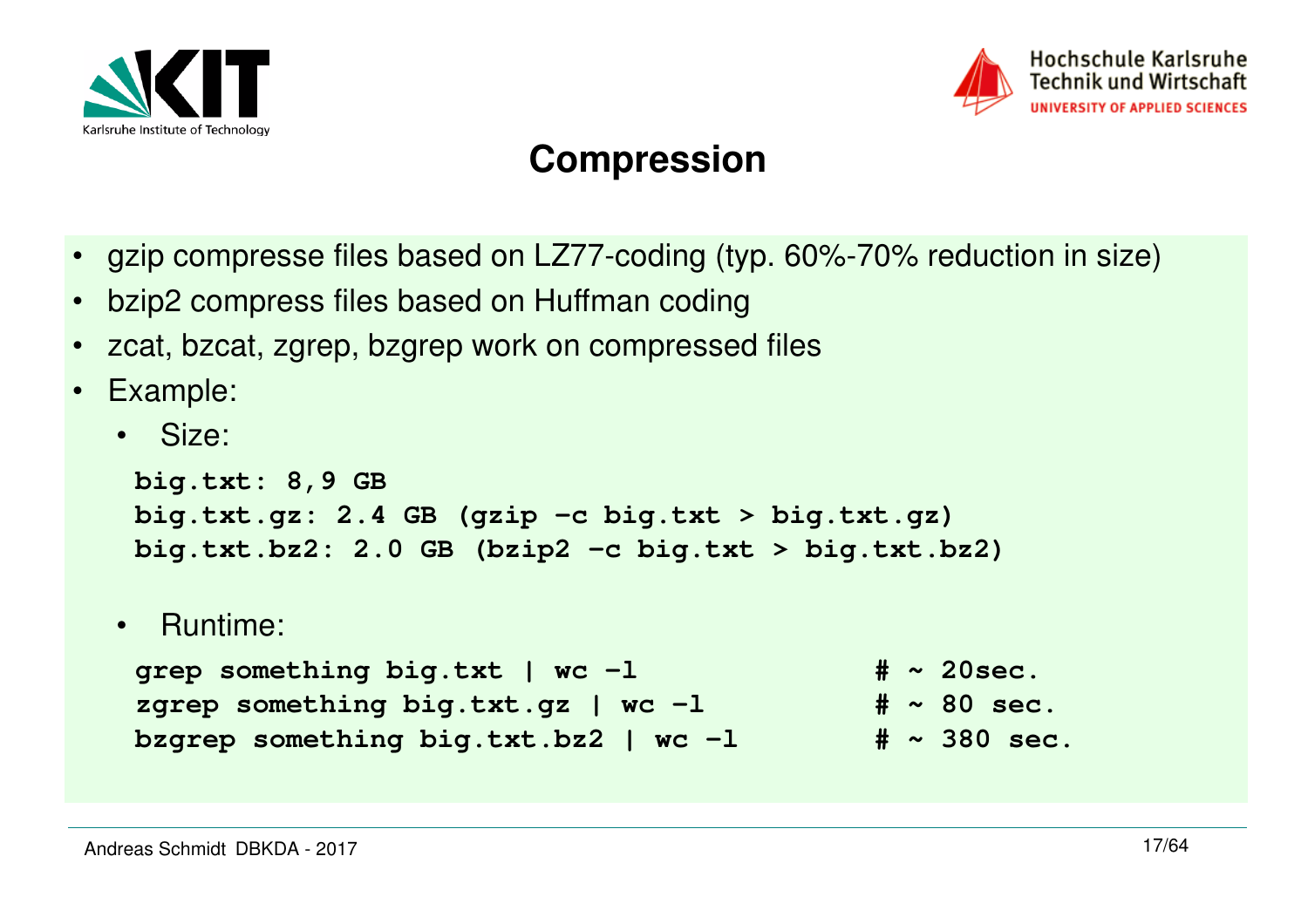



#### **Exercise I**

- • Download the book "The Adventures of Tom Sawyer" fromhttp://www.gutenberg.org/ebooks/74 (utf-8 format).
- • For cygwin users: Convert file to Unix Format with command: dos2unix.exe <file>
- • Browse (using less) through the pages of the book and use some of the commands explained before (page 12)
- •Go to line 1234 of the file. What ist the third word?
- •How many chapters has the book? (try also the -a option for grep)
- $\bullet$ Count the number of empty lines
- •Execute grep Tom <file> and grep -o Tom <file>. What is the difference?
- How often does the names "Tom" and "Huck" appears in the book?
- •How often do they appear together in one line?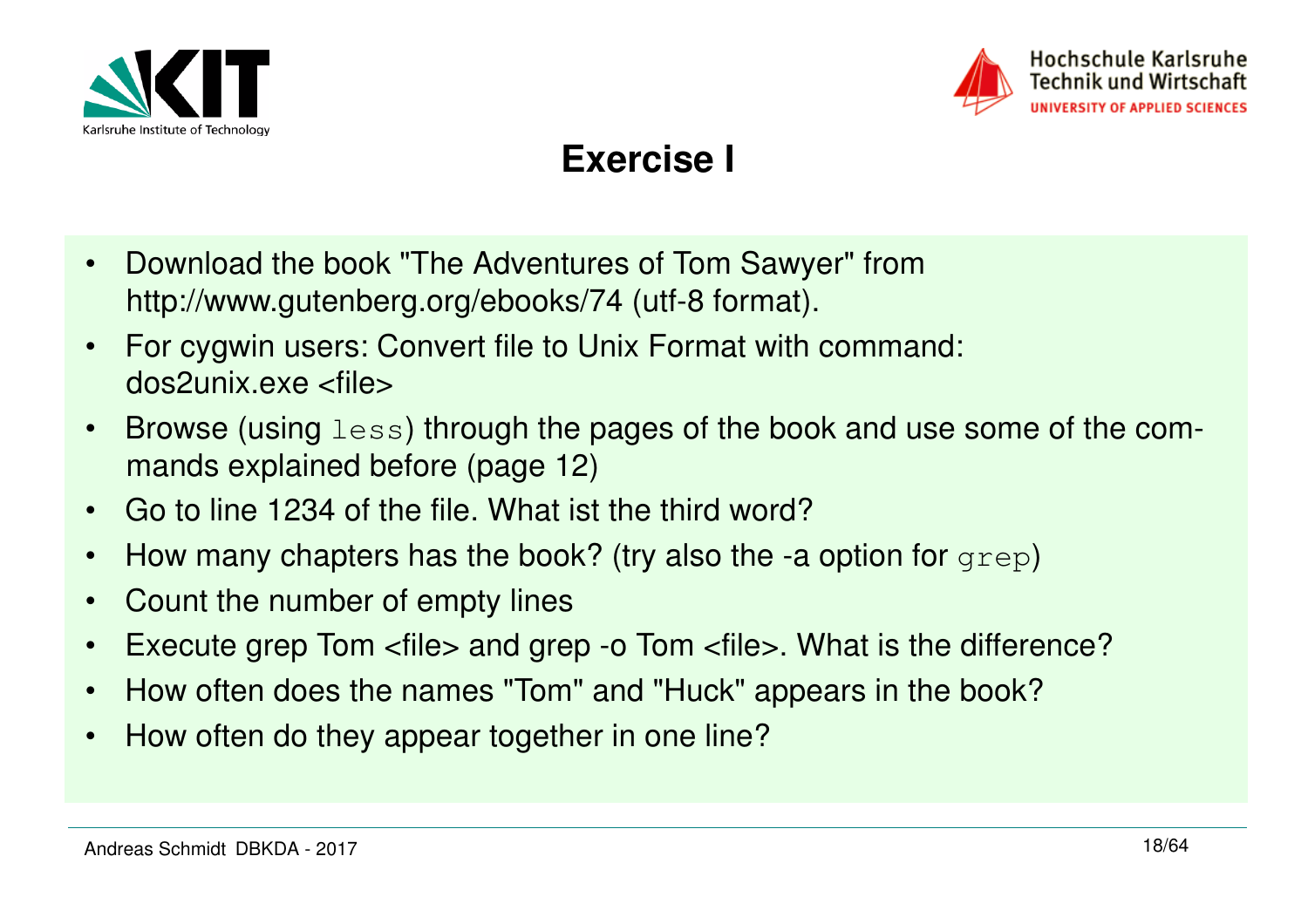



## **File operations**

•Split file by row (here, after each 10 lines)

**split --lines=10 city.csv**

•Print selected parts of lines from each file to standard output.

```
cut -d',' -f1,4 city.csv
```
Column separator

Output columns

- • Output bytes 10 to 20 from each line**cut -b10-20 data.fixed**
- •Merge lines of files

```
paste -d'\t' city_name.txt city_pop.txt > city_name_pop.csv
```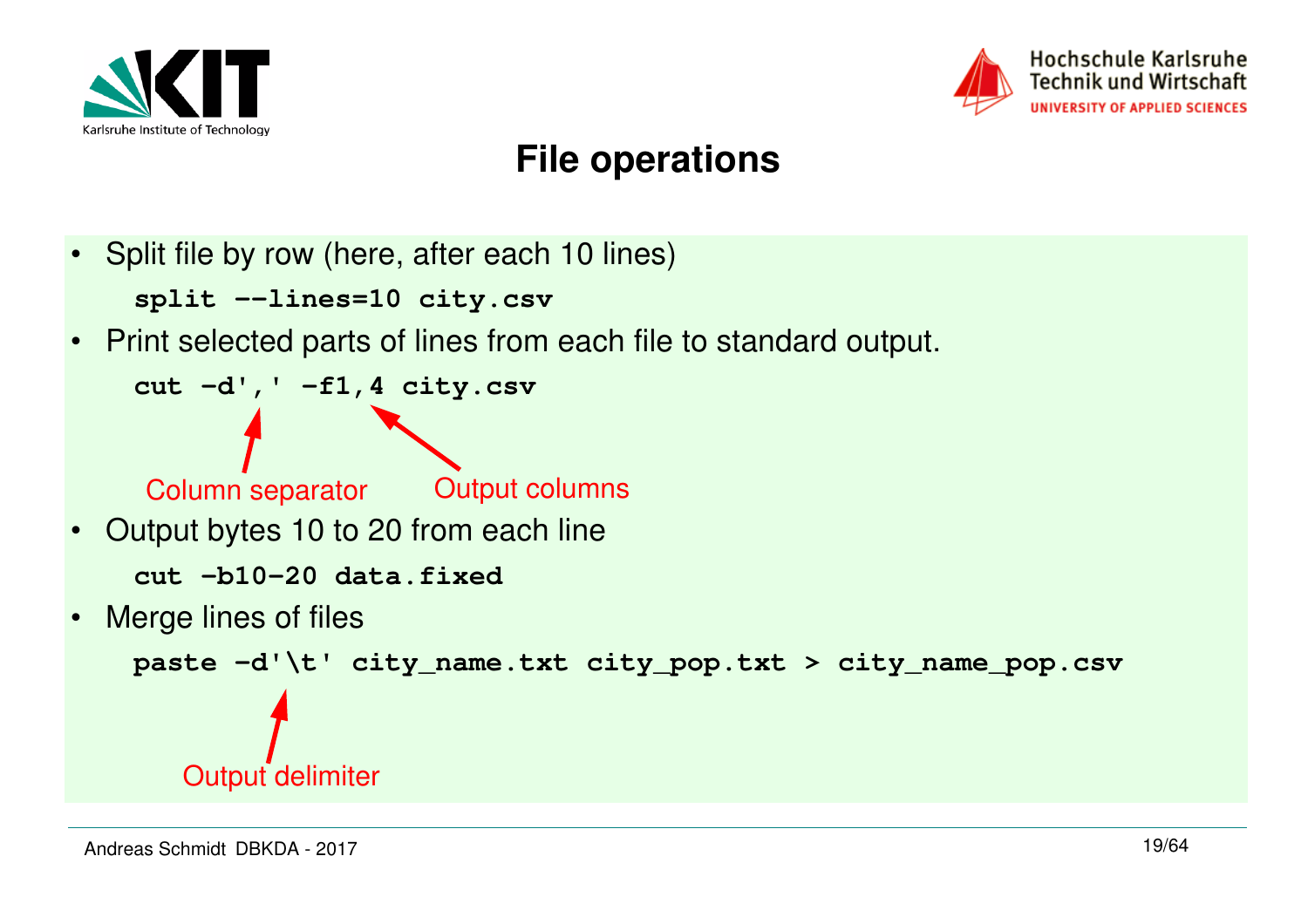



## **Summary File operations**

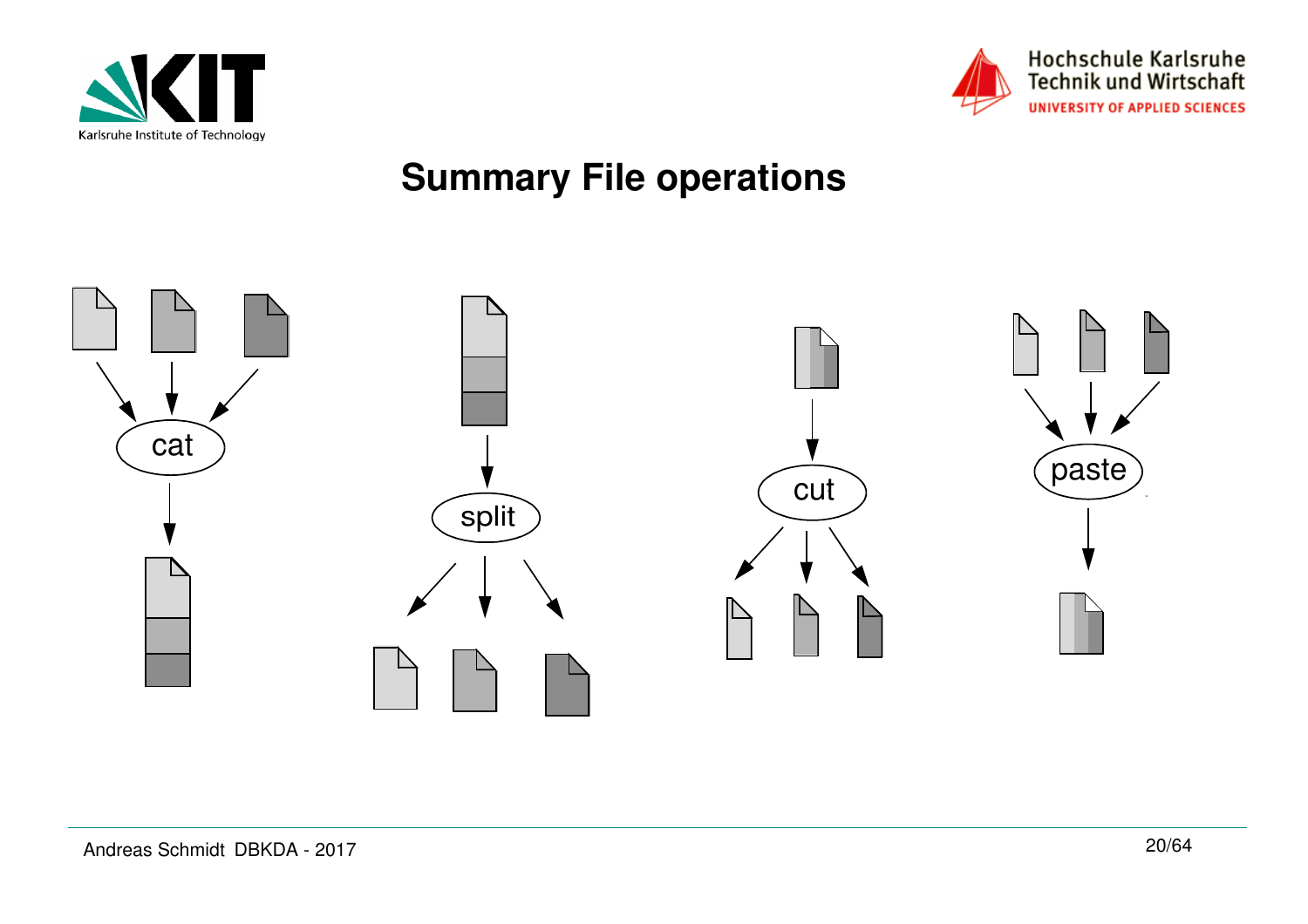



#### **tr command**

- • Translate, squeeze, and/or delete characters from standard input, writing to standard output.
- • Translate: Mapping between characters, i.e.
	- {A->a, B->b, ...}
	- {A->\*, E->\*, I->\*, O->\*, U->\*}
- Delete:
	- $\bullet \quad \{0,1,2,3,4,5,6,7,8,9\}$
- Squeeze:
	- {aa...a -> a, xx...x -> x, \n\n...\n->\n}
- • Predefined character classs/ASCII-Code:
	- •[:punct:], [:alnum:], [:alpha:], [:blank:], [:upper:] [:lower:]
	- \xxx : Octal ASCII number (i.e. *<space>* -> \040)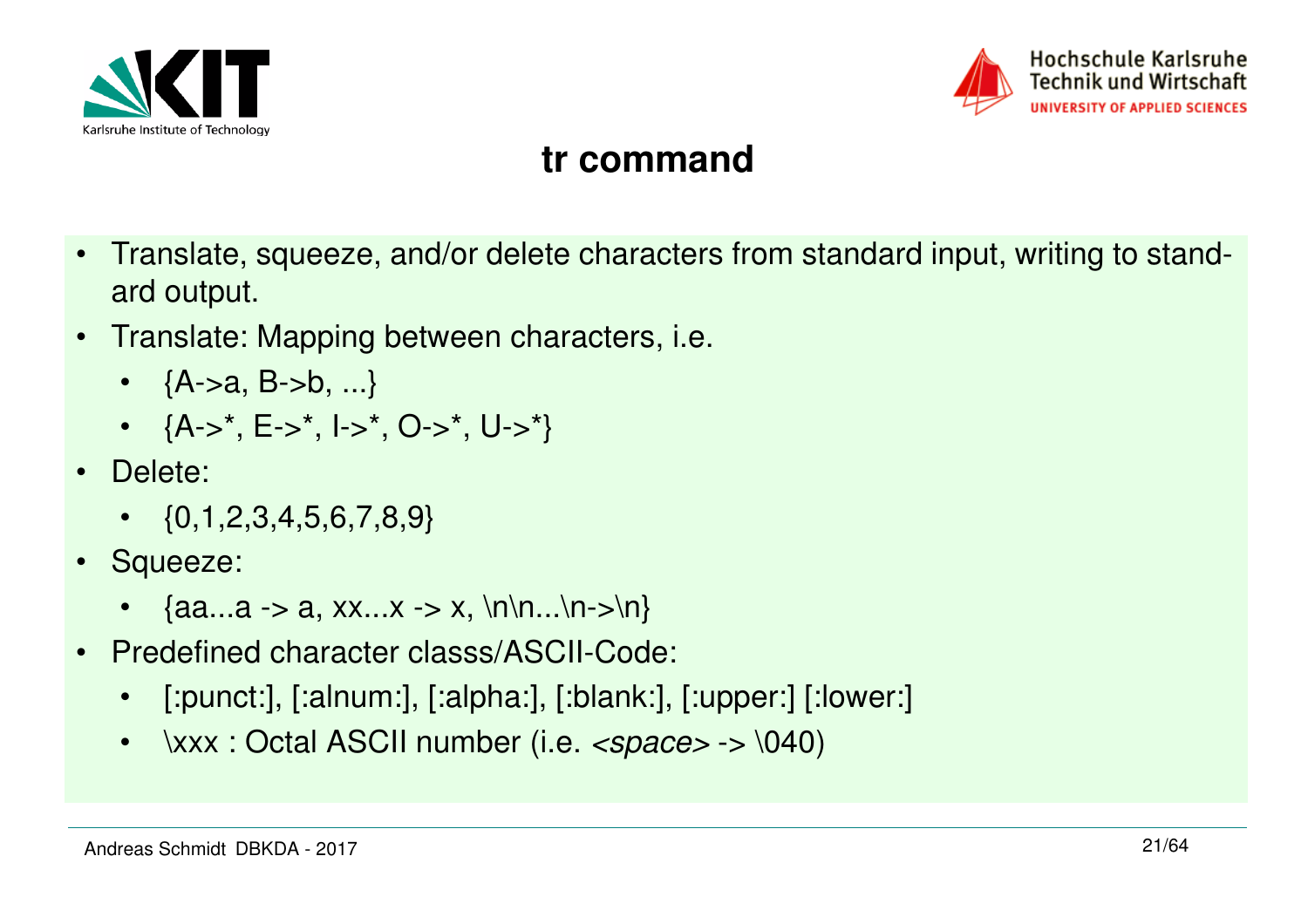



- Examples
	- Translate to lowercase:

```
tr 'A-Z' 'a-z' < The-Adventures-of-Tom-Sawyer.txt
```
• Replace <newline> with <space>

```
tr '\n' '' < short-story.txt > one-liner.txt
```
• Delete all **(") characters**

```
tr '"' -d < city.csv
```
Delete all non alphanumeric and non whitespace characters  $\bullet$ 

```
tr -c -d '[:alnum:][:space:]' < The-Adventures-of-Tom-Sawyer.txt
```
**complement**

**delete operation**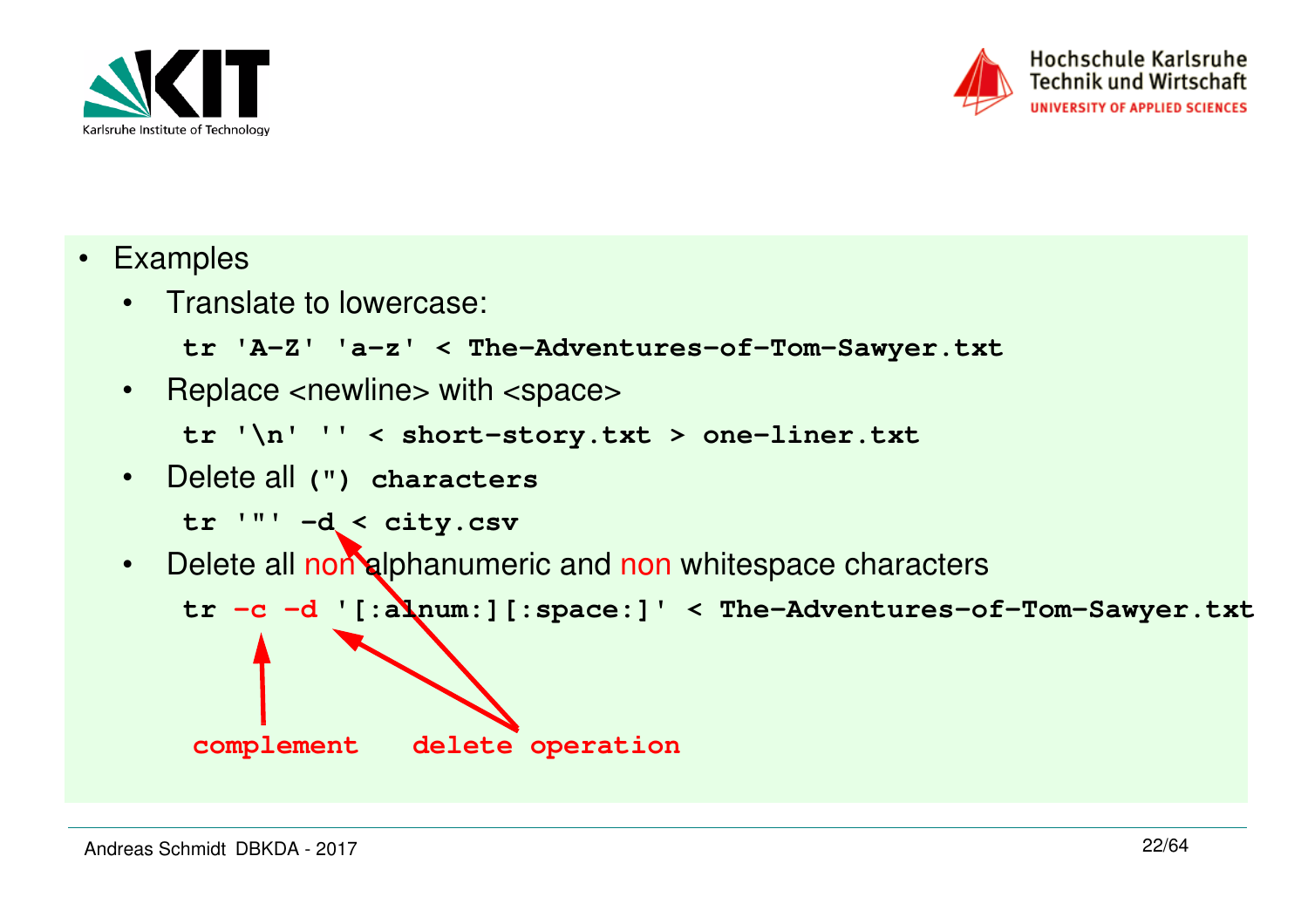



**sort**

- $\bullet$ Sort lines of text files
- Write sorted concatenation of all FILE(s) to standard output.
- With no FILE, or when FILE is -, read standard input.
- •sorting alpabetic, numeric, ascending, descending, case (in)sensitive
- •column(s)/bytes to be sorted can be specified
- •Random sort option (-R)
- •Remove of identical lines (-u)
- $\bullet$  Examples:
	- • sort file city.csv starting with the second column (field delimiter: ,)**sort -k2 -t',' city.csv**
	- $\bullet$ merge content of file1.txt and file2.txt and sort the result

```
sort file1.txt file2.txt
```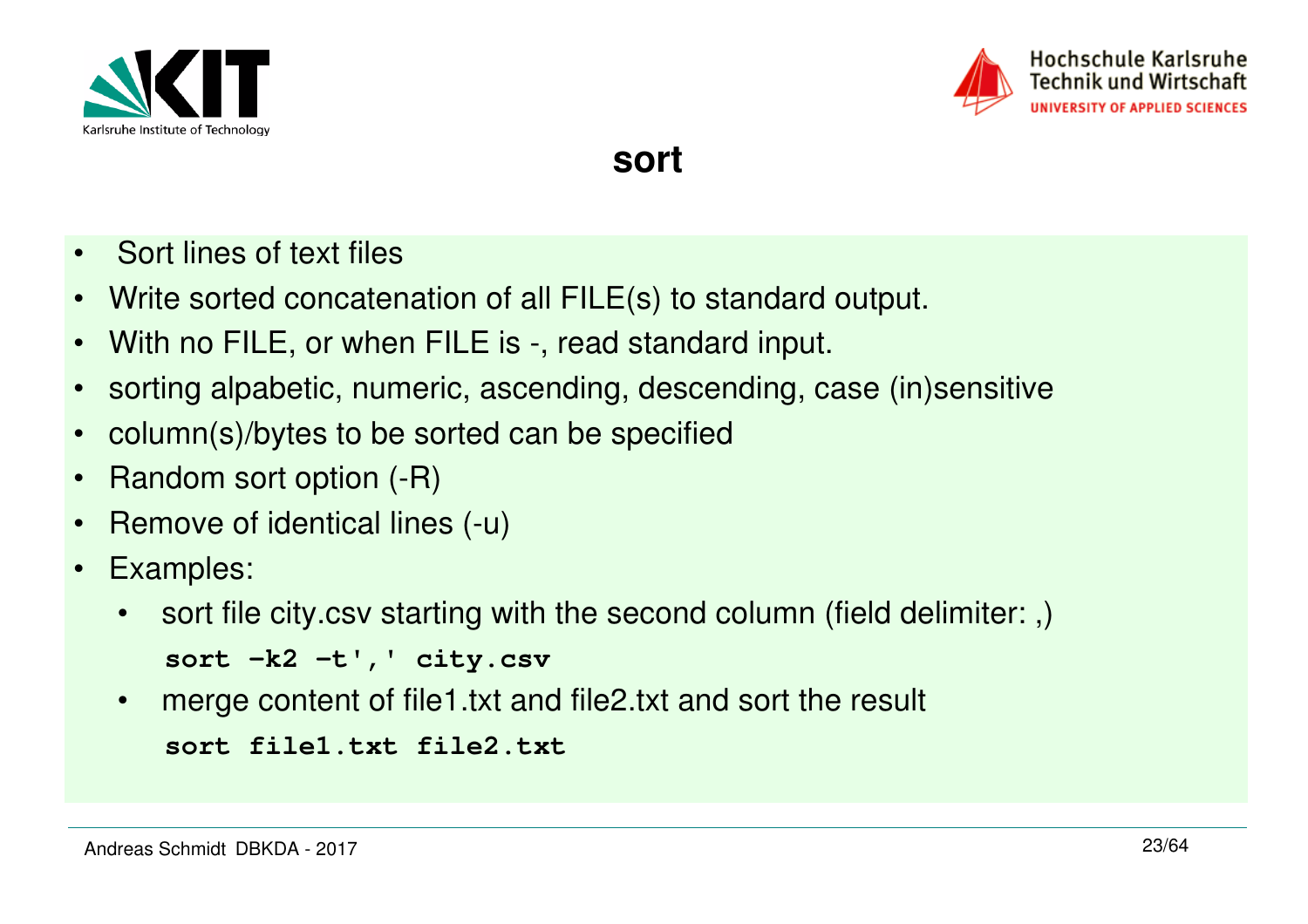



#### **sort - examples**

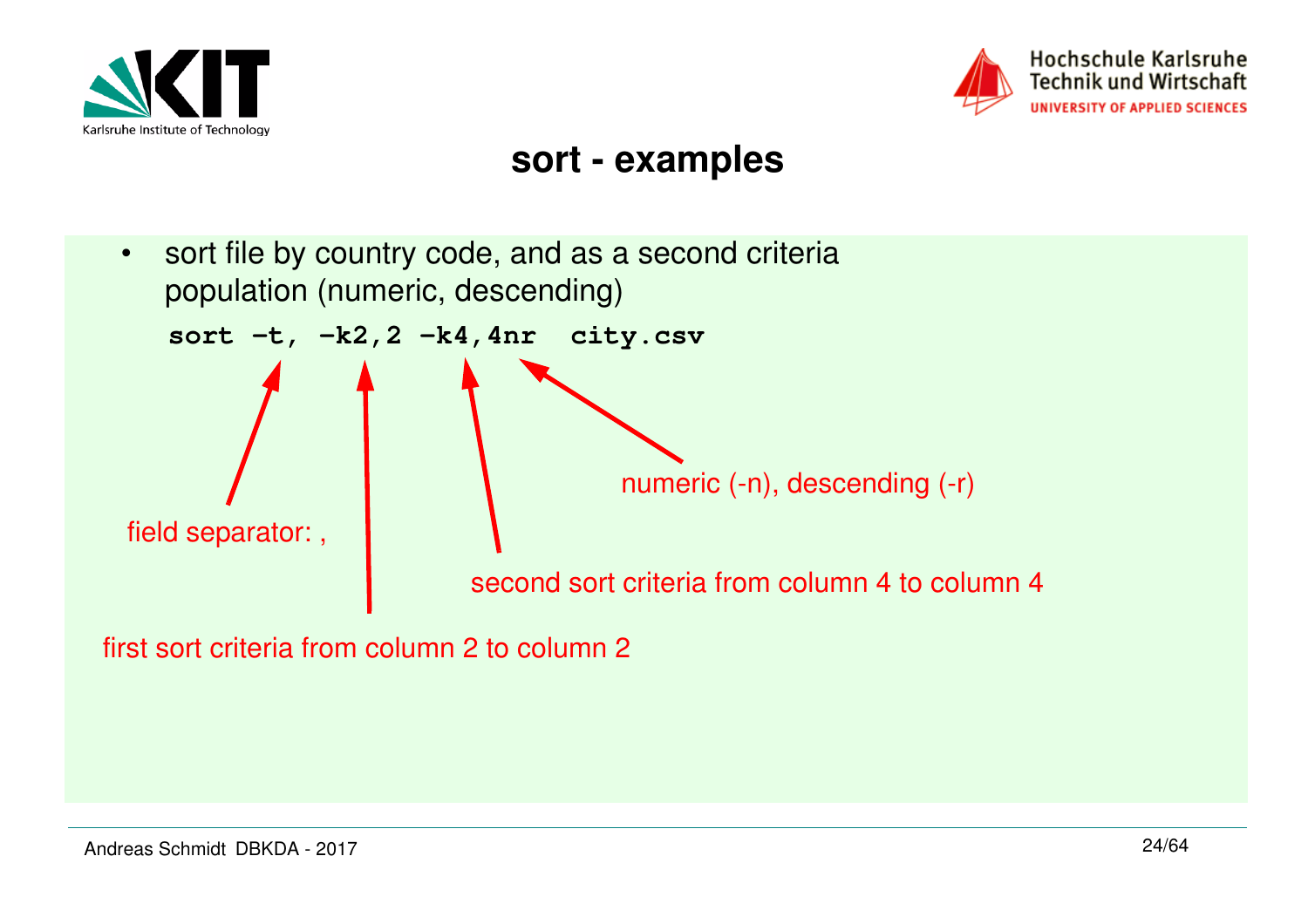



#### **sort - examples**

•Sort by the second and third character of the first column

**sort -t, -k1.2,1.2 city.csv**

- Generate a line of unique random numbers between 1 and 10**seq 1 10| sort -R | tr '\n' ' '**
- Lottery-forecast (6 from 49) defective from time to time ;-)  $\bullet$

```
seq 1 49 | sort -R | head -n6
```
• Test if a file is sorted

**seq 1 10| sort -R | sort -c**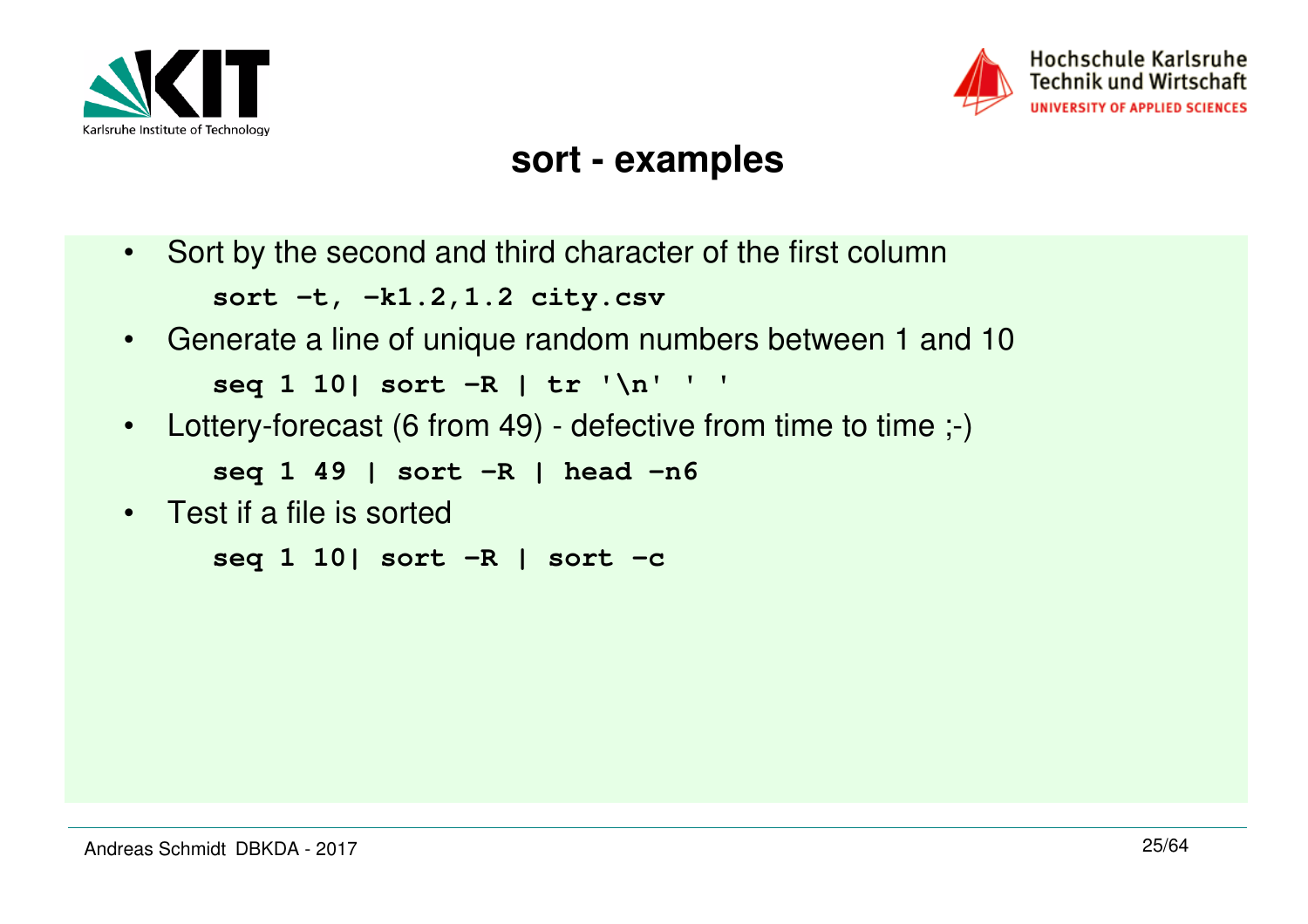



#### **Further File operations**

- join join lines of two files on a common field
- •Fields to compare must be sorted (alphabetic, not numeric)
- •Output fields can be specified
- $\bullet$ Example:

**sort -k2 -t, city.csv | join -t, -12 -22 - country.csv \ -o1.1,2.1,1.3,1.4**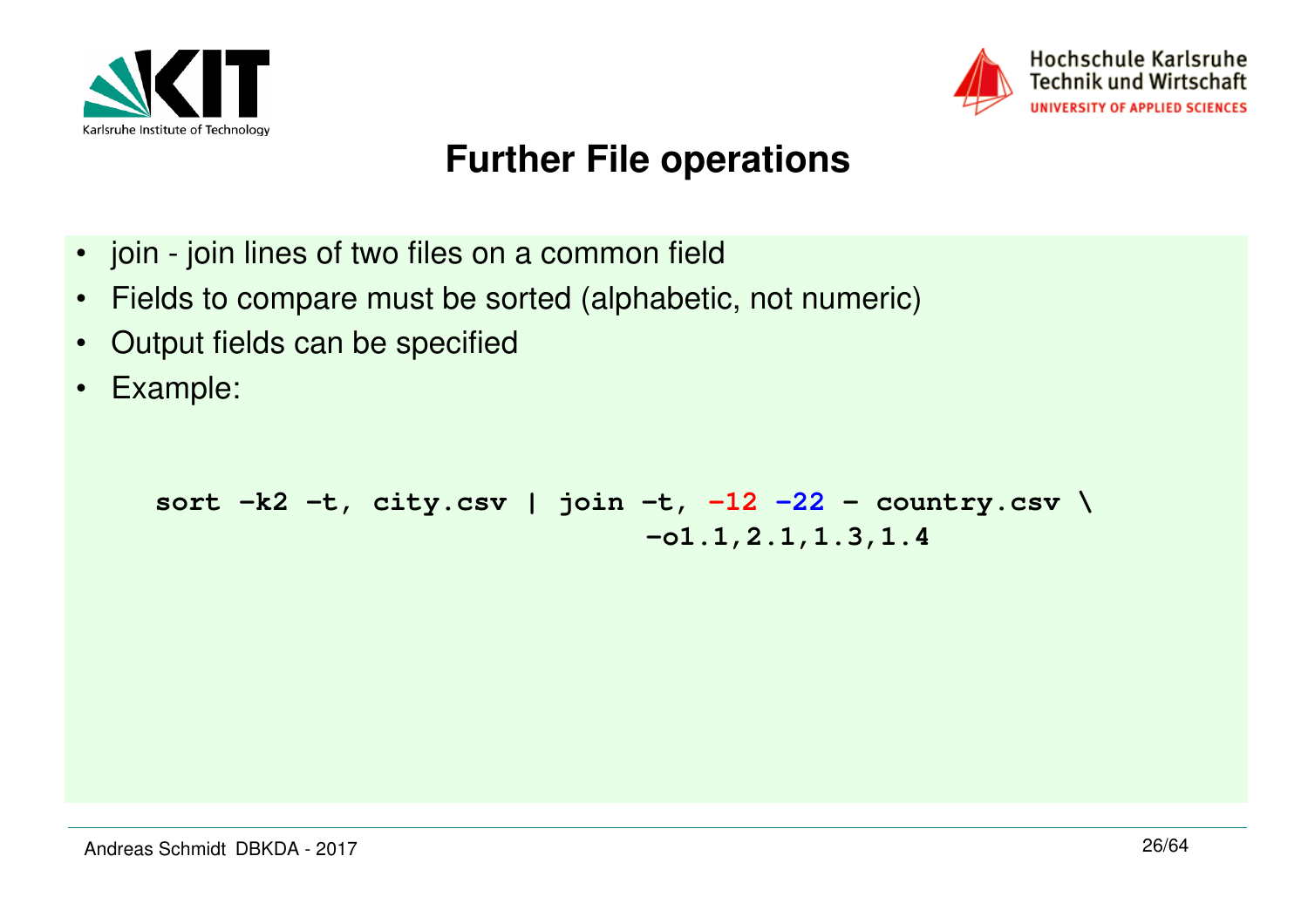

•



#### **Join Operation**

#### **sort -k2 -t, city.csv | join -t, -12 -22 - country.csv \ -o1.1,2.1,1.3,1.4**• country.csv**... Germany,D,Berlin,Berlin,356910,83536115 Djibouti,DJI,Djibouti,Djibouti,22000,427642**Denmark, DK, Copenhagen, Denmark, 43070, 524963 **Algeria,DZ,Algiers,Algeria,2381740,29183032Spain,E,Madrid,Madrid,504750,39181114...Aachen,Germany,"Nordrhein Westfalen",247113Aalborg,Denmark,Denmark,113865Aarau,Switzerland,AG,NULL Aarhus,Denmark,Denmark,194345 Aarri,Nigeria,Nigeria,111000Aba,Nigeria,Nigeria,264000 Abakan,Russia,"Rep. of Khakassiya",161000** city.csvAachen, D, "Nordrhein Westfalen", 247113, NULL, NULL **Aalborg,DK,Denmark,113865,10,57Aarau,CH,AG,NULL,NULL,NULL Aarhus,DK,Denmark,194345,10.1,56.1 Aarri,WAN,Nigeria,111000,NULL,NULL...**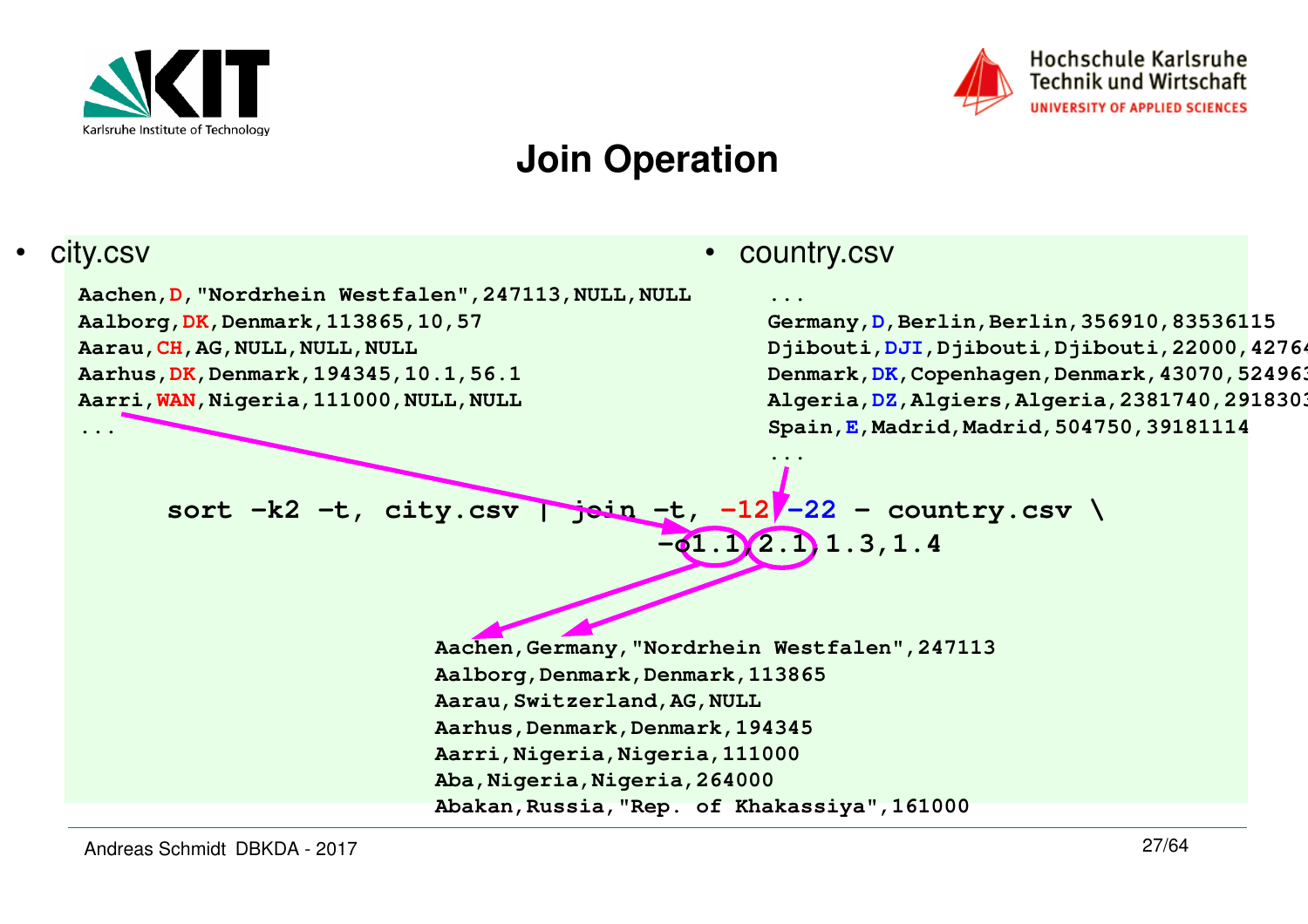



#### **Compare Operator**

• comm - compare two sorted files line by line**BarcelonaBern Chamonix KarlsruhePisa PortoRioAndorra BarcelonaBerlinPisa PortoAndorraBarcelonaBerlinBern Chamonix Karlsruhe Pisa** *Porto* **Riocomm**only in file1only in file2 in file1 and file2 $\bullet$  Options: • -1: supress column 1• -2: supress column 2• -3: supress column 3 $\bullet$ --total: output a summary

Andreas Schmidt DBKDA - 2017

28/64 set semantic with sorted input !!!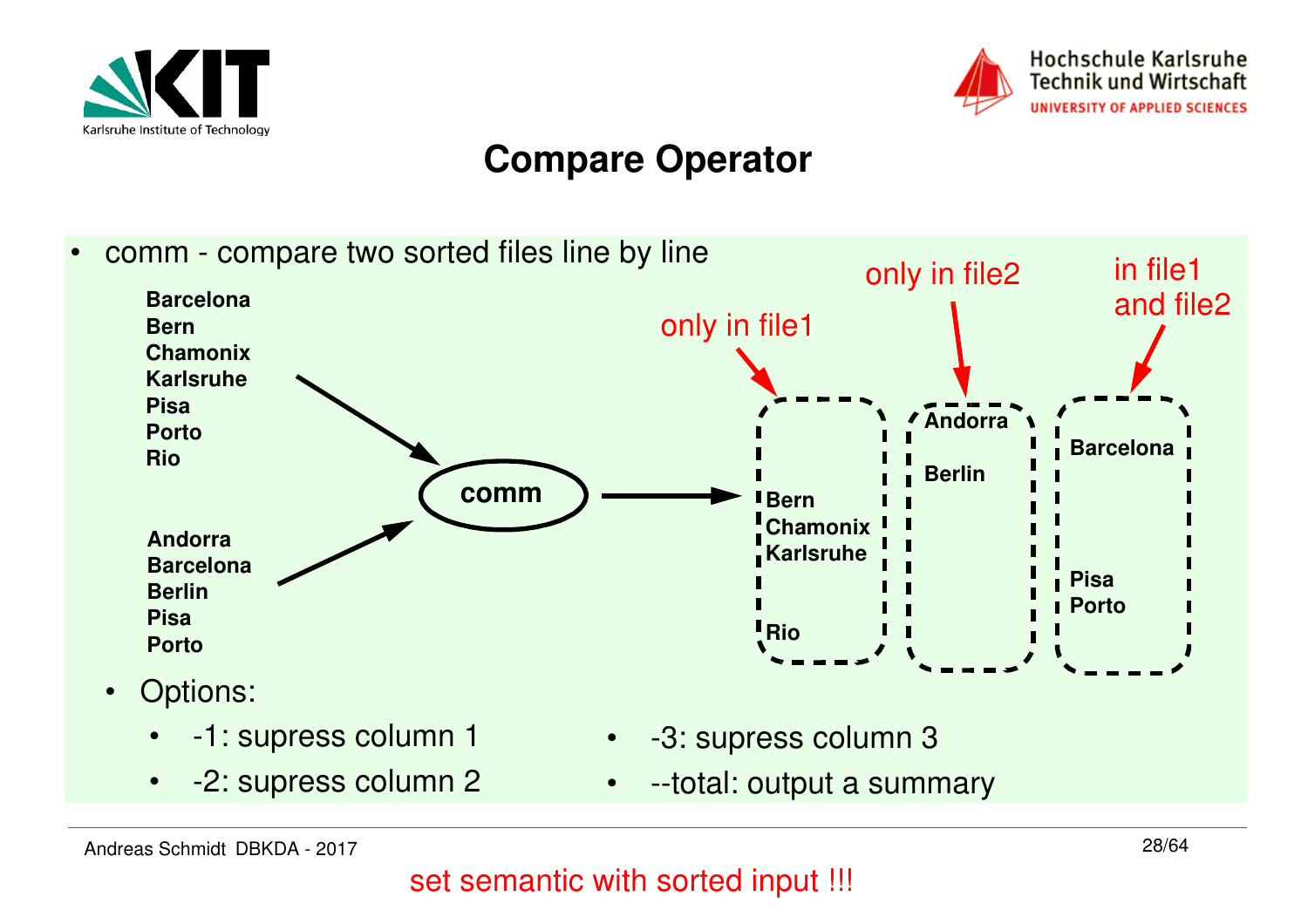



**uniq**

- •report or omit repeated lines
- •Filter adjacent matching lines from INPUT
- •Range of comparision can be specified (first n chars, skip first m chars)
- • options:
	- $\bullet$ -c: count number of occurences
	- •-d: only print duplicate lines
	- -u: only print unique line
	- $\bullet$ -i: ignore case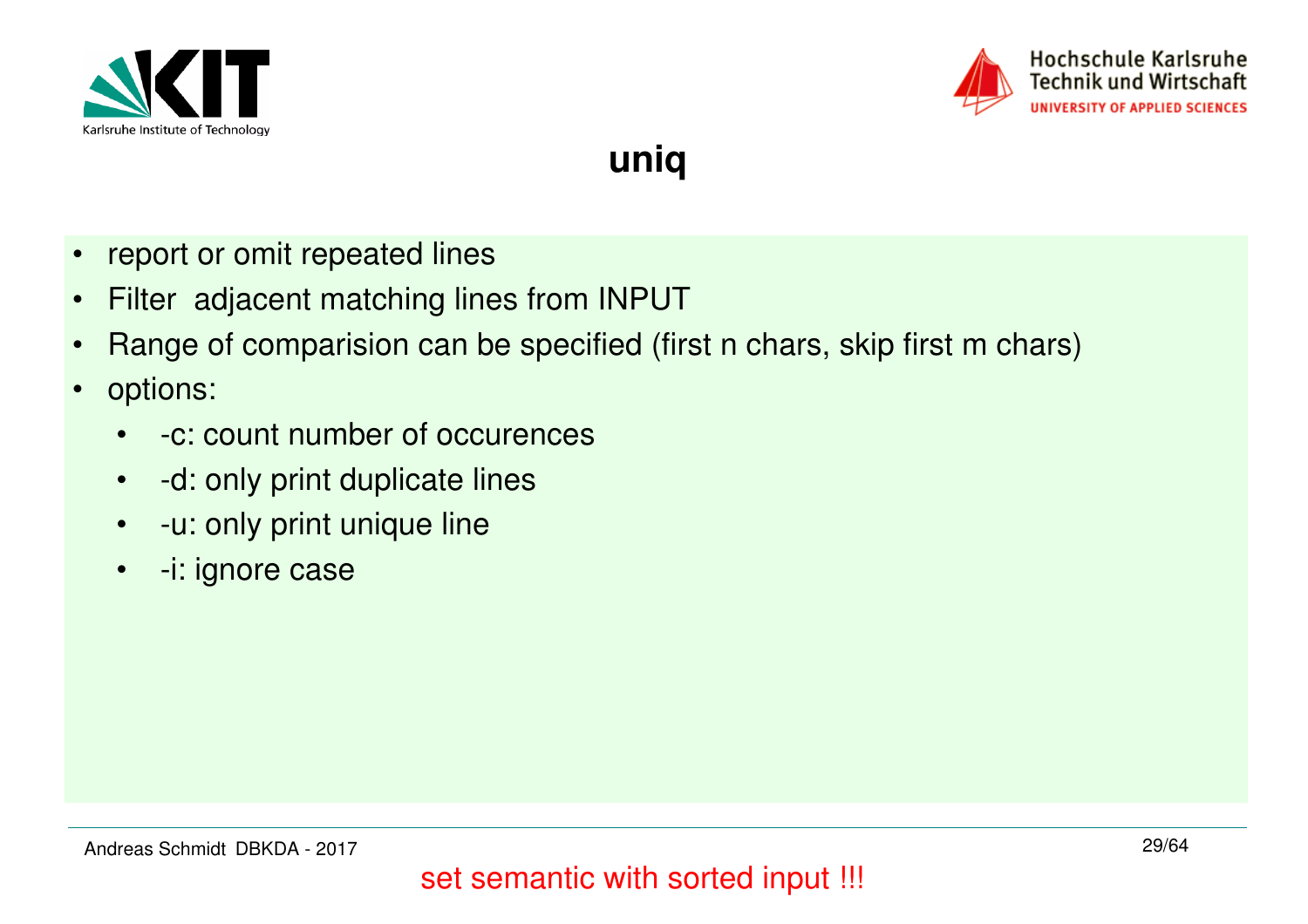



#### **uniq - example**

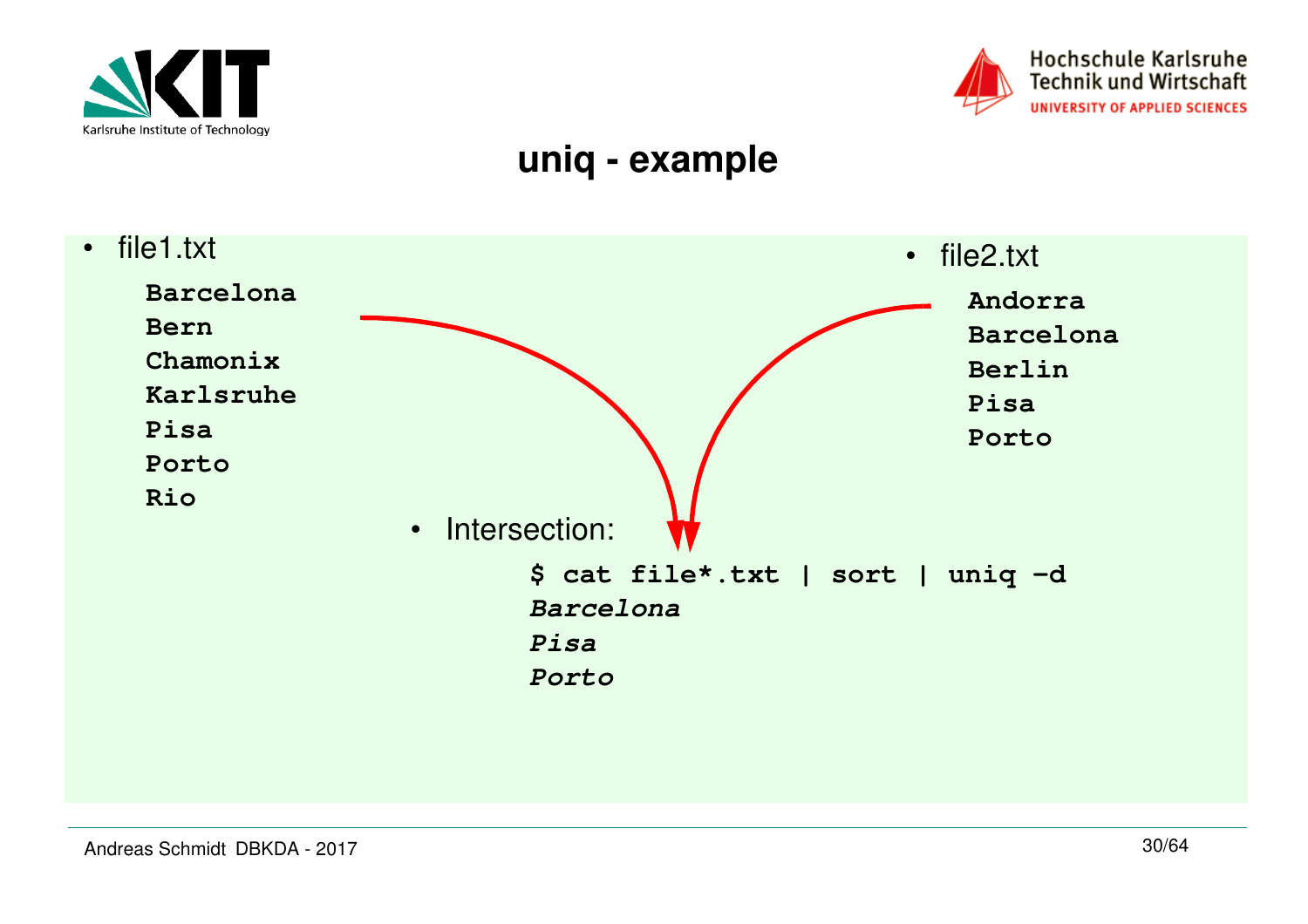



• Counting:

**cat file\*.txt | sort | uniq -c**

- **1 Andorra**
- **2 Barcelona**
	- **1 Berlin**
	- **1 Bern**
- **1 Chamonix**
- **1 Karlsruhe**
	- **2 Pisa**
- **2 Porto**
	- **1 Rio**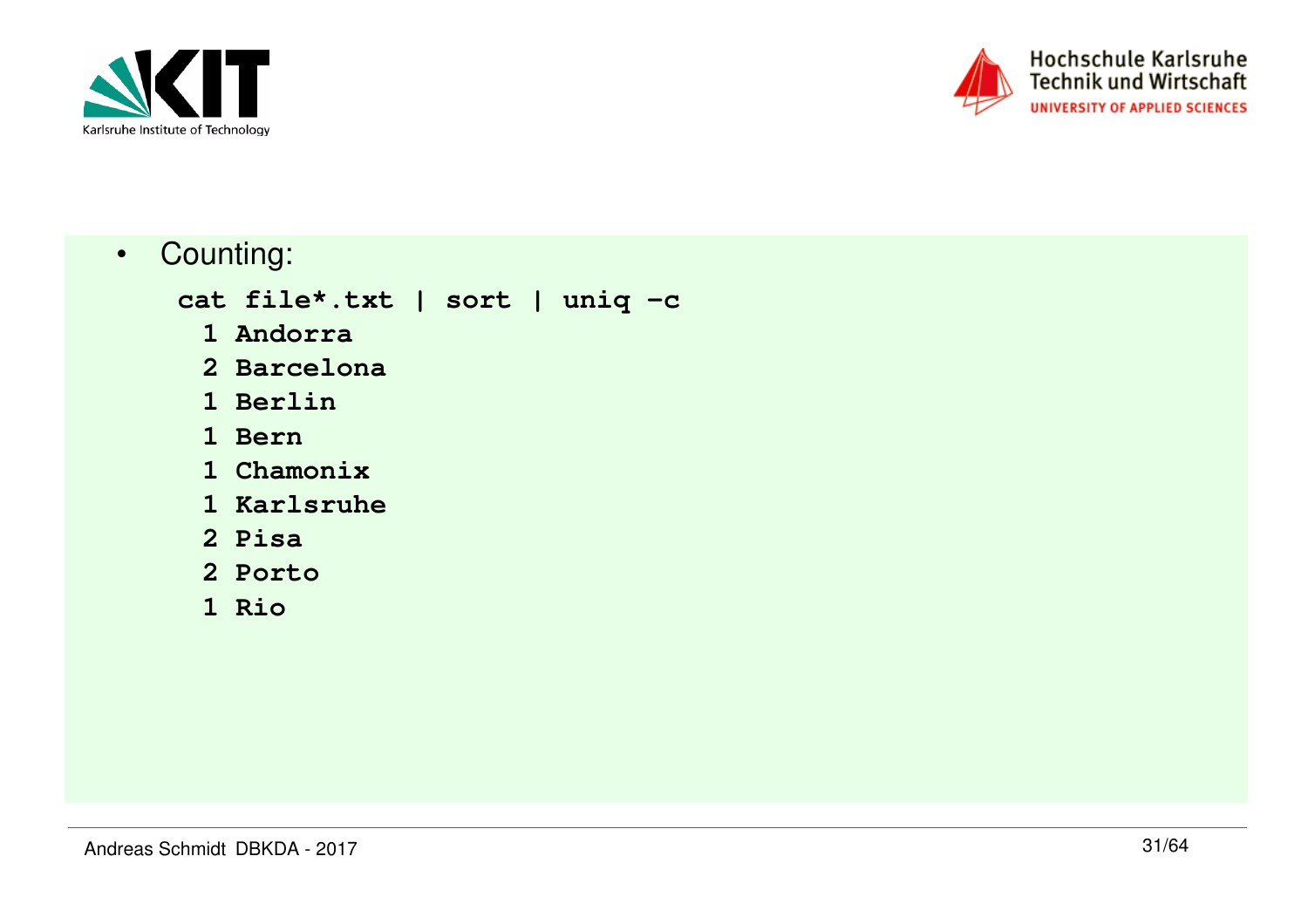



#### **Exercise II - (Duration 15 min.)**

- $\bullet$ Count the words and lines in the book 'The-Adventures-of-Tom-Sawyer.txt'
- What does the following command perform?

**grep -o -E '[A-Za-z]+' The-Adventures-of-Tom-Sawyer.txt**

- $\bullet$ Translate all words of 'The-Adventures-of-Tom-Sawyer.txt' into lowercase using  $tr$
- •Count, how often each word in this book appears (hint: use uniq)
- •Order the result, starting with the word with the highest frequency. Which word is it?
- •Write all the above steps in one statement (using pipes)
- $\bullet$  Compare the result with the result from the following book: http://www.gutenberg.org/files/2701/2701-0.txt. At which position do the first book specific words appear?
- $\bullet$  Compare the 20 most frequent words of each book. How many are in common? (hint: use head, cut, comm)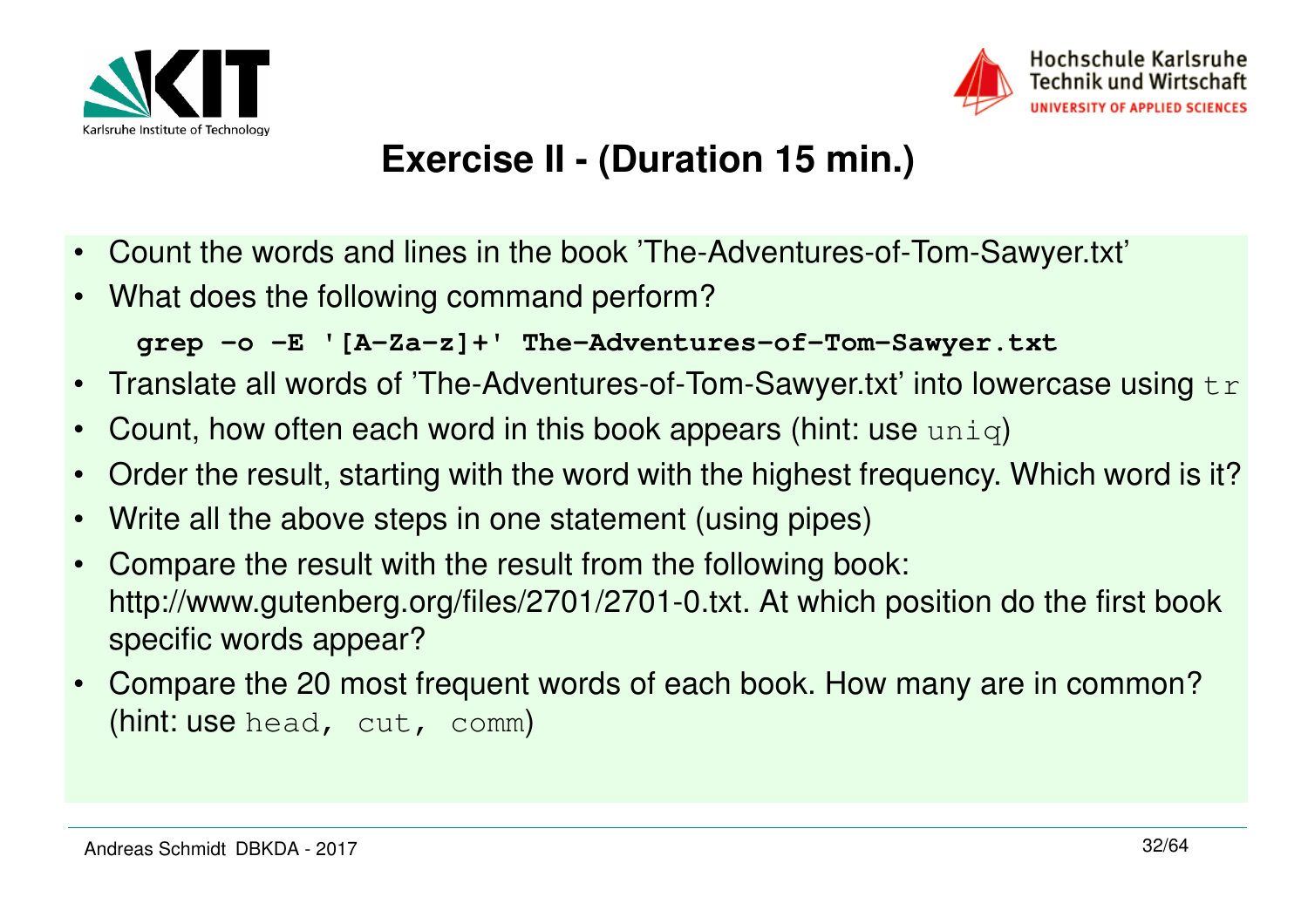



#### **Excursus Regular Expressions**

•Character classes:

```
grep '[0-9]' city.csv # print all lines with a digit in it
grep -v '[0-9]' city.csv # print all lines without a digit in it
grep '[A-Za-z]' numeric.data # all lines with at least one charactergrep '[^AEIOUaeiou]' city.csv # lines with at least one non-vocal
```
- Special characters:
	- [ ] : definition of a character class
	- . : matches any character
	- ^ : matches begin of line or negation inside character class
	- \$ : matches end of line
	- \b : represents a word boundary

```
grep -a '^The' The-Adventures-of-Tom-Sawyer.txt 
grep -a -v '^$' The-Adventures-of-Tom-Sawyer.txt 
grep -a -i '\bhouse' The-Adventures-of-Tom-Sawyer.txt
```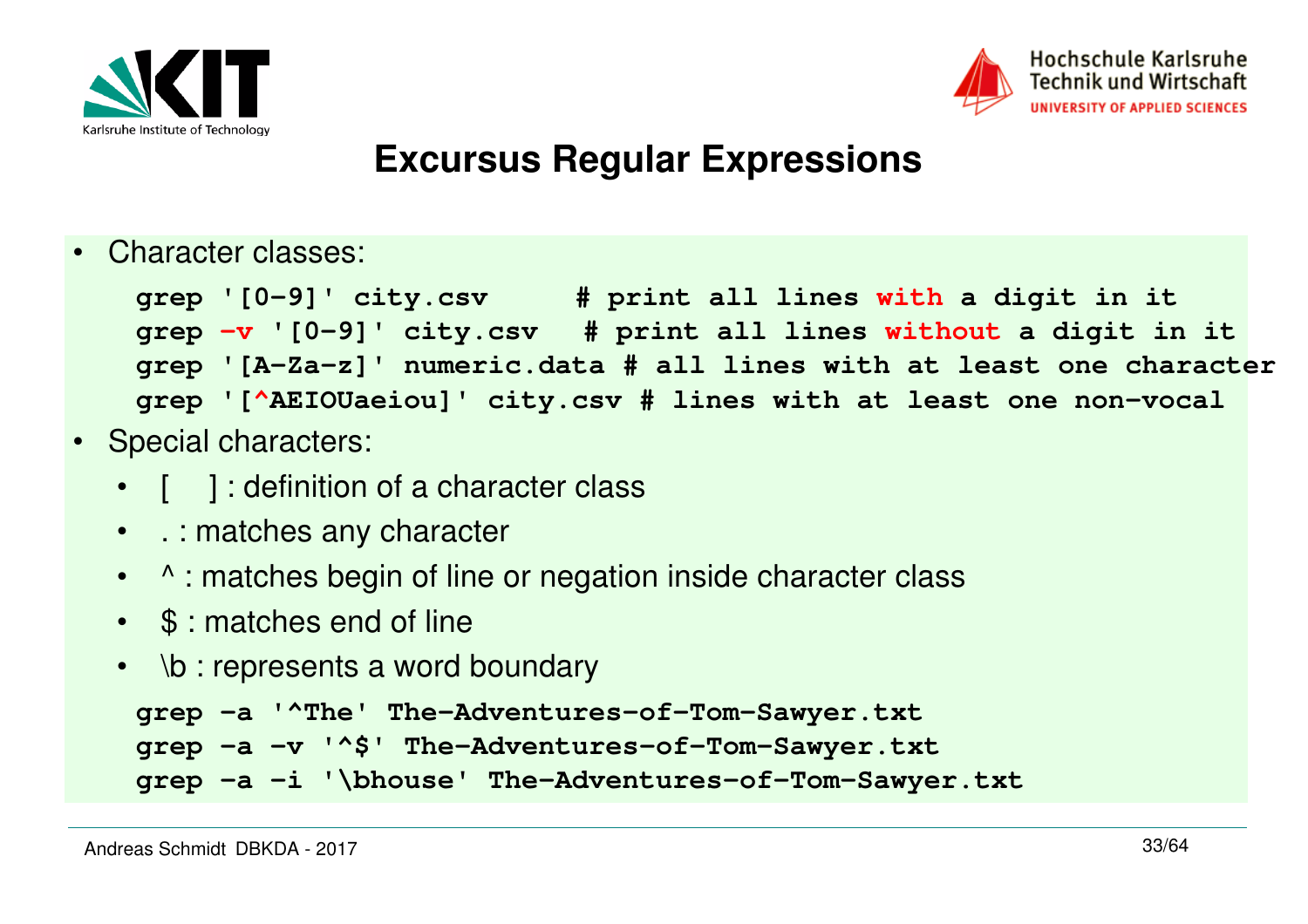



#### **Excursus Regular Expressions (2)**

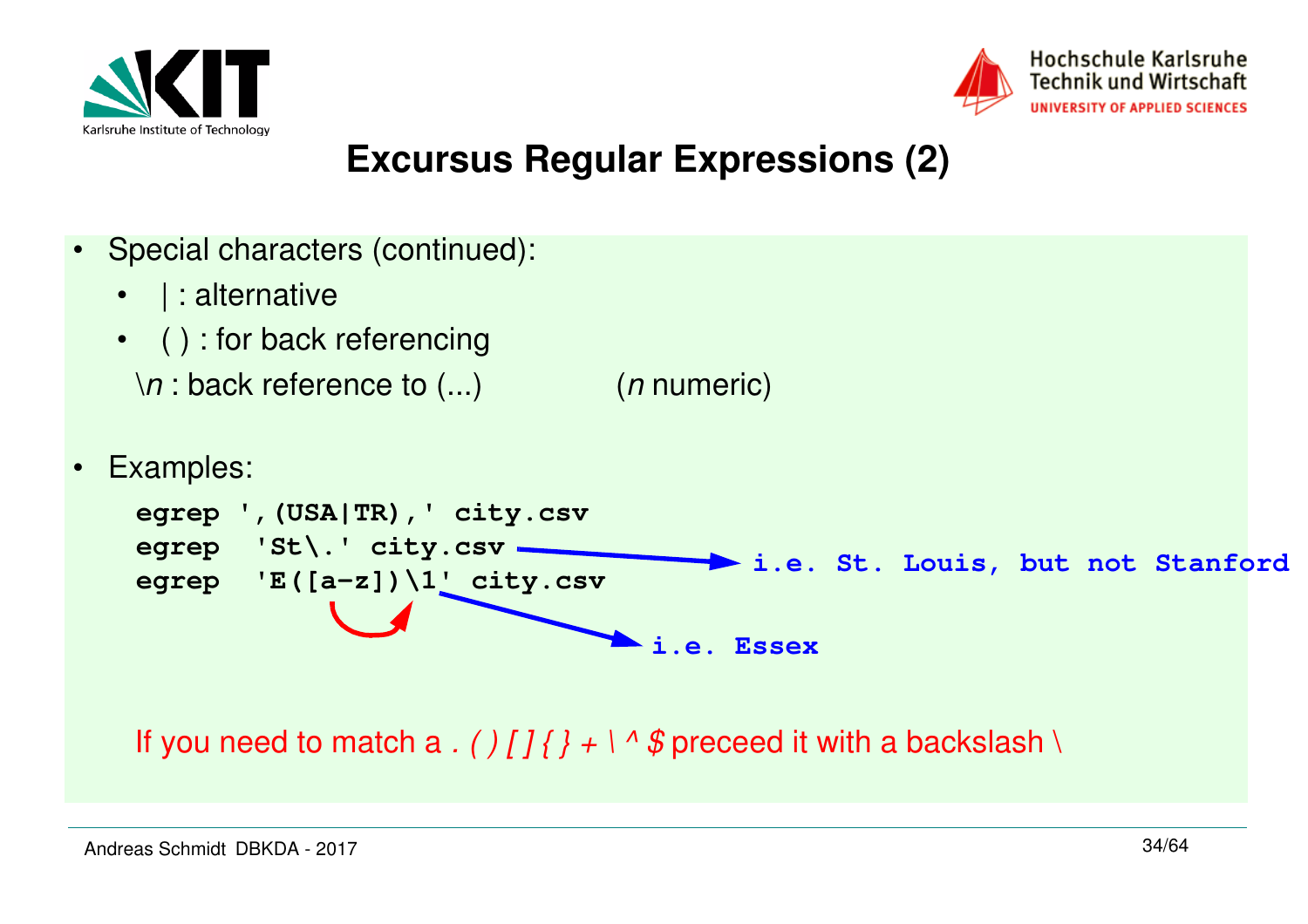



#### **Excursus Regular Expressions (3)**

•**Repetition** • ? : optional •\* : zero or more times • + : one or more times• {n}:exactly *n* times •  $\{$ n,m} : between  $n$  and  $m$  times • Examples: **egrep -a -i '\bhouses?\b' The-Adventures-of-Tom-Sawyer.txtegrep -a 'X{1,3}' The-Adventures-of-Tom-Sawyer.txtmatches house, housesmatches X, XX, XXX**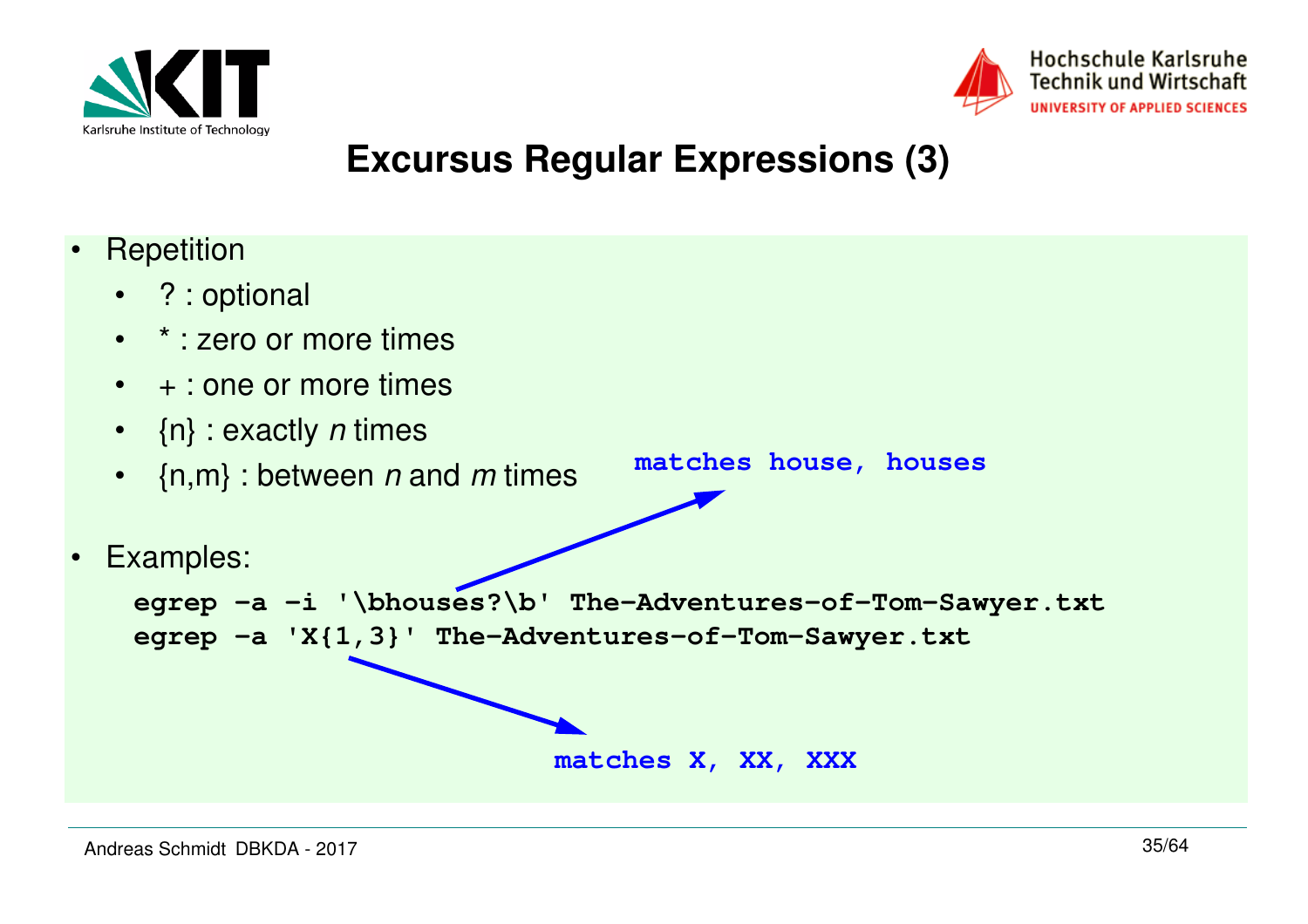



## **String Substitution with sed**

- sed <u>S</u>tream <u>Ed</u>itor
- •non interactiv, controlled by a script
- •line oriented text processing
- • short scripts are typically given as parameter (-e option), longer scripts as files (-f option)
- •Possible operations: Insert, Substitude, Delete, Append, Change, Print, Delete
- •Commands in script can take an optional *address*, specifying the line(s) to be performed.
- •Address can be a as ingle line number or a regular expression
- •Address can be an interval (start, stop)
- •A loop executes script commands on each input line
- •Default behavior: printing each processed line to stdout (suppress with: -n)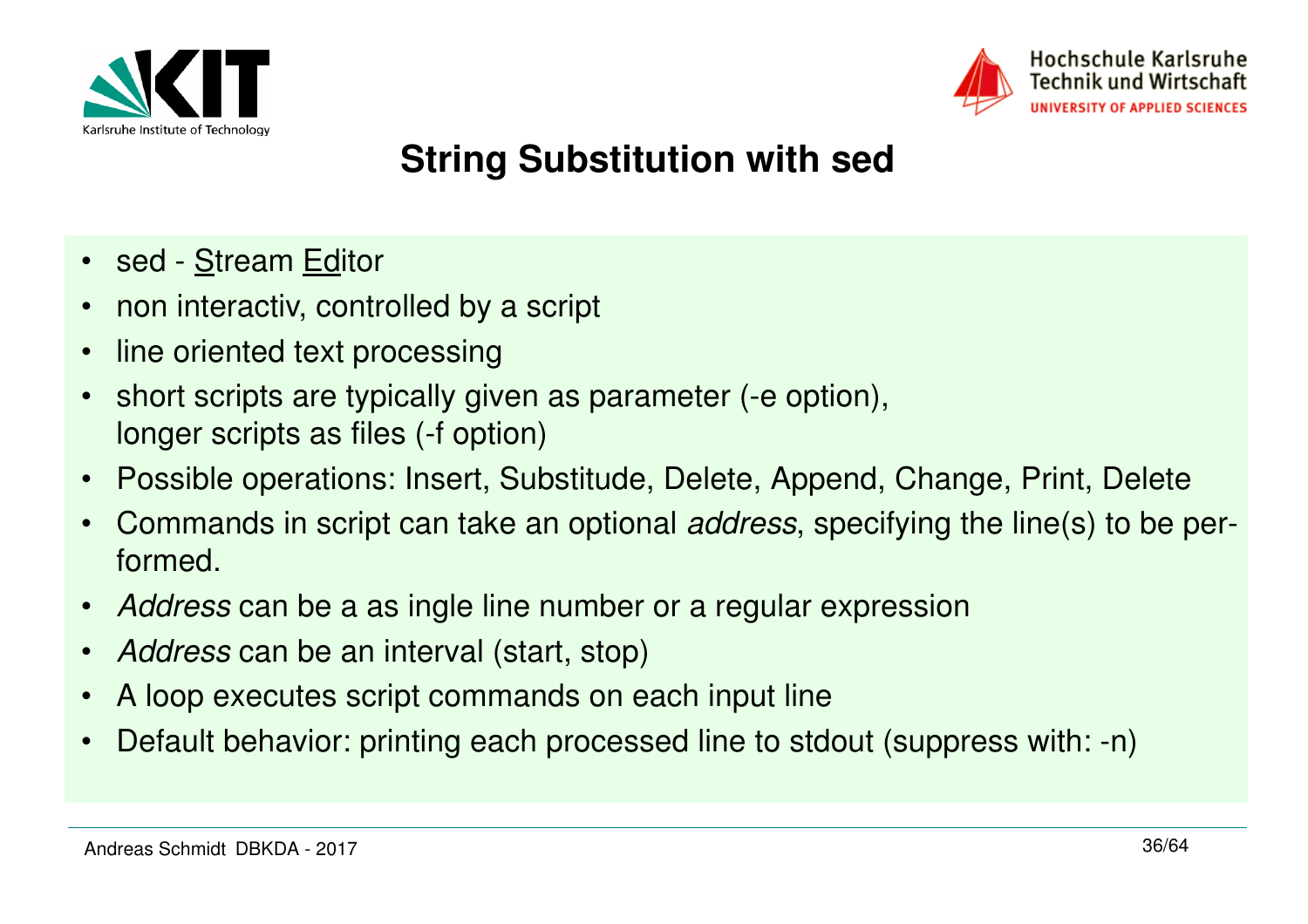



#### **sed commands**

- • **<sup>s</sup>**: substitude
	- Replace all occurences of D with GER**sed 's/\bD\b/GER/g' city.csv > city2.csv**
	- Replace "Stuttgart" with "Stuttgart am Neckar" (extended regexp) **sed -r '/Stuttgart/ s/^([A-Za-z]+)/\1 am Neckar/' city.csv**
	- Replace all occurences of NULL in a line with \N (Inplace Substitution) **sed -i 's/\bNULL\b/\\N/g' city.csv**
- $\bullet$ **p**: print (typically used with default printing behaviour off (-n option))
	- print from line 10 to 20 (resp.: 5-10, 23, 56-71)

```
sed -n 10,20p city.csv
```

```

sed -n '5,10p;23p;56,71p' city.csv
```
 • print lines starting from dataset about 'Sapporo' inclusive dataset about 'Seattle' **sed -n '/^Sapporo/,/^Seattle/p' city.csv**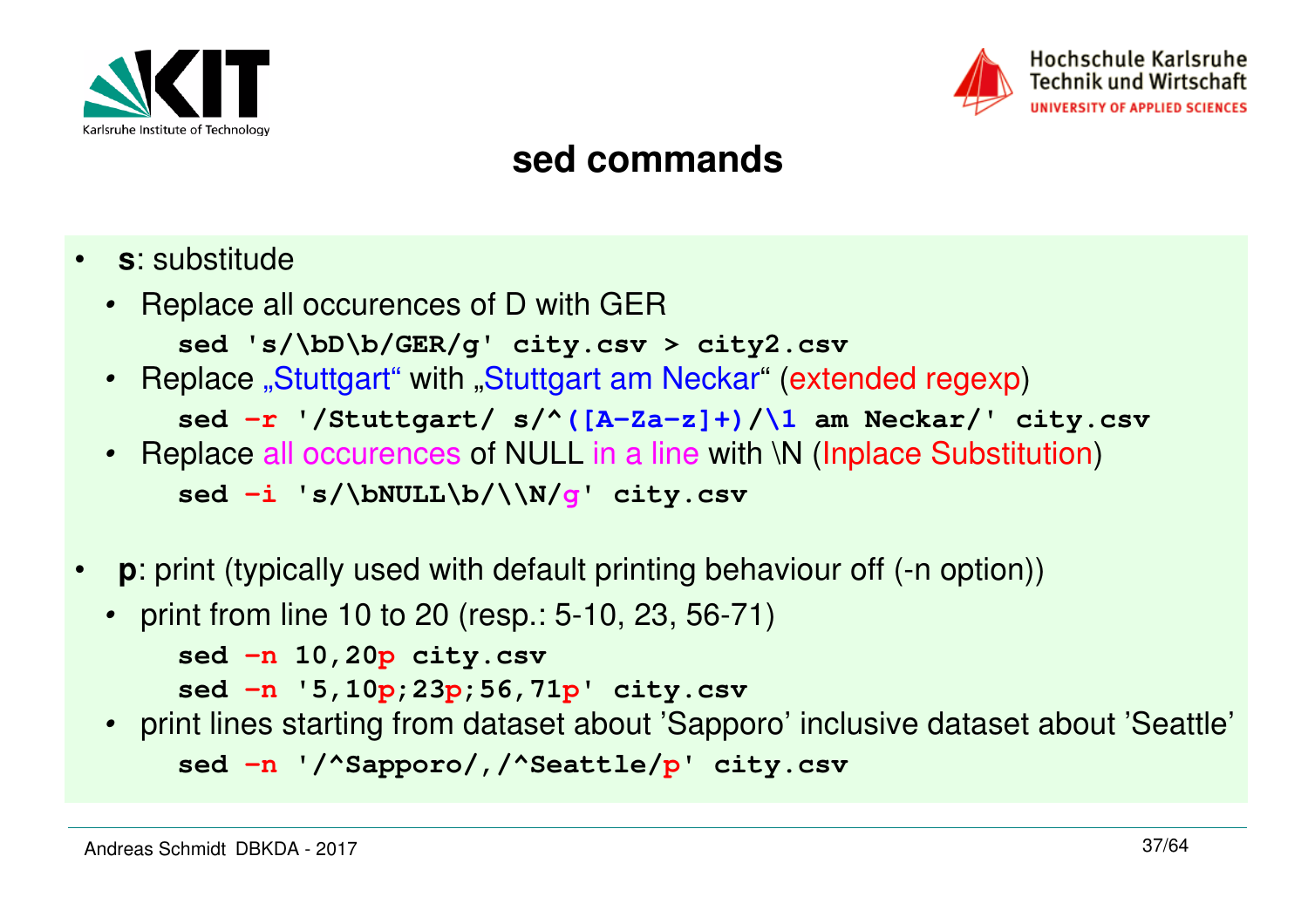



- • **<sup>i</sup>**: insert
	- Insert dataset about Karlsruhe at line 2

```

sed '2i Karlsruhe,D,"Baden Wuerttemberg",301452,49.0,6.8' city.csv
```
- • **<sup>d</sup>**: delete
	- delete Aachen (inplace)

**sed -i '/Aachen/ d' city.csv**

• delete all empty lines

```
sed '/^ *$/d' The-Adventures-of-Tom-Sawyer.txt
```
• delete lines 2-10

**sed '2,10d' city.csv**

• delete all <script>..</script> sections in a file

```

sed -Ei '/<script>/,/<\/script>/d' jaccard.html
```
• delete from **<h2>Navigation menu</h2>** to end of file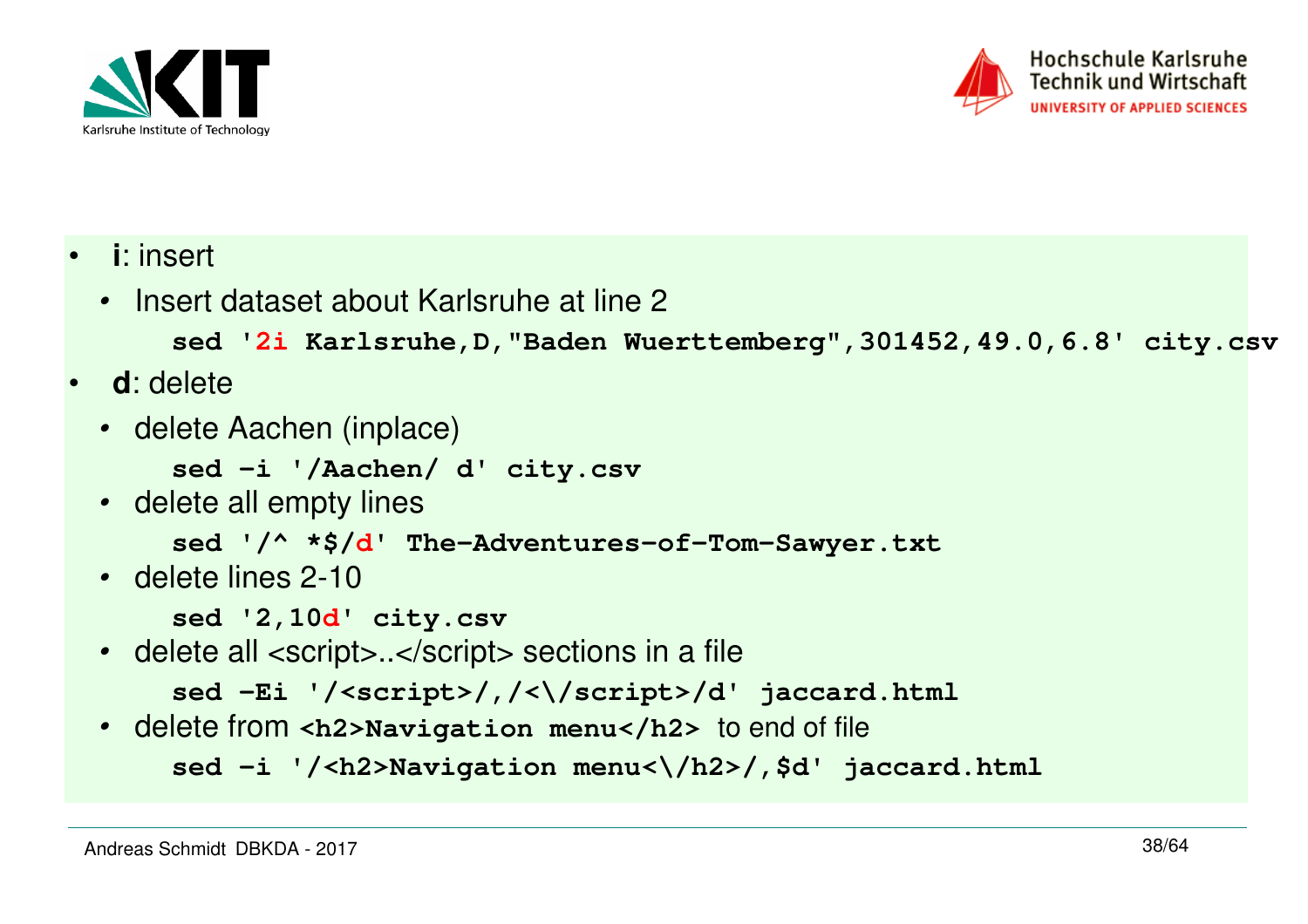



#### **sed Examples**

- $\bullet$ **<sup>c</sup>**: change
- Replace entry of Biel **sed '/^Biel\b/ c Biel,CH,BE,53308,47.8,7.14' city.csv**
- **<sup>a</sup>**: append

•

...

• Underline each CHAPTER**sed '/^CHAPTER/ a ------------' The-Adventures-of-Tom-Sawyer.txt**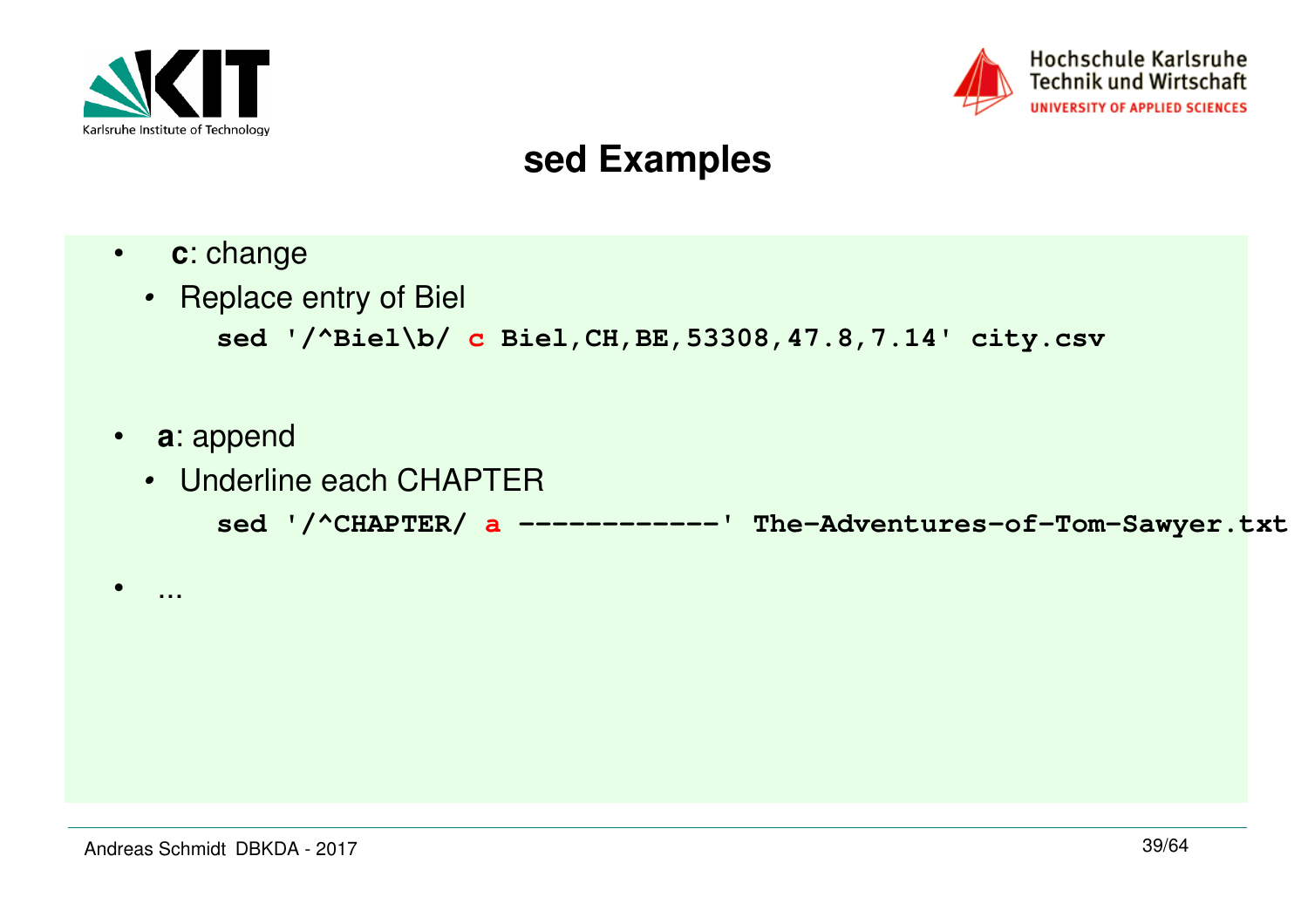



**awk**

- $\bullet$ like sed, but with powerful programming language
- $\bullet$ filter and report writer
- •ideal for processing rows and columns
- •suport for associative arrays
- $\bullet$ structure: pattern { action statements }
- • special BEGIN, END pattern match **before** the first line is read and **after** the last line is read
- $\bullet$ Access to column values via \$1, \$2, ... variables (\$0: whole line)
- $\bullet$ Examples:

```
awk -F, '$3=="Bayern" && $4 < 1000000 { print $1", "$4 }' city.csv
```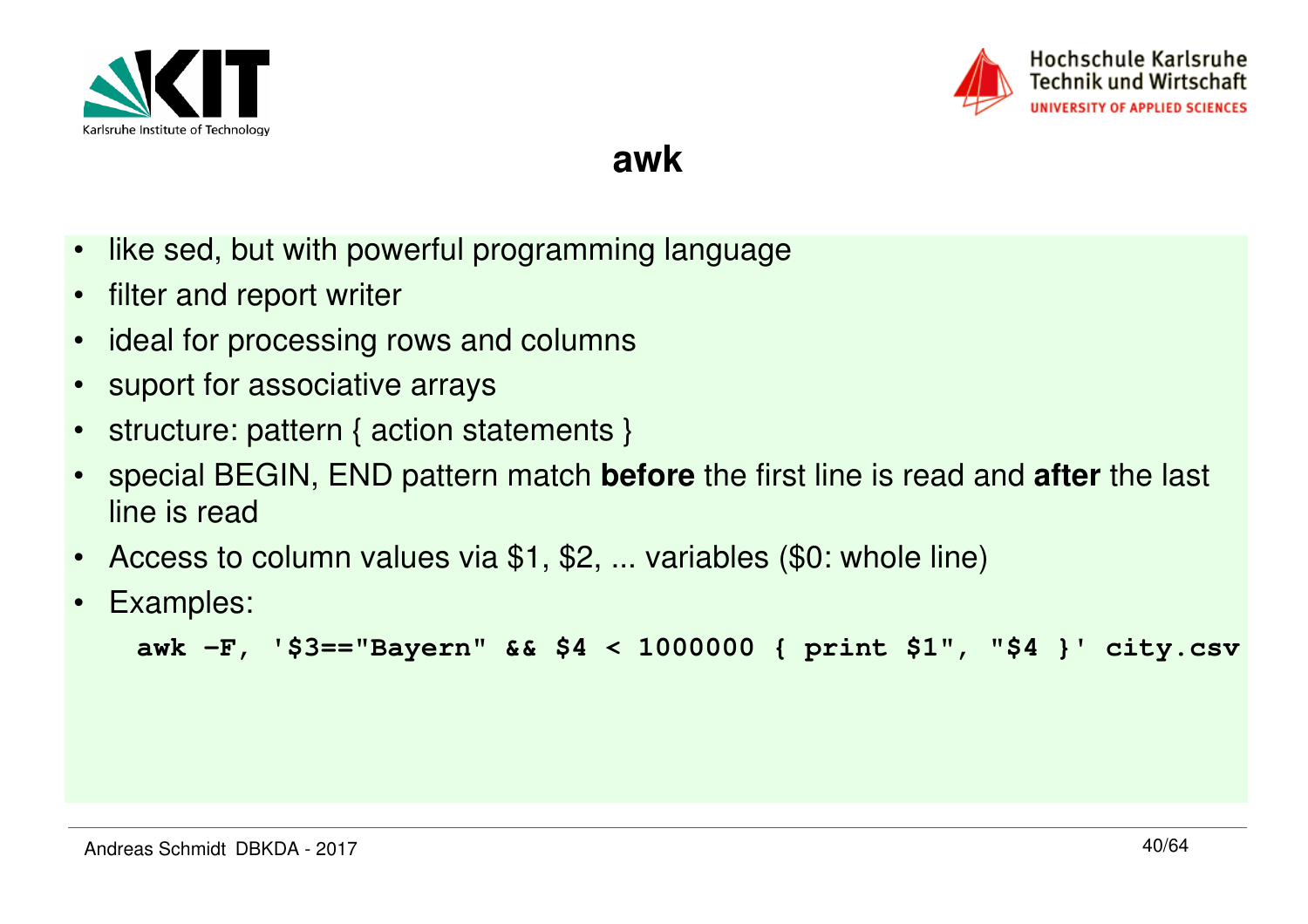



**awk**

• Calculating average populationawk -F, -f average.awk city.csv **# script: average.awkBEGIN { sum = 0 num = 0}\$4!="NULL" { sum += \$4 num++}END { print "Average population: "sum/num }pattern**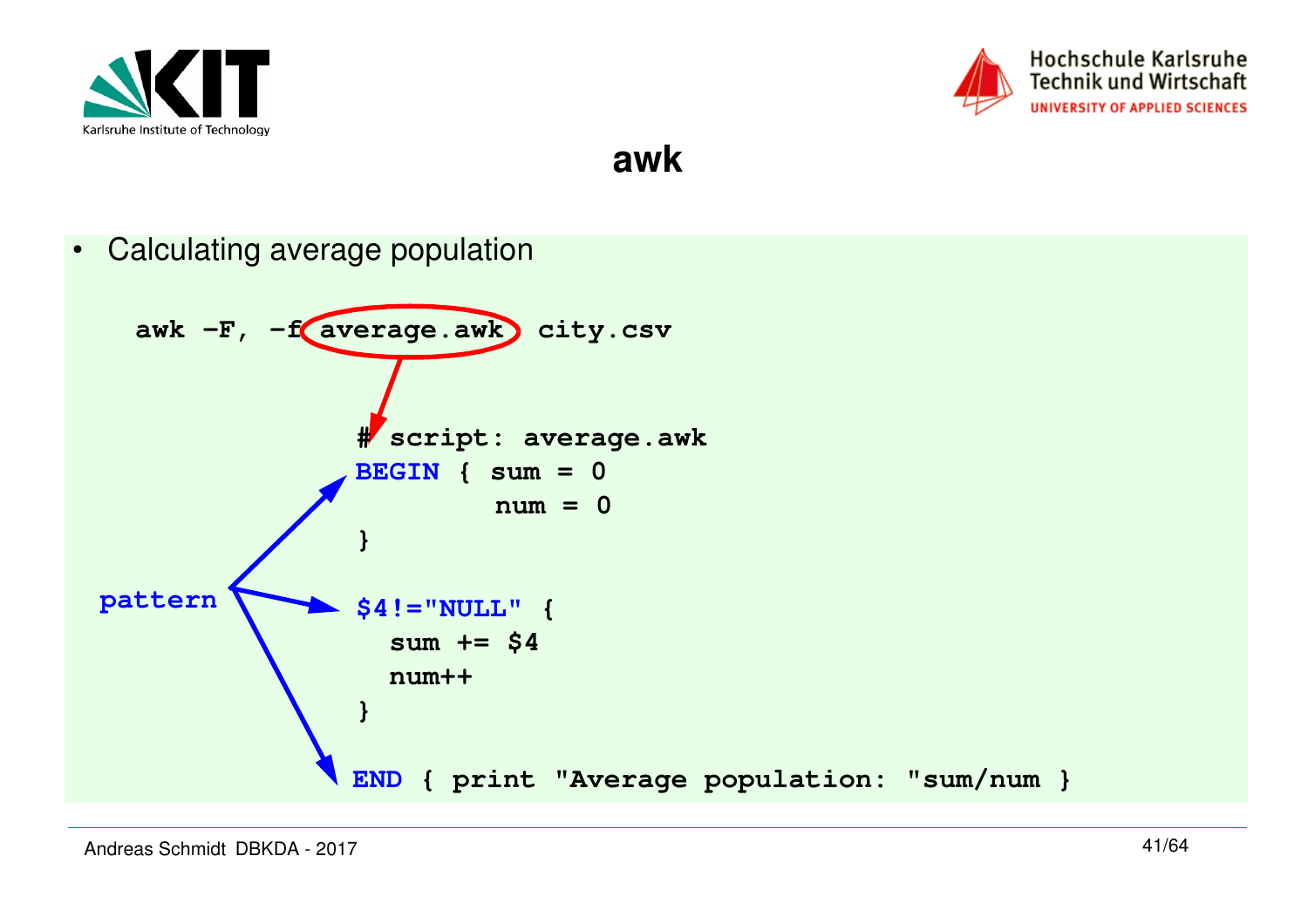



- • predefined variables
	- •NF: number of fields
	- $\bullet$ NR: number of records
	- $\bullet$ FS: field separator (default: " ", same as -F from command line)
	- $\bullet$ RS: record separator (default: \n)
	- $\bullet$ ORS: output record separator
	- •FPAT: Field pattern (alternative way to specify a field instead of use of FS)
	- $\bullet$ FILENAME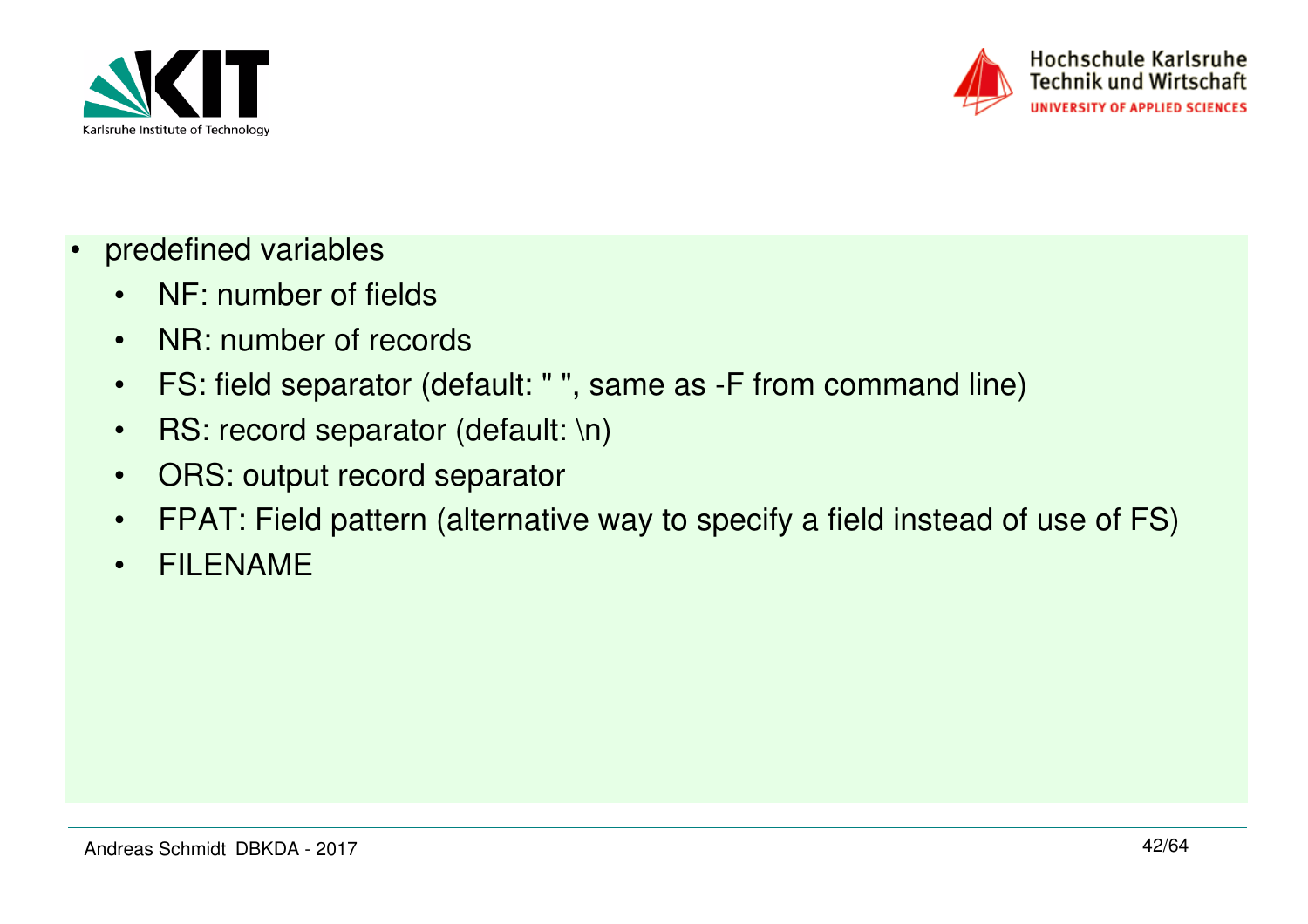



#### **awk example: multi-line input**

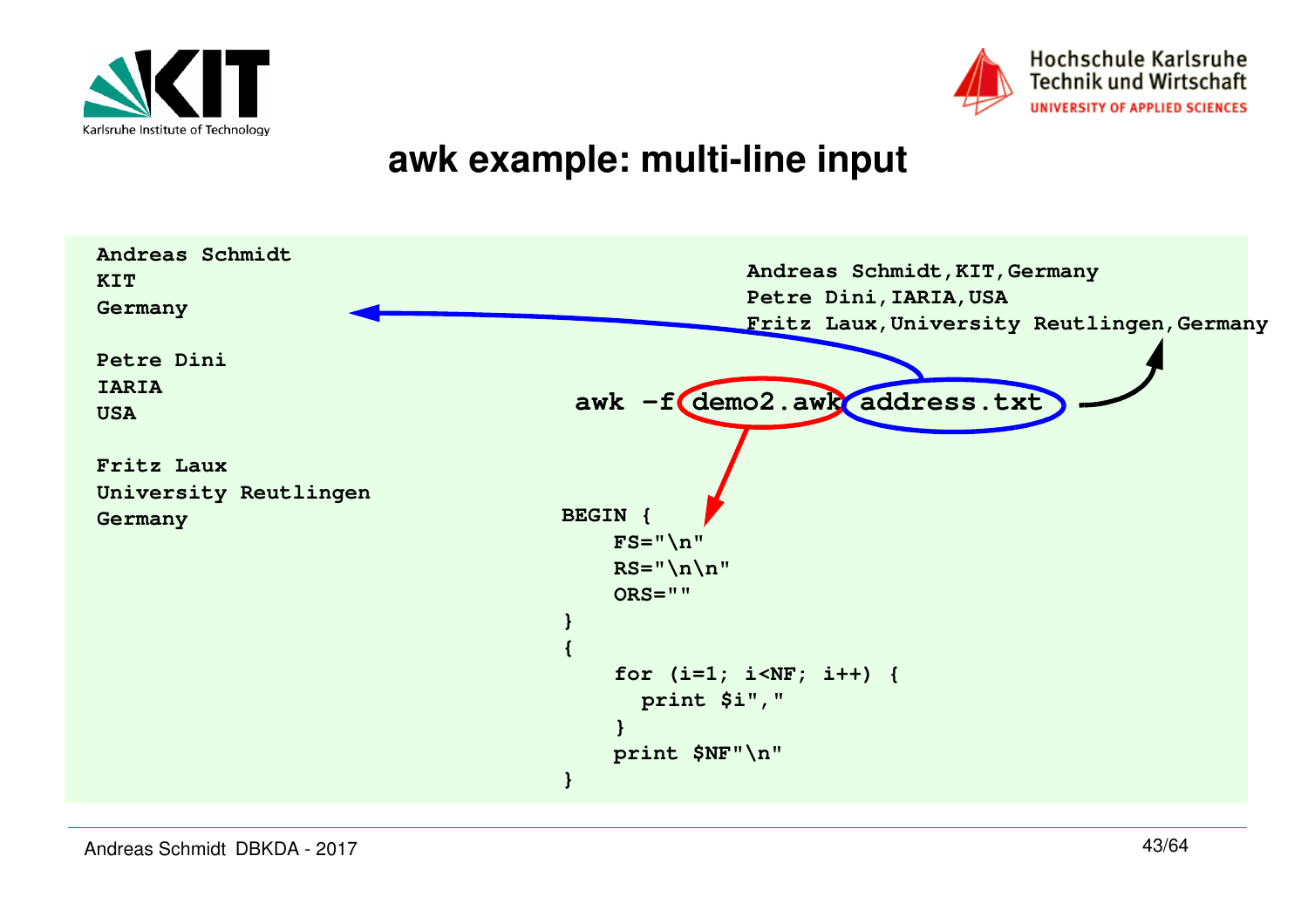



**awk** 

- FPAT: Split a line by pattern, rather then by delimiter
- Example:
	- File:

```
12,45,Test, 123.56
13,21,"Test without comma", 345.214,71,"Test, with comma", 0.7• Command:
 awk -F, '{print $1" : "$3}' fpat-demo.txt• Output:
 12 : Test
13 : "Test without comma"14 : "Test WRONG!!!!!
```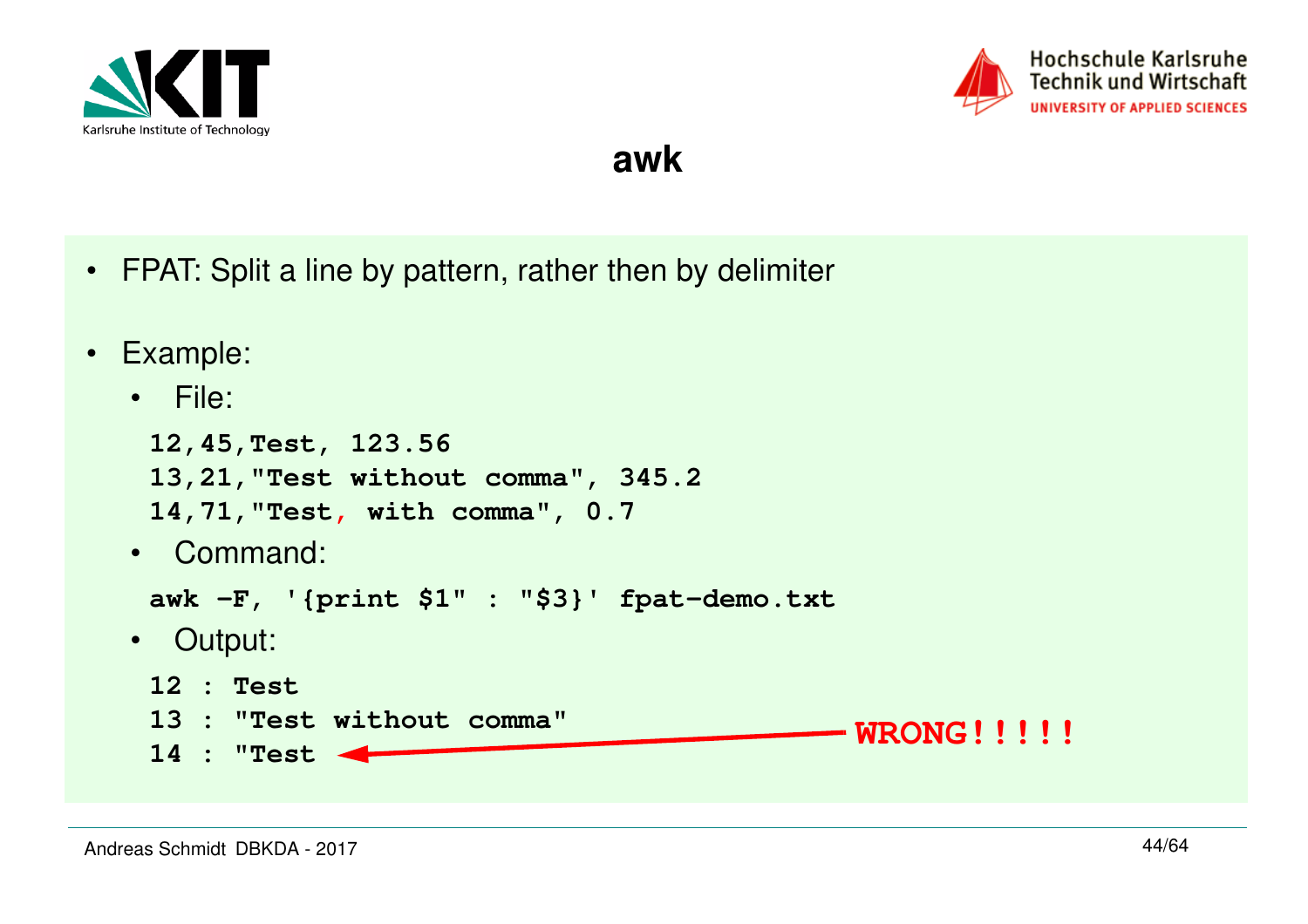



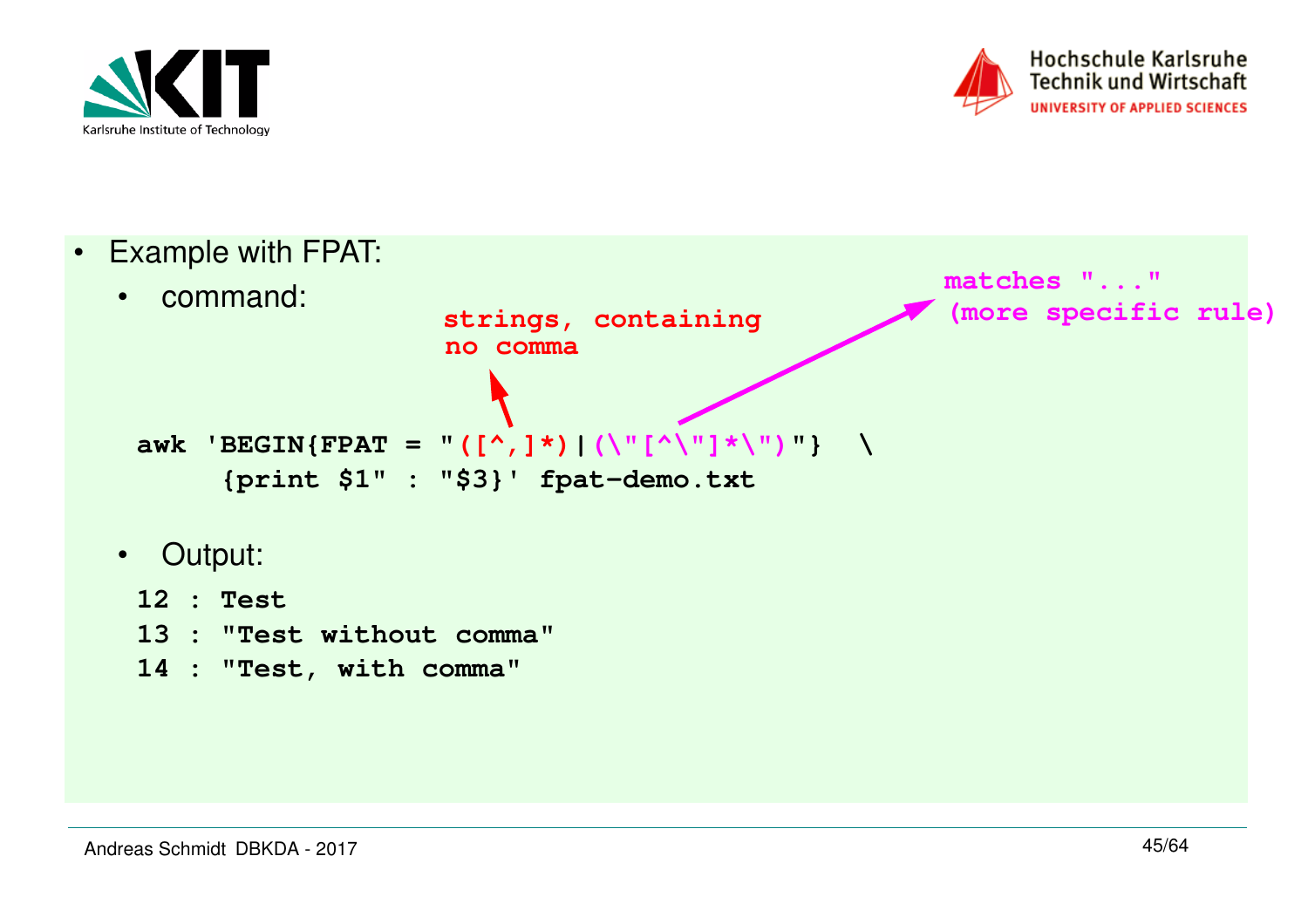



#### **Exercise III**

- •Create a working copy of your file city.csv (for security reasons)
- • Exchange all occurences of the Province "Amazonas" in Peru (Code PE) with "Province of Amazonas" using sed (inplace).
- $\bullet$ Look for entries with the String "ce of Amazonas" - it should be only 1 !
- •Make the same operations using awk.
- •Print all cities which have no population given.
- •Print the line numbers of the cities in Great Britain (Code: GB)
- • Delete the records 5-12 and 31-34 from city.csv and store the result in city2.csv using awk.
- • Combine the used commands from the last two tasks and write a bash-script (sequence of commands), which delete all british cities from the file city.csv (Hint: generate with awk the commands for sed to delete the corresponding lines)
- •Count the datasets (lines) in city.csv - it should be 2880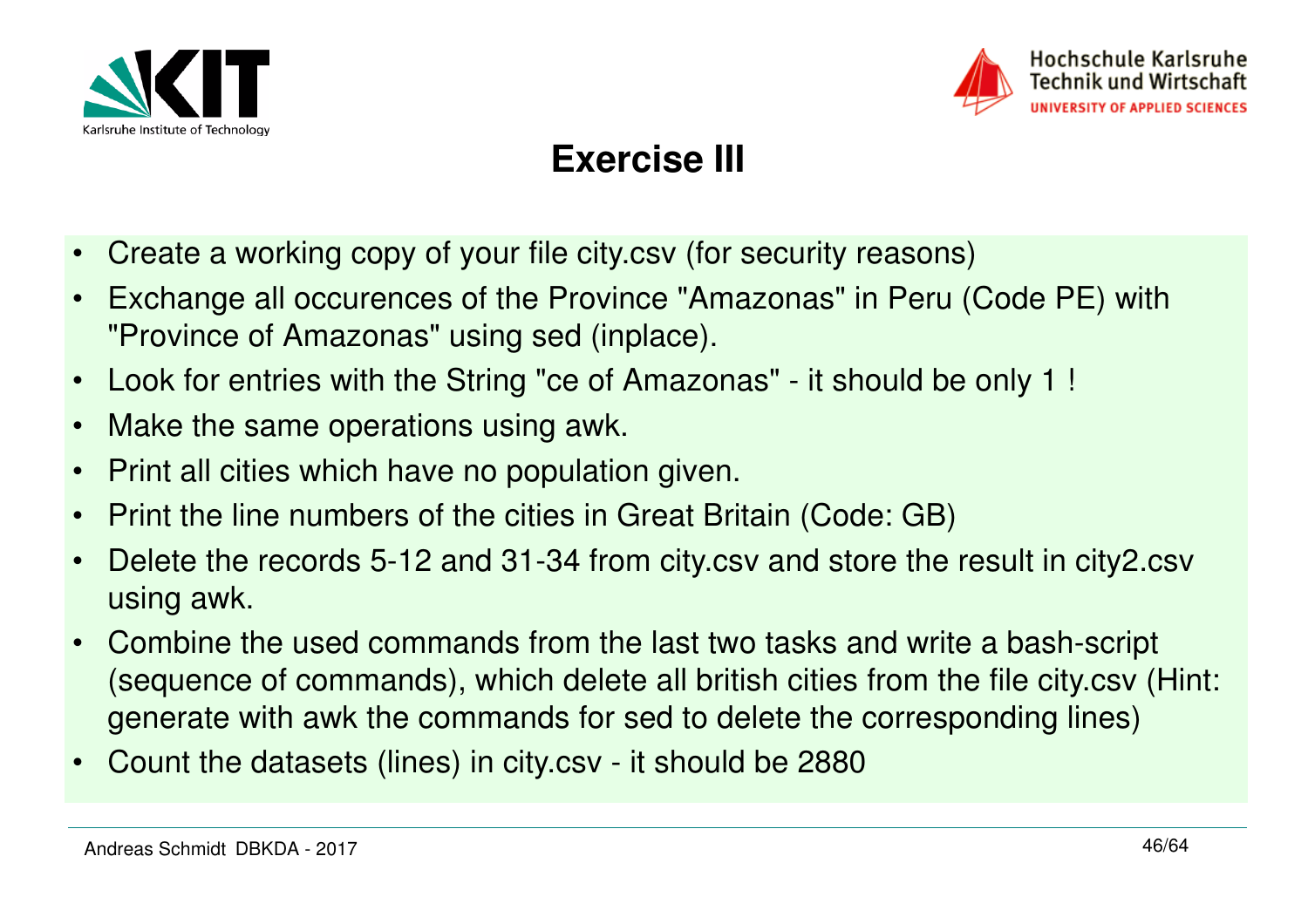



#### **Exercise III (continued)**

- • If you take a look at the files, downloaded from the Gutenberg Project, you can identify some boilerplate text at the begin and the end of the book. Which are the lines, who separate the literary text from the boilerplate text?
- •Write a command, which removes the boilerplate text (Hint: use sed, head, tail)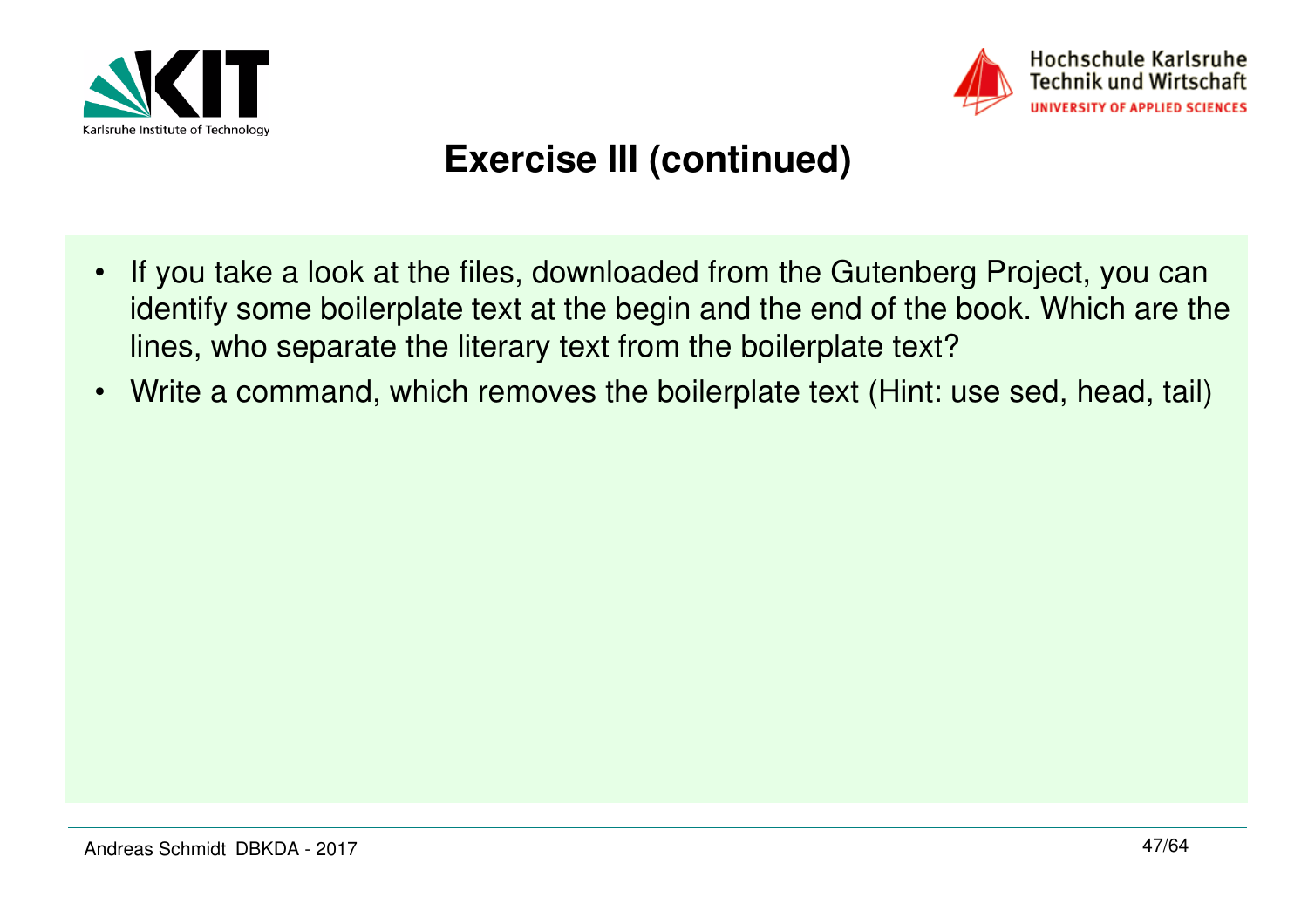



#### **Specifying the field-separator**

• Unfortunately, most of the command use a different character to specify the field separator ... and also the default separator differs

| specification | Default sepa-                                                 |  |  |  |  |
|---------------|---------------------------------------------------------------|--|--|--|--|
| parameter     | rator                                                         |  |  |  |  |
| $-d$          | $<$ Tab>                                                      |  |  |  |  |
| $-\mathbf{t}$ | $\langle$ Blanc>,                                             |  |  |  |  |
| $-F$          | $\langle \text{Blanc} \rangle$ , $\langle \text{Tab} \rangle$ |  |  |  |  |
| -t            | $\langle Blanc \rangle$                                       |  |  |  |  |
|               | $\langle$ Blanc>,<br>$<$ Tab>                                 |  |  |  |  |
|               |                                                               |  |  |  |  |

**Tabelle 1:**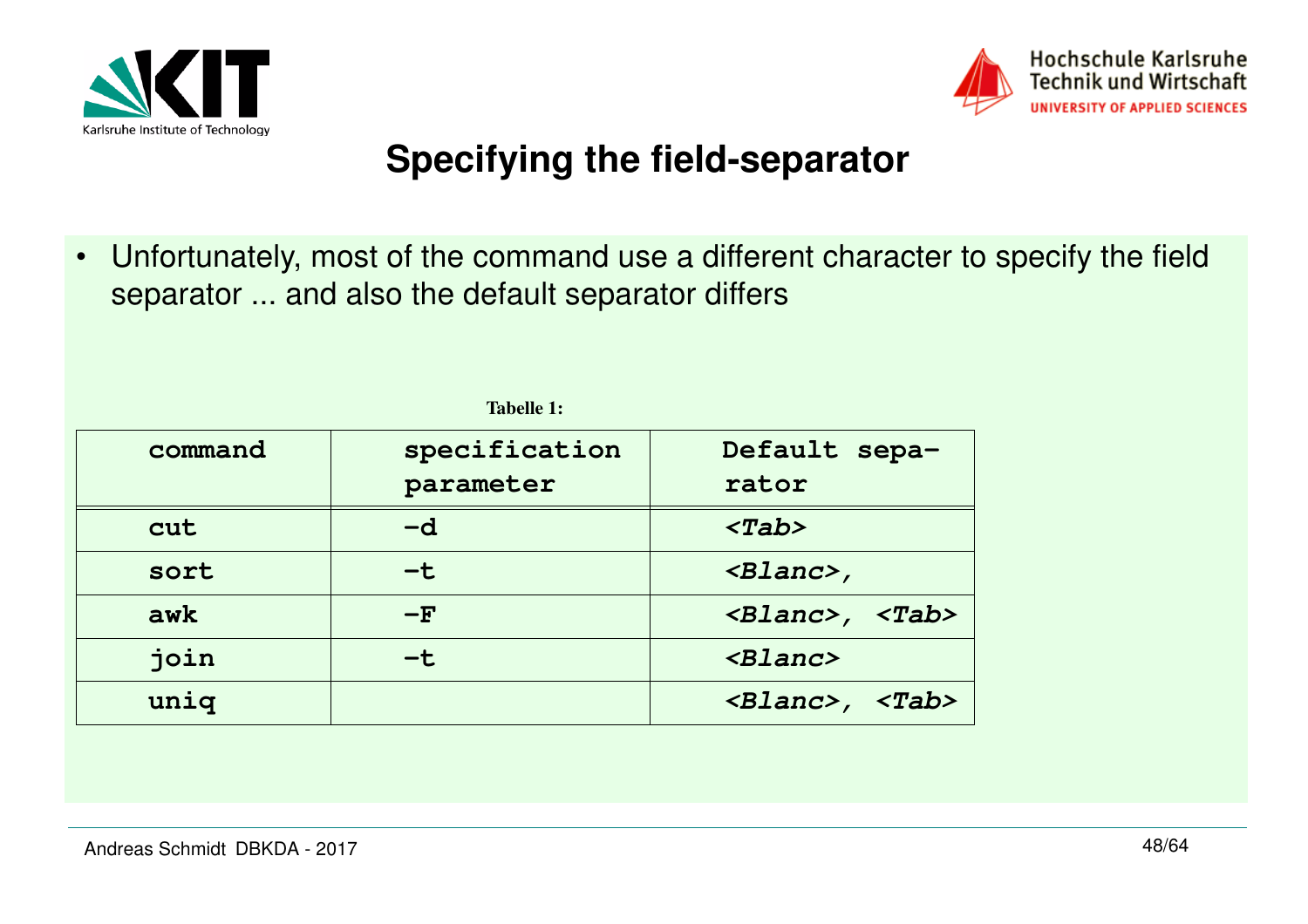



#### **Emulation of SQL-Statements (1)**

| select *<br>from city                                       | cat city.csv                                     |  |
|-------------------------------------------------------------|--------------------------------------------------|--|
| select name, population cut -d, -f1,4 city.csv<br>from city |                                                  |  |
| select name, population<br>from city                        | grep ', $F'$ , city.csv   cut $-d$ , $-f1$ , 4   |  |
| where $country='F'$                                         | awk $-F$ , '\$2=="F" {print \$1,\$4}' city.csv   |  |
| select count $(*)$<br>from city                             | $wc -1$ city.csv                                 |  |
| select count $(*)$<br>from city<br>where $country='F'$      | grep ', $F'$ , city.csv   cut -d, -f1, 4   wc -l |  |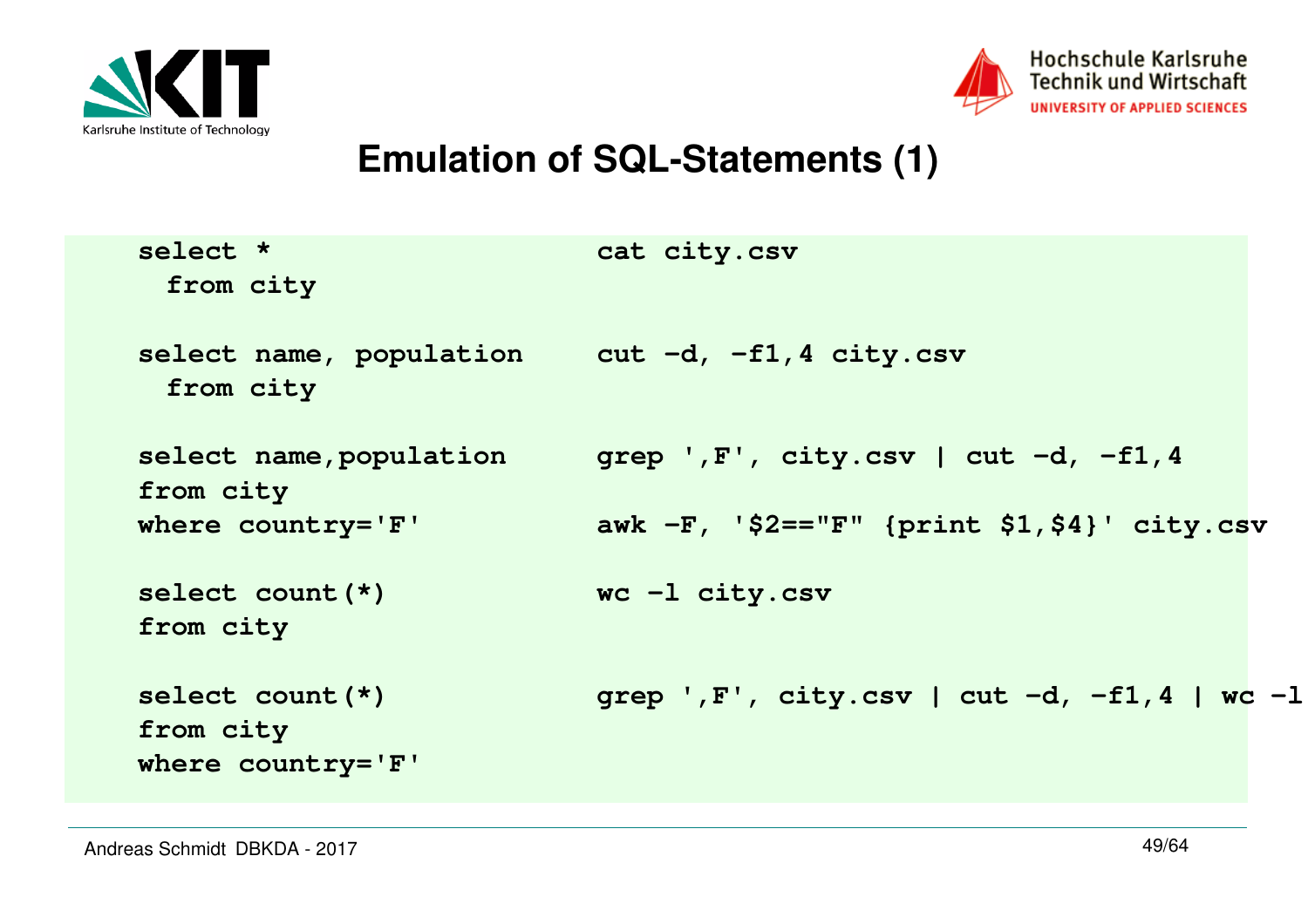



#### **Emulation of SQL-Statements (2)**

```
select max(population)from city
where country='F'select country, count(*)from city
group by country
order by count(*) descselect ci.name, 
co.name, ci.populationfrom city ci
join country co
 on ci.country=co.code
order by ci.population descgrep ',F,', city.csv | cut -d, -f4 | \ sort -nr| head -n1cut -d, -f2 city.csv | sort -t,| \ uniq -c|sort -nrsort -k2 -t, city.csv | \
join -t, -12 -22 - country.csv \-o1.1,2.1,1.4| \sort -t, -k3,3 -nr
```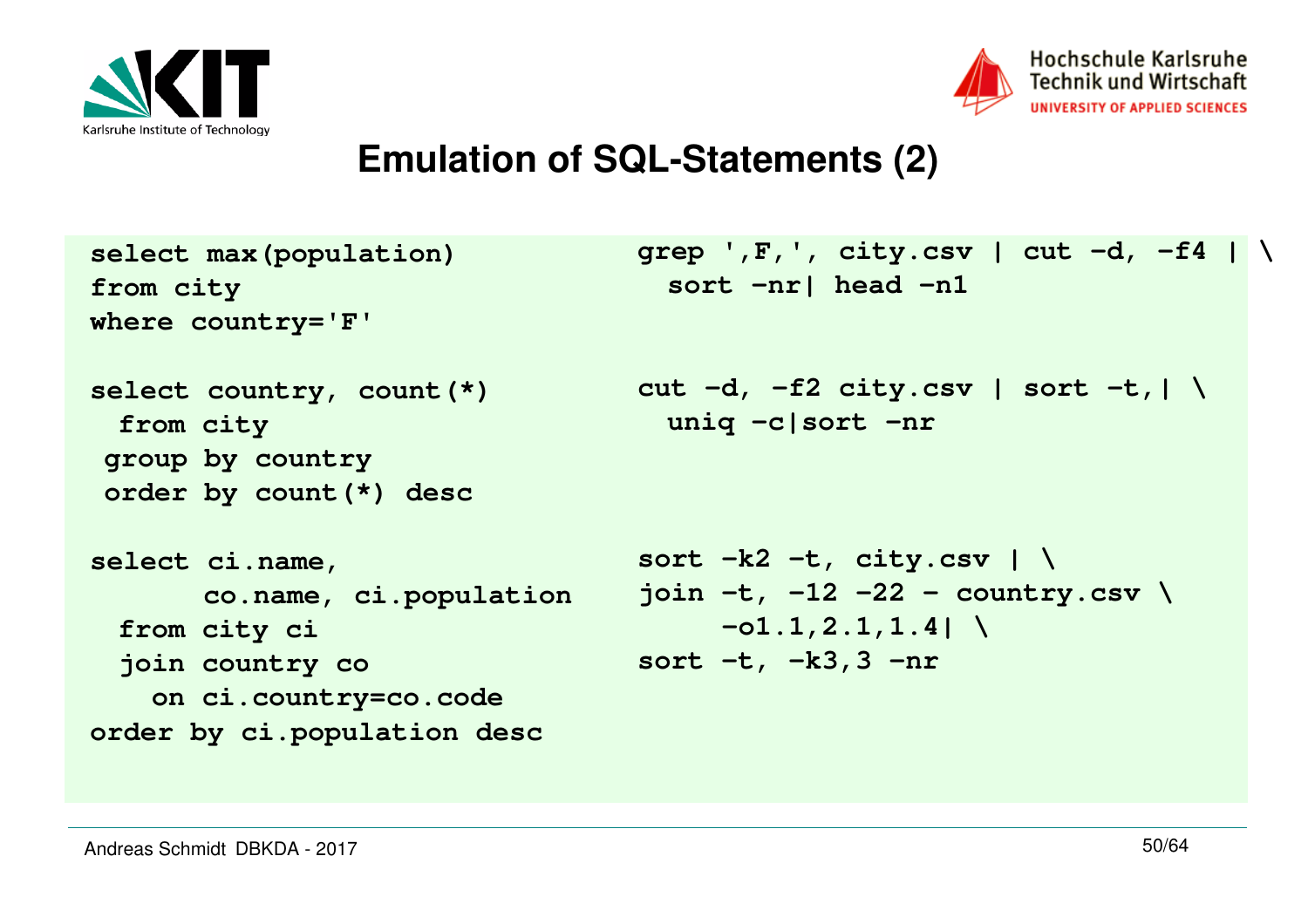



#### **Emulation of SQL-Statements (3)**

```
select country, count(*) from city
 group by country
having count(*) > 100
 order by count(*) descselect country, count(*) from city c
where (select area 
from country co 
where co.code=c.country)> 5000000
 group by country
having counT(*) > 100
 order by count(*) desccut -d, -f2 city.csv | sort -t,| \ uniq -c| sort -nr| \ 
awk -F' ' '$1>100 {print}'?????
```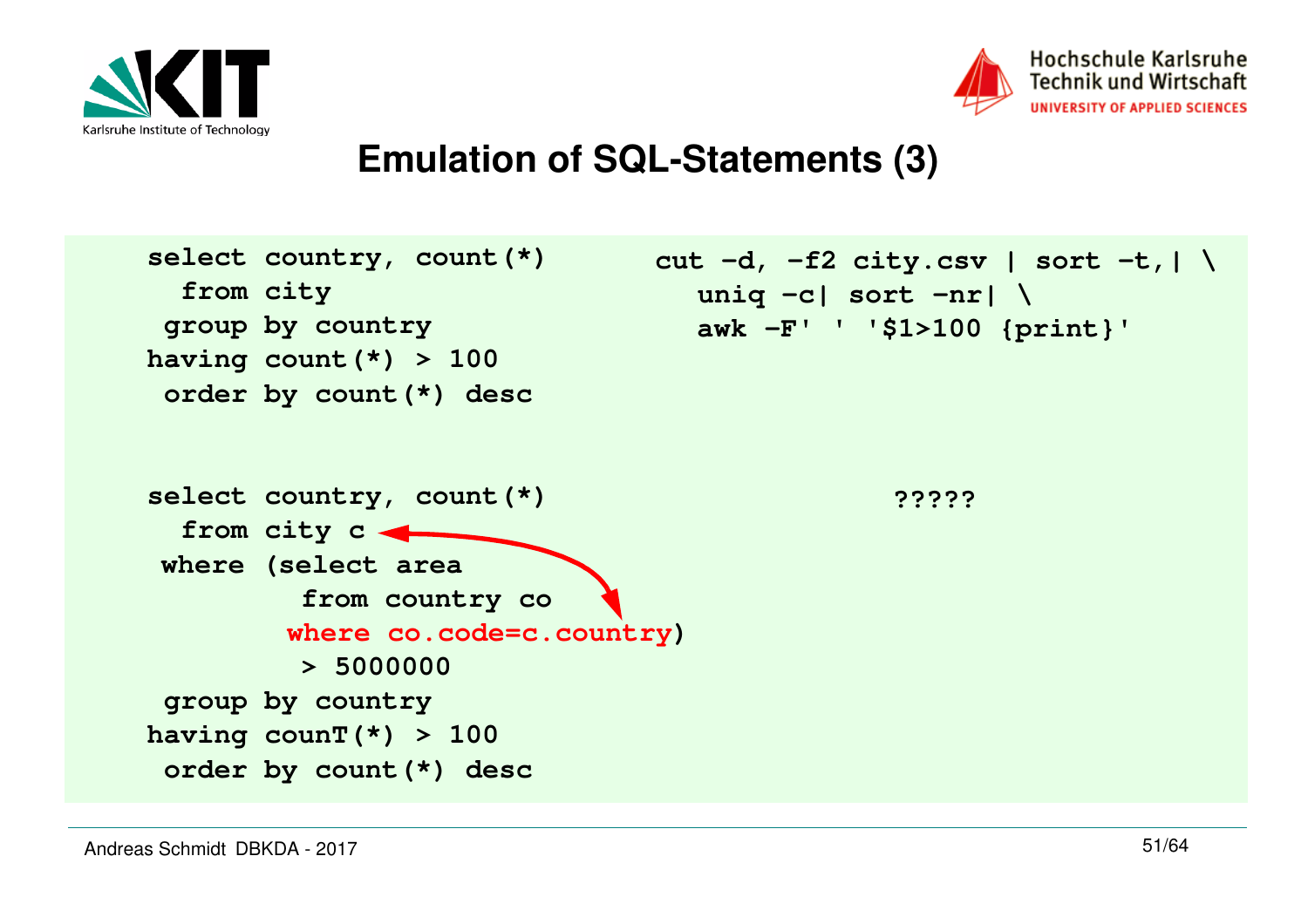



#### **update Statement**

```
update city
set population=308135
where name='Karlsruhe' and country='D';awk -F, '{ if ($1=="Karlsruhe" and $2=="D") $4=308135; print $0}' \ city.csvupdate city
set population=round(poulation*1.05)where country='D';awk -F, '{if ($2=="D") $4=$4*1.05; print $0}' city.csv
```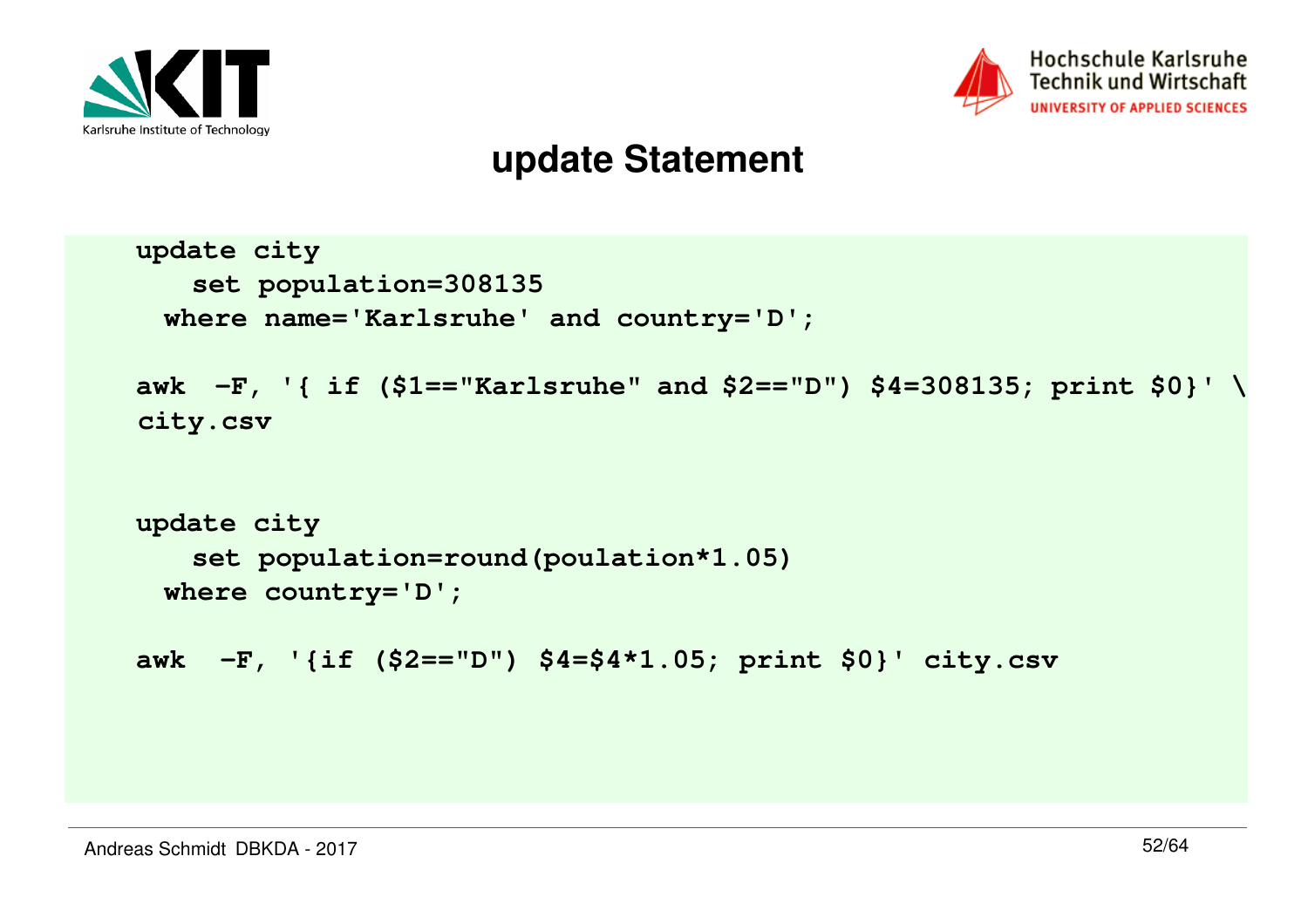



#### **delete statement**

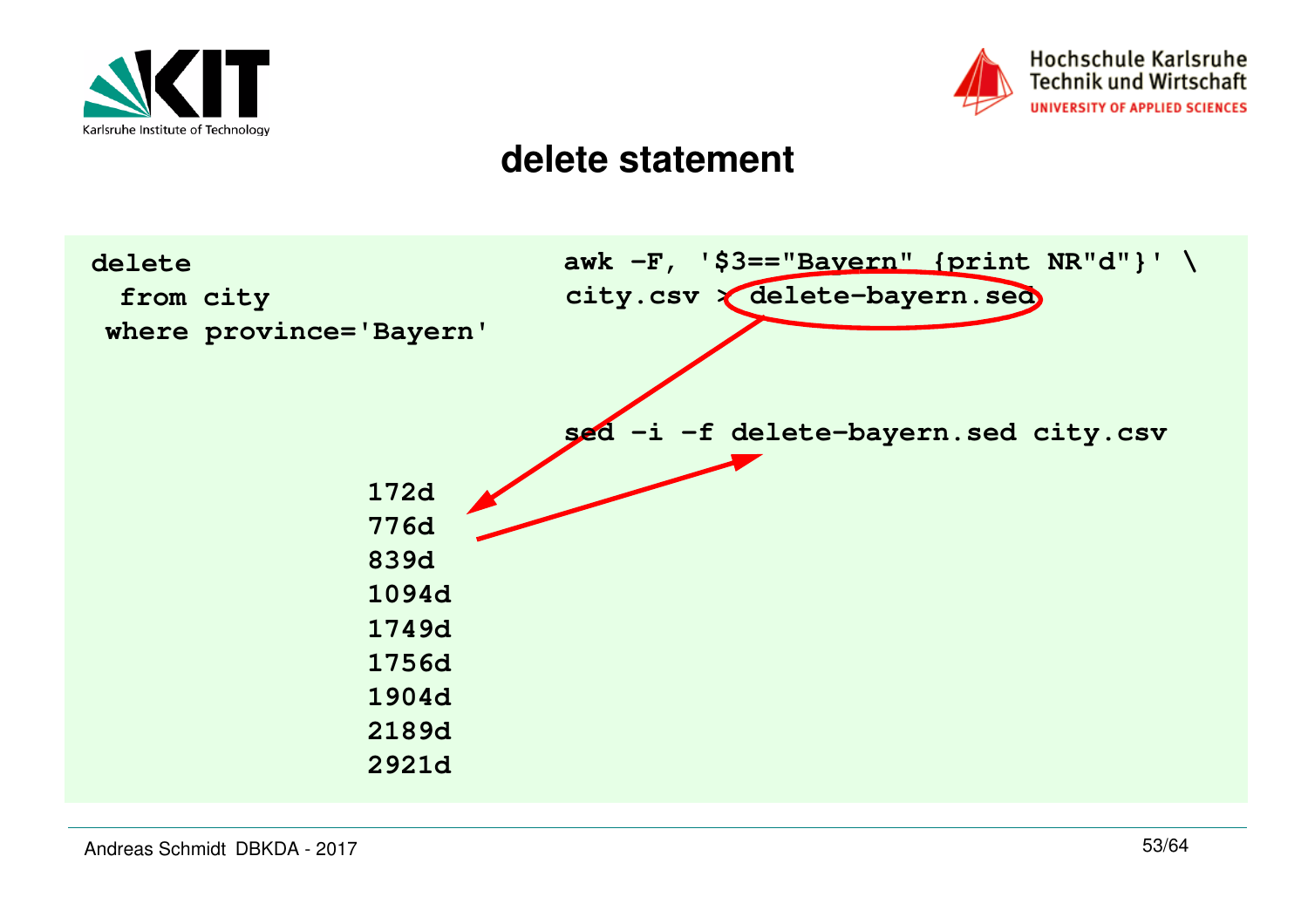



**awk -F"," ' \$4 { print \$4, \$1 }' city.csv | sort -nr | head -n30 \ > biggest-cities.data**

• biggest-cities.data:

**10229262 Seoul 9925891 Mumbai 9863000 Karachi 9815795 "Mexico City" 9811776 "Sao Paulo" 8717000 Moscow 8259266 Jakarta 7843000 Tokyo 7830000 Shanghai**

```
• Gnuplot file biggest-cities.gpt
   set terminal postscript
set output "city-population.ps"set title "City Population"set style fill solid
set style data histogram
set xtic nomirror rotate by -60 plot "biggest-cities.data" \
using 1:xtic(2) title ''
```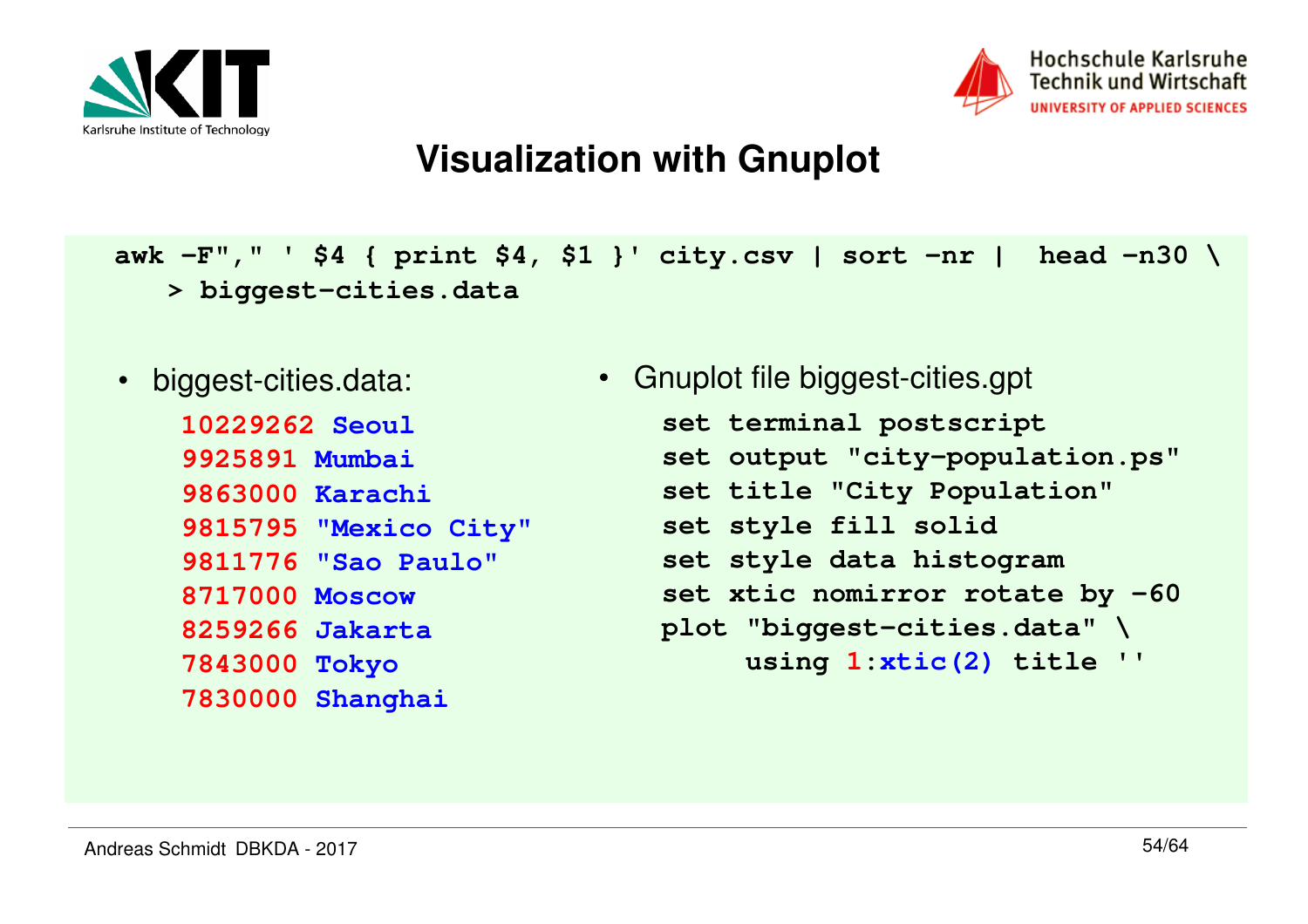



•file biggest-cities.gpt

```
set terminal postscript
set output "city-population.ps"set title "City Population"set style fill solid
set style data histogram
set xtic nomirror rotate by -60 plot "biggest-cities.data" \\mathbf{V}using 1:xtic(2) title
```
- • Generate:
	- **\$ gnuplot biggest-cities.gpt**

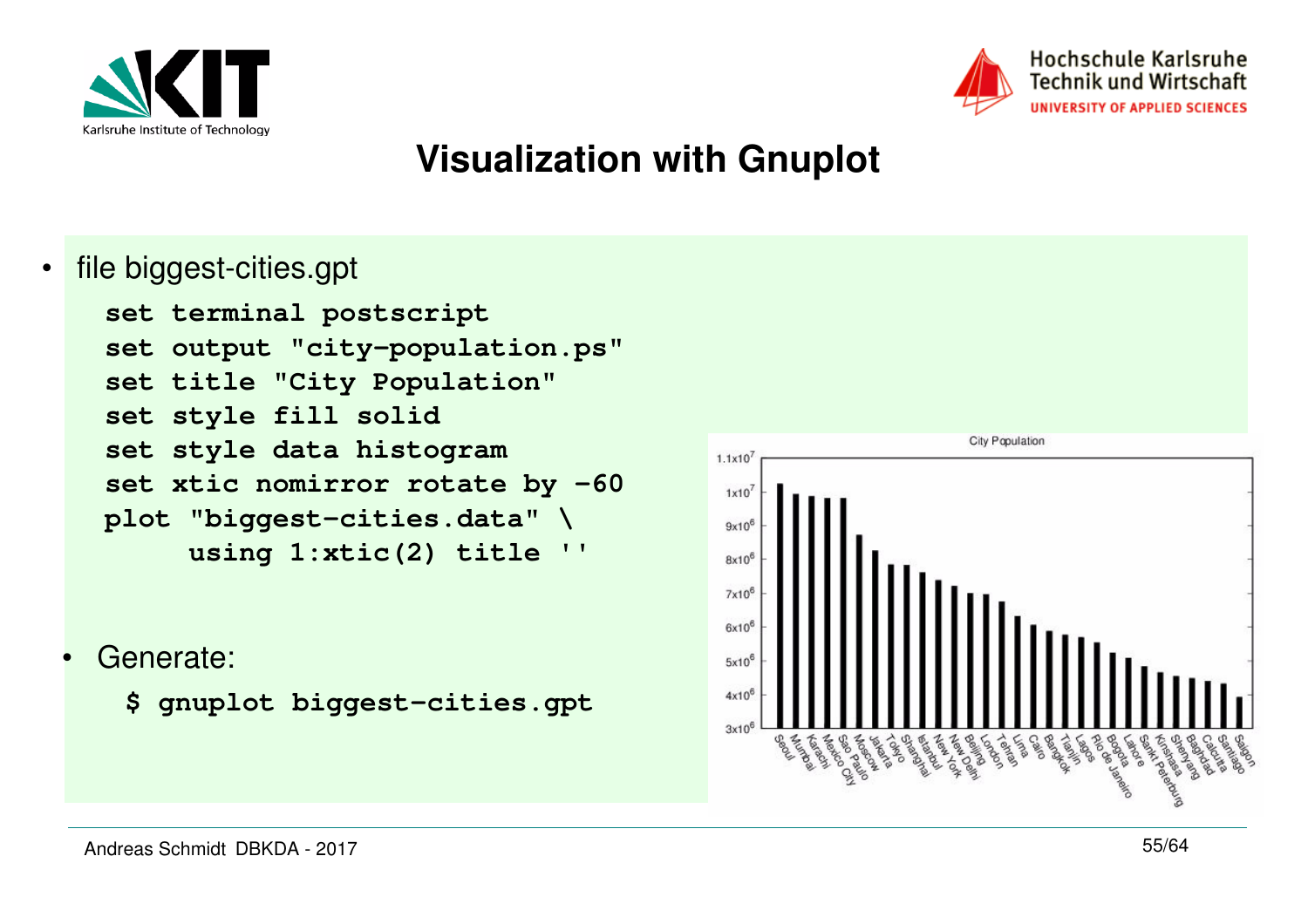



•file temp.dat

**Month "Min. Temperature" "Max. Temperature" Jan -1.4 3.5** $4.4$  $Feh$   $-1.2$  $8.0$ **Mar 1.1 8.0 Apr 3.3 12.3 May 7.4 17.5 Jun 10.5 19.9 Jul 12.7 22.1** $22.2$ **Aug 12.5 22.2 Sep 9.6 17.9 Oct 6.0 13.0** $7.5$ **Nov 2.4 7.5 Dez 0.04.6**

#### • temperature.gpt

```
set term jpeg
set output "temperatur.jpeg"
set title "Temperature, Karlsruhe"
set style line 1 lt 2 lc rgb "blue" lw 3
set style line 2 lt 5 lc rgb "red" lw 2set multiplot
plot "temp.dat" using 2:xtic(1) \ ls 1 with lines \
title columnheader(2), \"temp.dat" using 3:xtic(1) \ \ \ \ls 2 with lines \
title columnheader(3);unset multiplot
```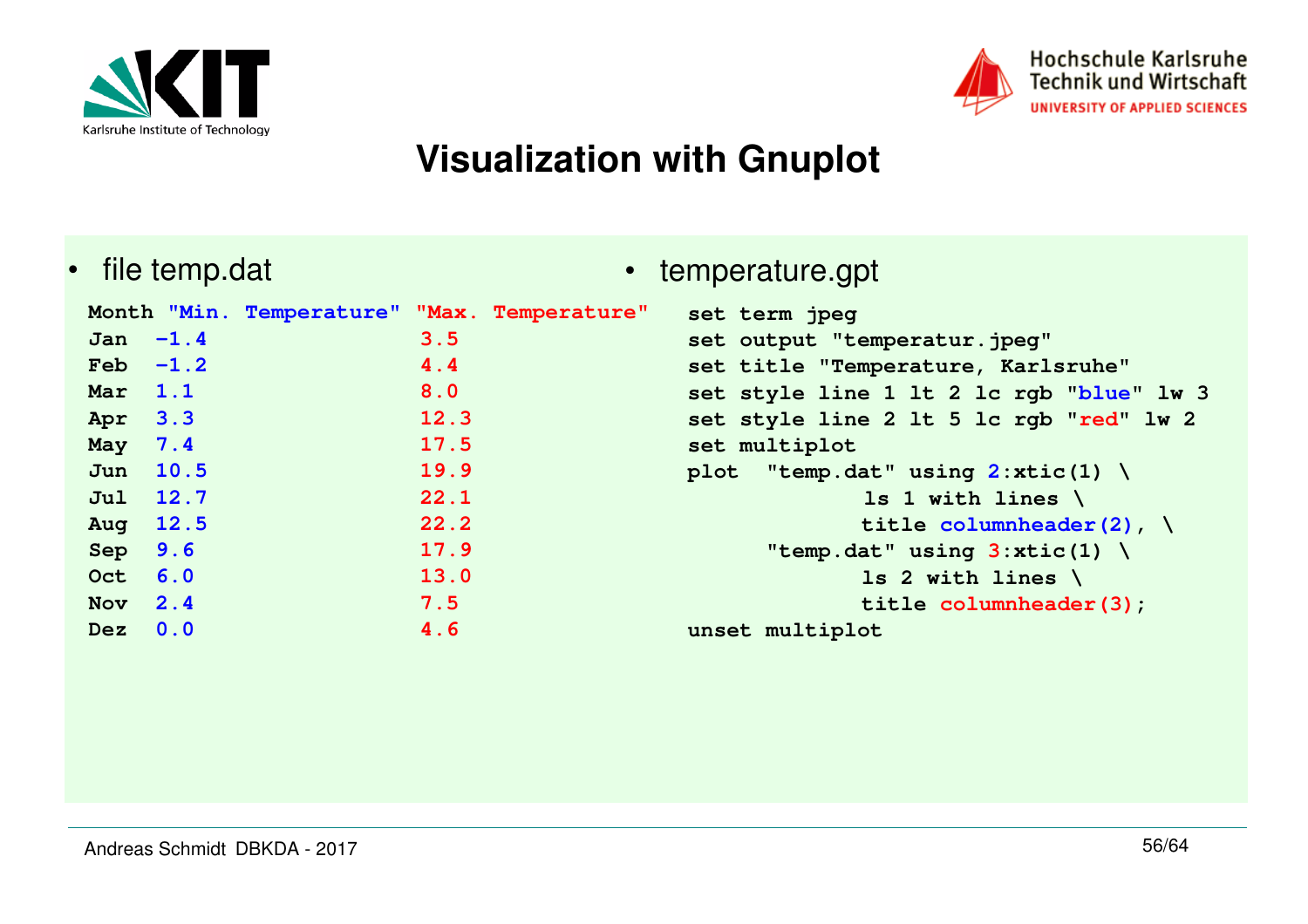



**\$ gnuplot.exe temperature.gpt**



Andreas Schmidt DBKDA - 2017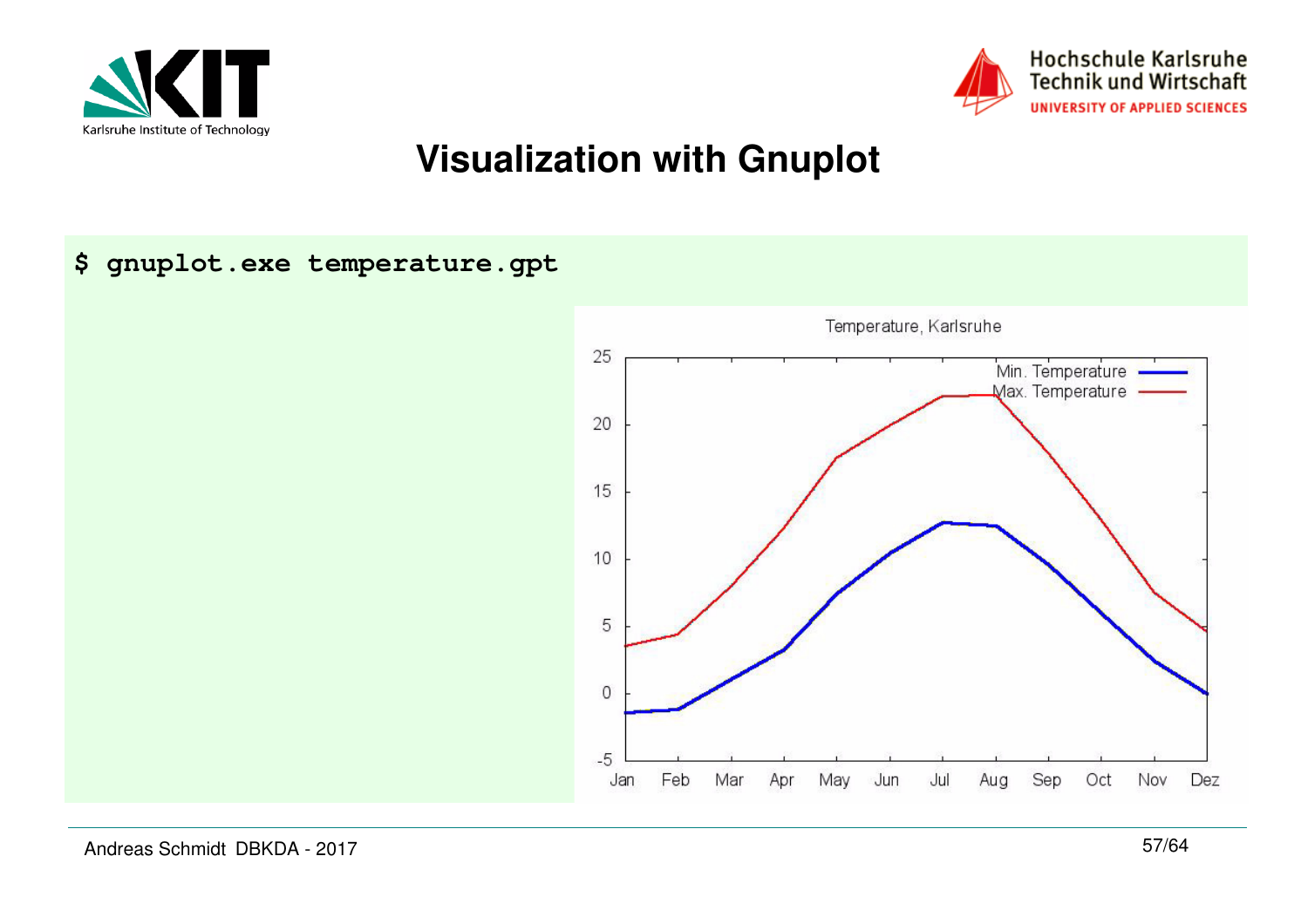



#### **Further readings**

- •http://www.theunixschool.com/p/awk-sed.html
- • Dale Dougherty, Arnold Robbinssed & awk, 2nd Edition UNIX Power Tools. O'Reilly, 2nd Edition 1997
- • Arnold Robbins. Sed and Awk: Pocket Reference, 2nd Edition Paperback – June , O'Reilly, 2002
- • Ramesh Natarajan. sed and awk 101 hacks. http://www.thegeekstuff.com/sedawk-101-hacks-ebook/
- $\bullet$ gnuplot homepage: http://www.gnuplot.info/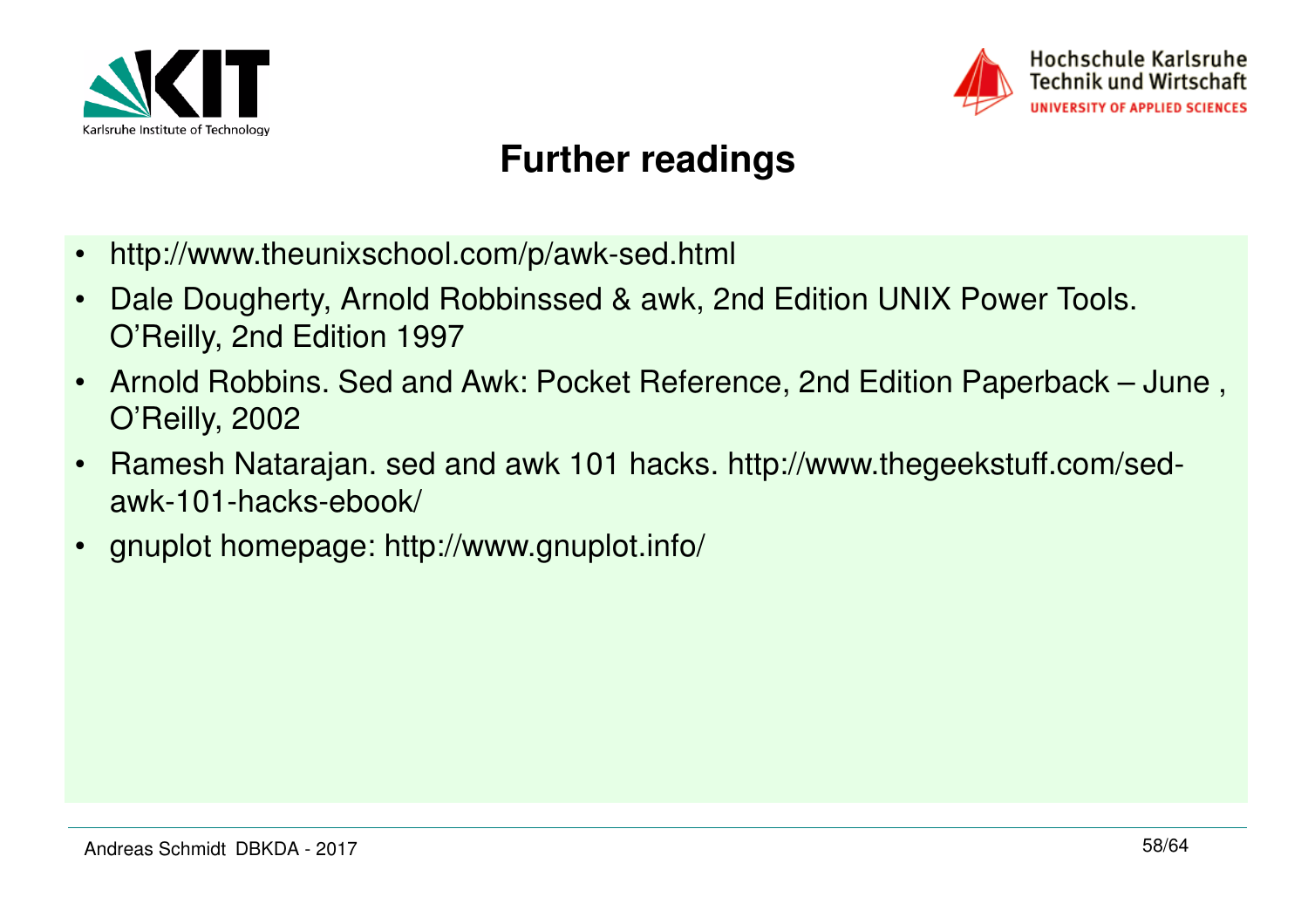



# Further examples ...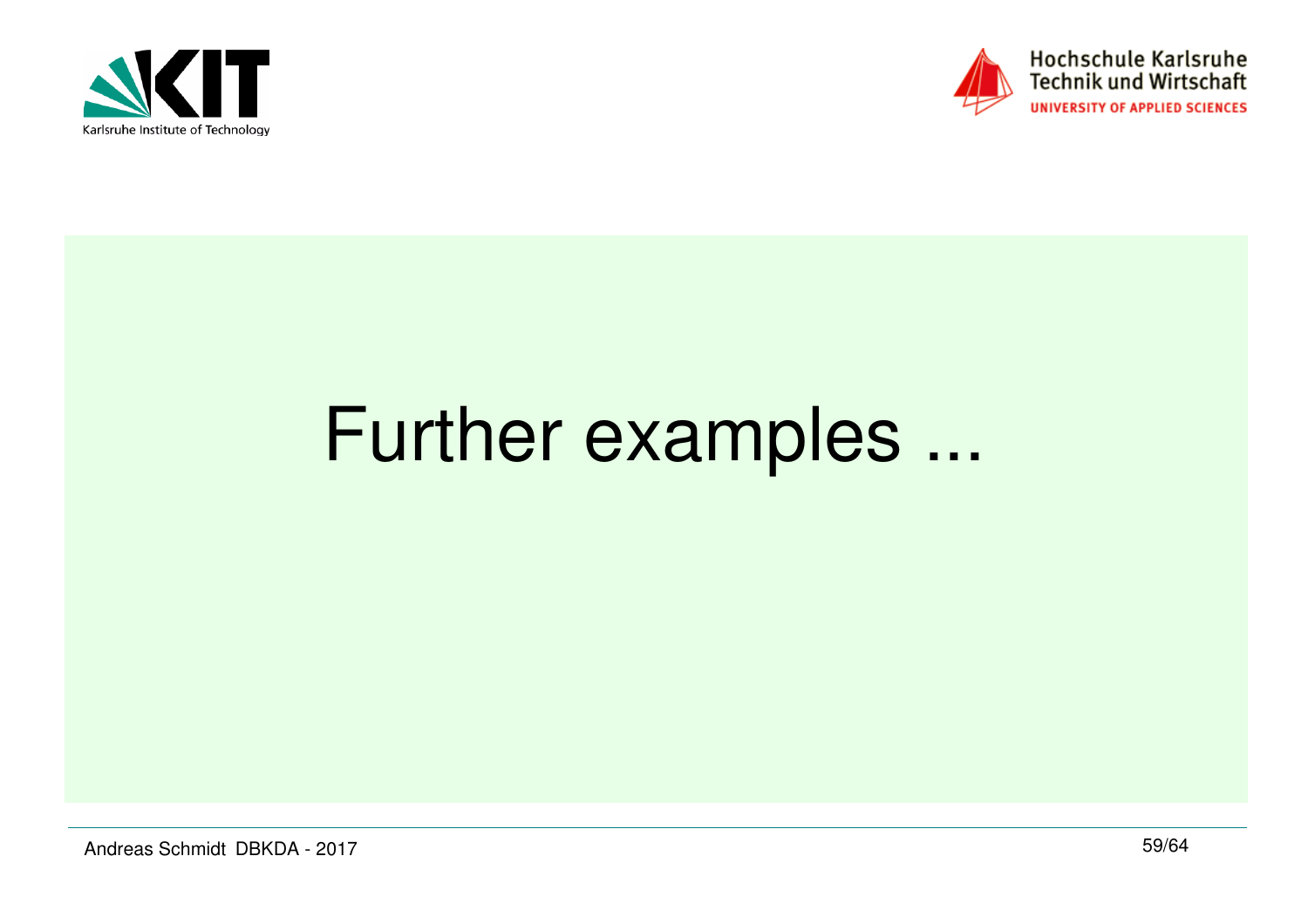



## **Further examples Jaccard Example**

**ENTITY=New\_York**

```
wget -O data/$(ENTITY).html https://en.wikipedia.org/wiki/$(ENTITY)tr < data/$(ENTITY).html > data/$(ENTITY).txt '[A-Z]' '[a-z]'sed -ri '/<script>/,/<\/script>/d' data/$(ENTITY).txtsed -ri 's/<!--.*-->/ /g' data/$(ENTITY).txtsed -ri '/<!--/,/-->/d' data/$(ENTITY).txt 
sed -i '/<h2>navigation menu<\/h2>/,$d' data/$(ENTITY).txtsed -ri 's/<\/?[a-z]+[^>]*>/ /g' data/$(ENTITY).txt
egrep -o -e '[a-z]+' data/$(ENTITY).txt | sort | uniq | \$(PHP) porter.php > data/$(ENTITY).set
```

```
comm --total data/$(E1).set data/$(E2).set | tail -n1|sed -r 's/([\t0-9]+)[A-
Za-z]+/.\/jaccard.pl \1/g' > run.shsh run.sh
```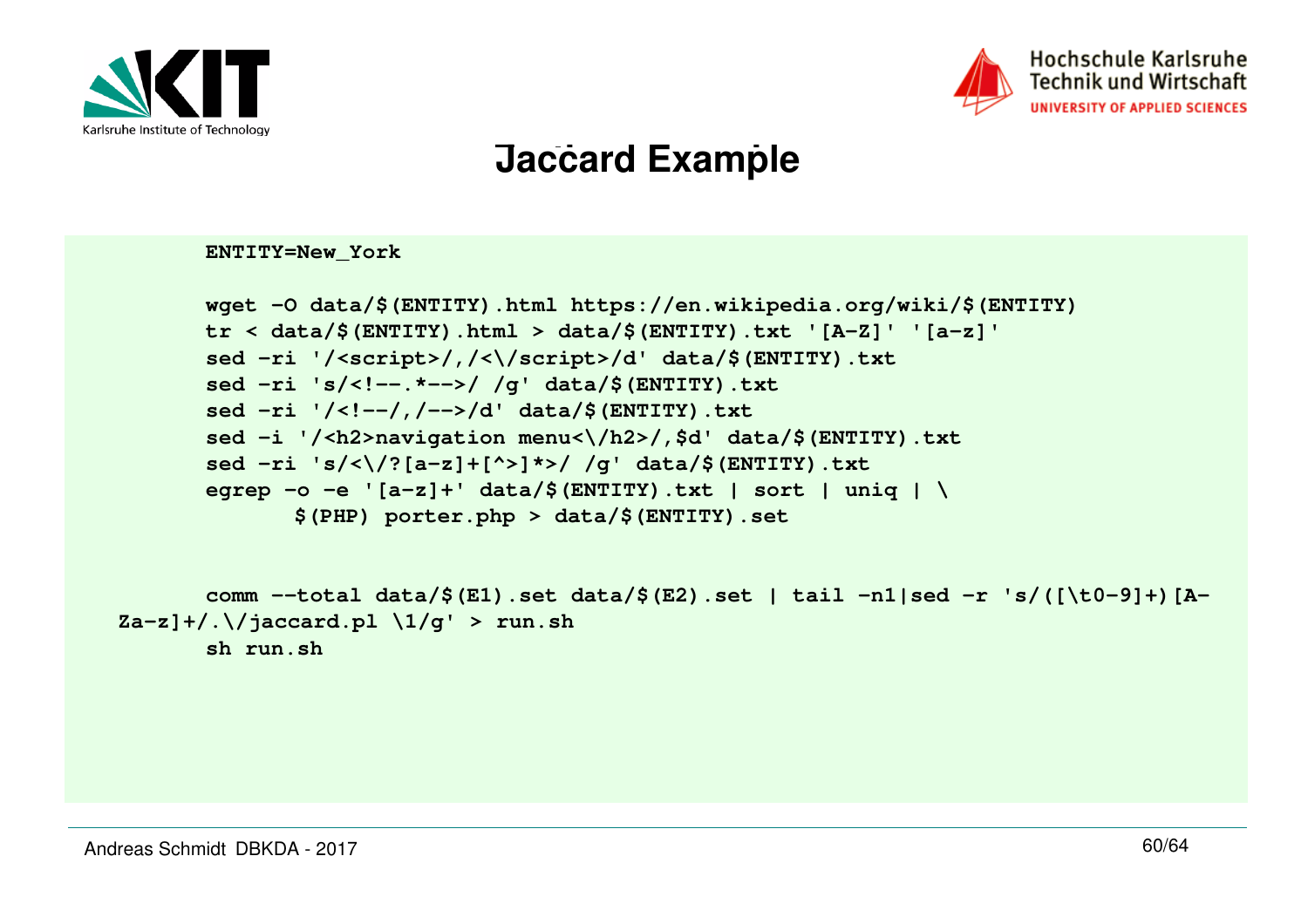



#### **Create Lookup-Table**

**Innsbruck,Austria,Tyrol,118000 Vienna,Austria,Vienna,1583000 Bregenz,Austria,Vorarlberg,NULL Kabul,Afghanistan,Afghanistan,892000 "Saint Johns","Antigua and Barbuda",...Tirane,Albania,Albania,192000Korce,Albania,Albania,52000 Elbasan,Albania,Albania,53000Vlore,Albania,Albania,56000**

**Innsbruck,1,Tyrol,118000 Vienna,1,Vienna,1583000 Bregenz,1,Vorarlberg,NULL Kabul,2,Afghanistan,892000 "Saint Johns",3,"Antigua and Barbuda",36000 Tirane,4,Albania,192000Korce,4,Albania,52000 Elbasan,4,Albania,53000Vlore,4,Albania,56000**

#### **1,Austria**

- **2,Afghanistan**
- **3,"Antigua and Barbuda"**
- **4,Albania**
- **5,Andorra**
- **6,Angola**
- **7,Armenia**
- **8,Australia**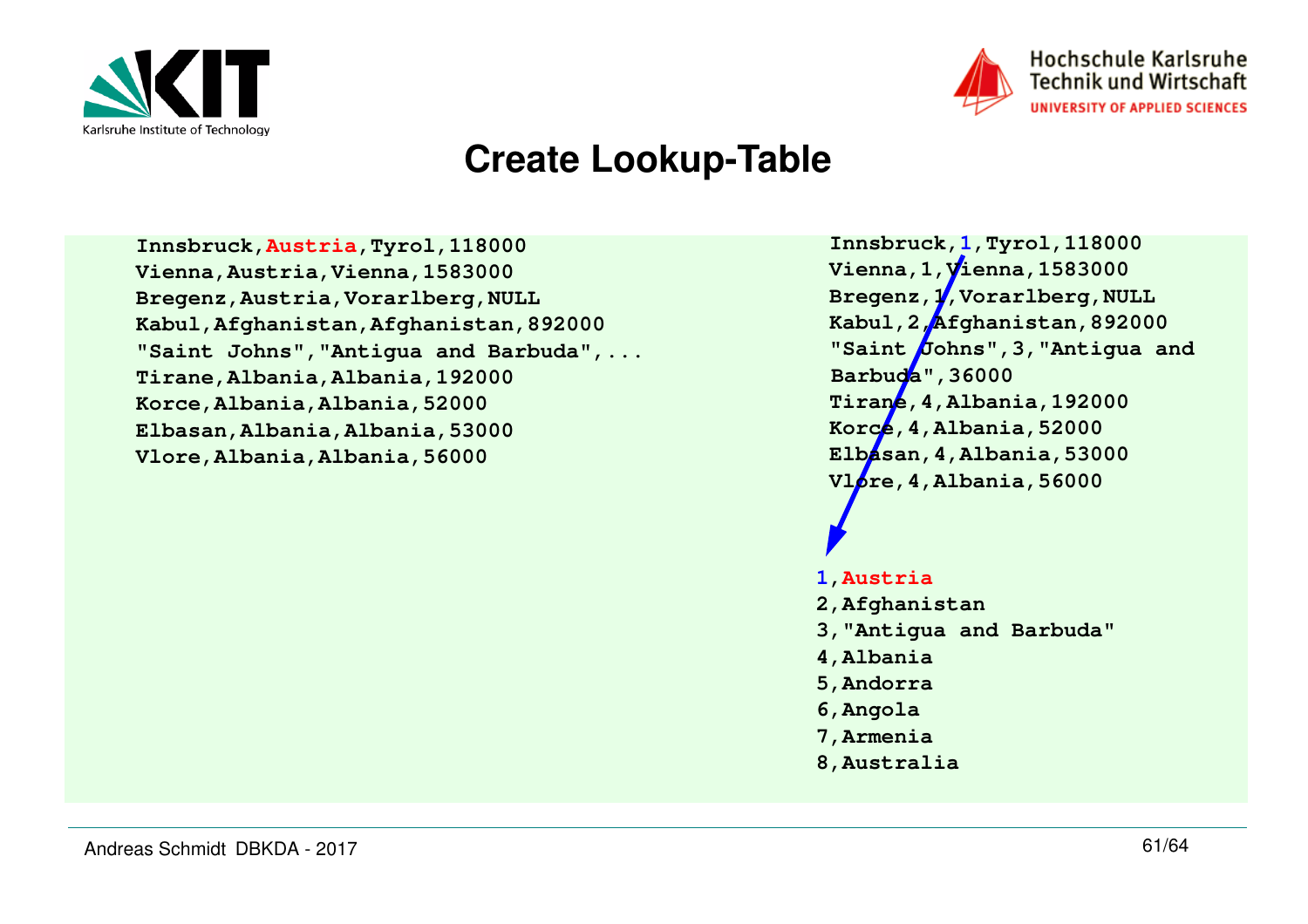



#### **Create Lookup-Table**

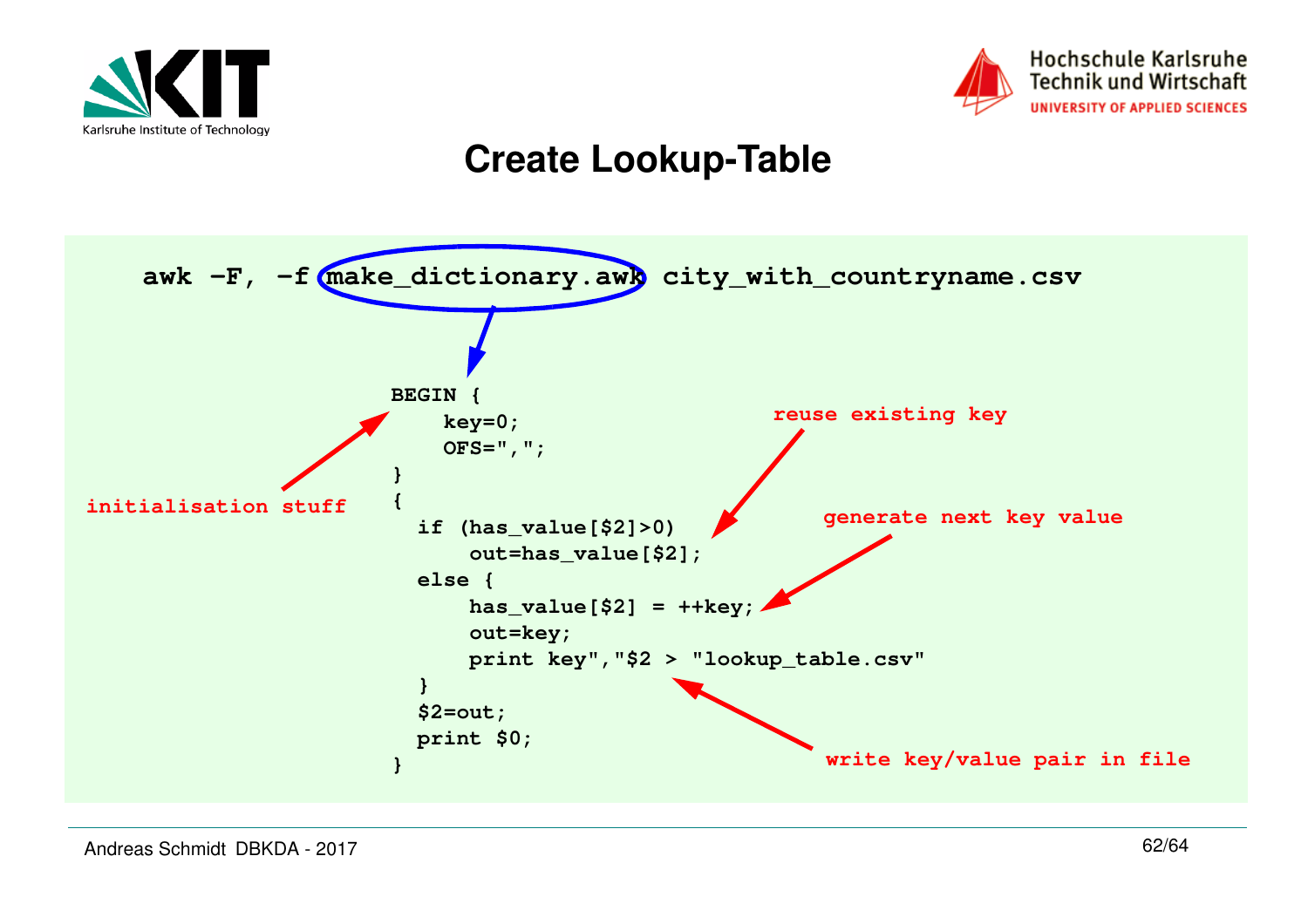



#### **Looking for doubled paragraphs**

```
$ grep -E '.{20,}' diss-tobi.txt| sort | uniq -d > double.grep
```
**\$ grep -a -n -f double.grep diss-tobi.txt**

```
3487:Bei einigen Verfahren nivellieren Walzen oder eine Fr¦seinrich-
tung das abgeschiedene
3496:Bei einigen Verfahren nivellieren Walzen oder eine Fr¦seinrich-
tung das abgeschiedene
10352:Design Engineering Technical Conferences & Computers and Infor-
mation in
10529:Design Engineering Technical Conferences & Computers and Infor-
mation in
1079:Diese Ausrichtung bleibt auch, wenn das Feld entfernt wird, und verleiht dem
4659:Diese Ausrichtung bleibt auch, wenn das Feld entfernt wird, und verleiht de
```